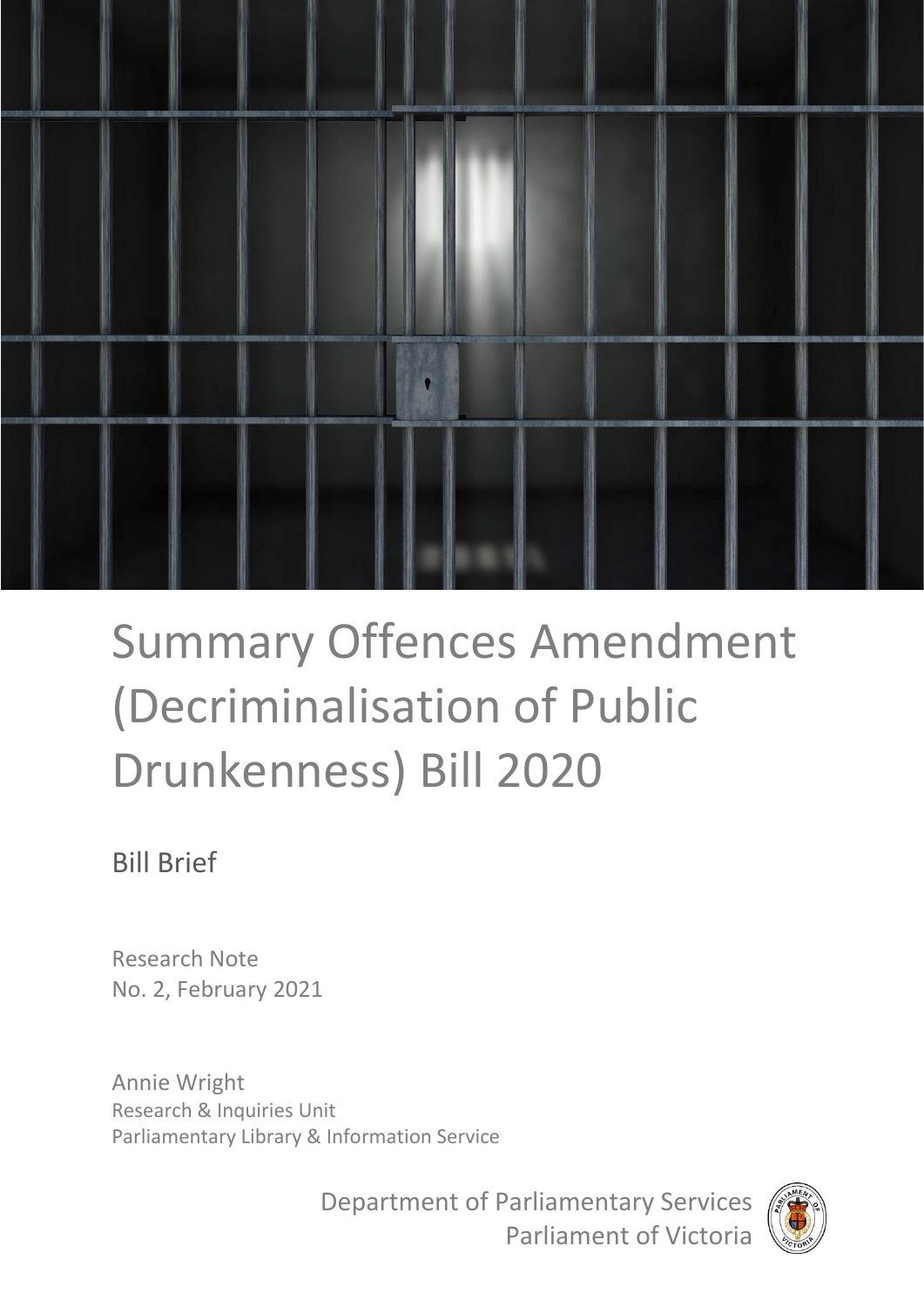**Introduced:** 08 December 2020 **House:** Legislative Assembly **Second reading**: 09 December 2020 **Commencement:** 7 November 2022, or earlier by proclamation.

Links to key documents including the Bill, Explanatory Memorandum, Statement of Compatibility and Second Reading Speech can be found at the Library's Infolink [page for this Bill.](https://parliamentofvictoria.sharepoint.com/sites/Library/SitePages/New%20Bills%20-%20InfoLinksPBI.aspx) For further information on the progress of this Bill, please visit the Victorian Legislation and Parliamentary [Documents website.](http://www.legislation.vic.gov.au/)

#### **Acknowledgments**

The author would like to thank Ben Huf, Meg Bosanko, Debra Reeves, Marianne Aroozoo, Holly Mclean, Caley Otter and Dolly MacKinnon for their help with the preparation of this publication.

#### *Suggested citation:*

A. Wright (2021) *Summary Offences Amendment (Decriminalisation of Public Drunkenness) Bill 2020*, Parliamentary Library and Information Service, Melbourne, Parliament of Victoria.

*Cover image source: freepik.com*

*Content warning: Aboriginal and Torres Strait Islander readers are advised that the following paper contains the name of a person who has died.*

ISSN 2204-4779 (Print) 2204-4787 (Online) Research Note: No. 2, February 2021.

© 2021 Parliamentary Library & Information Service, Parliament of Victoria



Research Notes produced by the Parliamentary Library & Information Service, Department of Parliamentary Services, Parliament of Victoria are released under a [Creative Commons 3.0 Attribution-NonCommercial-](http://creativecommons.org/licenses/by-nc-nd/3.0/au/)[NoDerivs licence.](http://creativecommons.org/licenses/by-nc-nd/3.0/au/) 

By using this Creative Commons licence, you are free to share - to copy, distribute and transmit the work under the following conditions:

**Attribution** - You must attribute the work in the manner specified by the author or licensor (but not in any way that suggests that they endorse you or your use of the work).

**Non-Commercial** - You may not use this work for commercial purposes without our permission.

**No Derivative Works** - You may not alter, transform, or build upon this work without our permission.

The Creative Commons licence only applies to publications produced by the Library, Department of Parliamentary Services, Parliament of Victoria.

All other material produced by the Parliament of Victoria is [copyright.](http://www.parliament.vic.gov.au/copyright) If you are unsure, please [contact us.](http://www.parliament.vic.gov.au/contacts)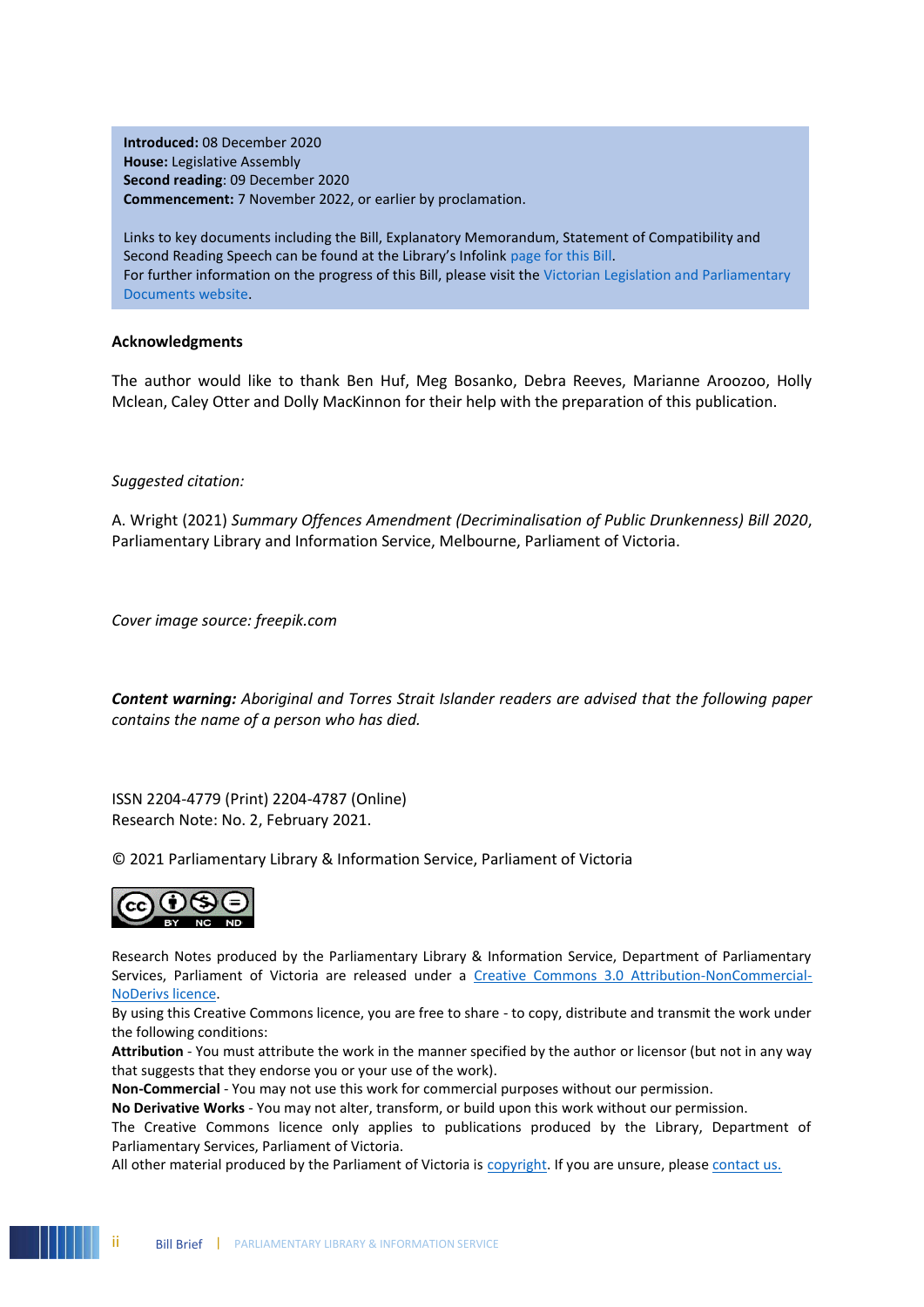# Contents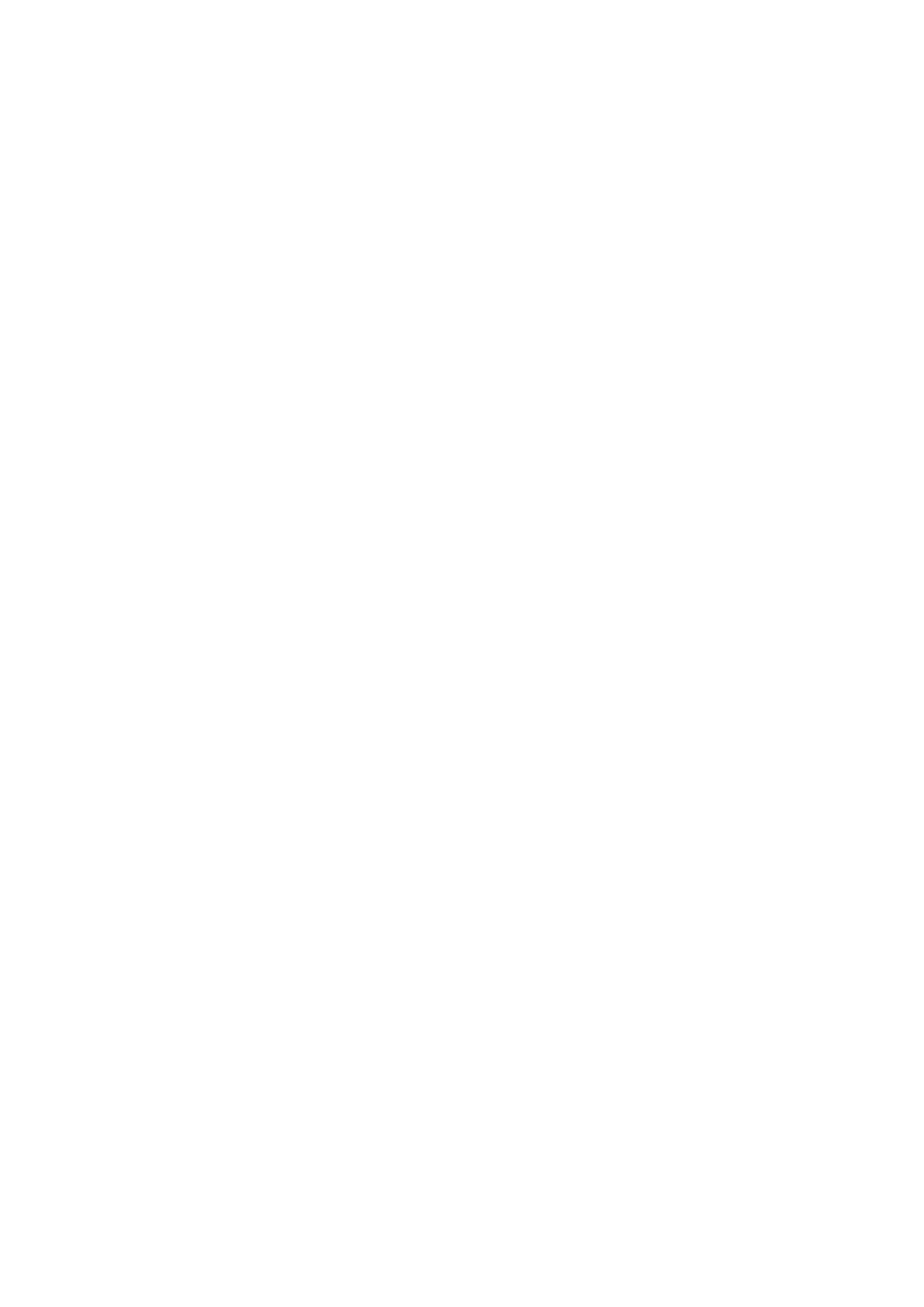# Executive summary

The Summary Offences Amendment (Decriminalisation of Public Drunkenness) Bill 2020 seeks to remove public drunkenness as an offence in Victoria. Victoria is one of only two states where it is still an offence. Several state and federal committee inquiries, including the Royal Commission into Aboriginal Deaths in Custody and the Victorian Drugs and Crime Prevention Committee Inquiry into Public Drunkenness, have recommended the offence be removed. The death of Yorta Yorta woman, Tanya Day, in 2017, spurred the most recent push to decriminalise public drunkenness in Victoria.

The proposed Bill will remove sections 13–16 of the *Summary Offences Act 1966* and make consequential amendments to the *Bail Act 1977* and the *Liquor Control Reform Act 1998*. These give police the power to arrest a person found to be drunk, drunk and disorderly, drunk and behaving in a riotous manner, or drunk and in charge of a carriage (not including a motor vehicle as defined by the *Road Safety Act 1986*) or a horse, cattle, or steam engine. Police also have the power to remove a person from a venue and issue them with a banning notice or exclusion order for being drunk. It is intended that the legislation will come into effect in November 2022, to allow time to design and implement a health-based response to public drunkenness.

Most people who are arrested under sections 13–16 of the Summary Offences Act are only arrested once. Those who are arrested more than once are more likely to be experiencing homelessness.

A health-based response to public drunkenness—which sees alcohol and drug issues as a social issue, not a legal one—has been advocated by many legal and social organisations, especially those working with the Aboriginal and/or Torres Strait Islander communities. Those experiencing homelessness and Aboriginal and/or Torres Strait Islander people are more likely to be impacted by these laws.

The Andrews Labor Government convened an Expert Reference Group to put together a proposal for a health-based model for responding to those found drunk in public. The ERG report outlines a proposal for people to be either transported home or to a sobering-up service, rather than taken into custody. First responders would no longer be from the police force, but from specialist services—such as alcohol and other drug services, or Aboriginal and/or Torres Strait Islander services. Police would still have limited powers to take someone into custody who may be posing a danger to others.

Advocates of this shift believe that the change in the way public drunkenness is viewed will ensure that those who are found intoxicated in a public place will no longer be demonised and will instead be able to access the supports they may need. The Opposition and the Police Association have been critical of the decision to introduce a Bill to Parliament without having a plan for a health-based response in place. Medical organisations have expressed concerns that without proper implementation plans and other supports in place, hospital emergency departments will become the default place to take an intoxicated person.

Victoria and Queensland are the only Australian jurisdictions where people can be arrested for public drunkenness. In other jurisdictions, police can detain a person if they are drunk and cannot be returned home, or are deemed to pose a threat to themselves or others. The Expert Reference Group was critical of other jurisdictions not doing enough to stop people being taken into police lockup.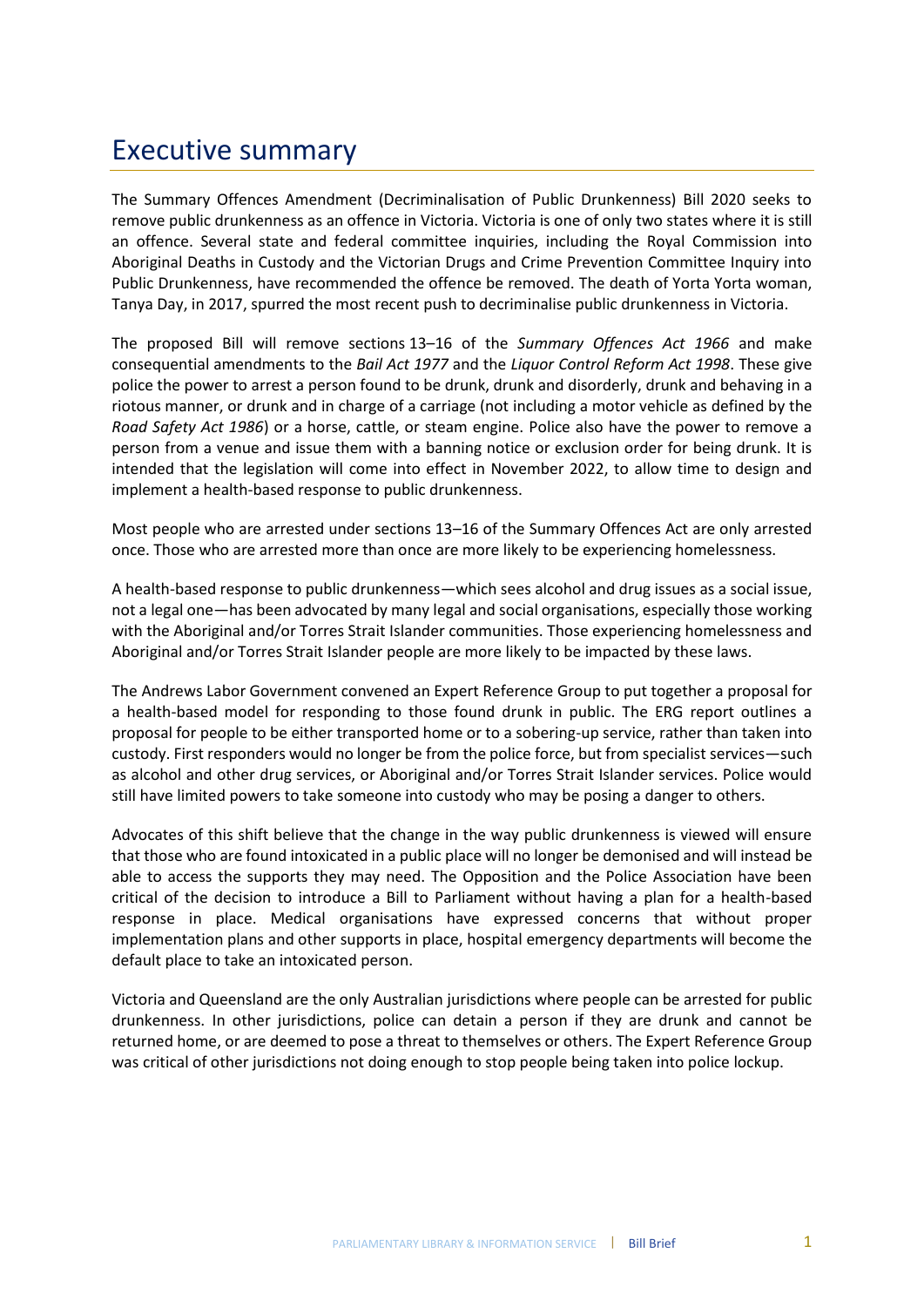# Introduction

1

In August 2019, the Andrews Government announced its intention to decriminalise public drunkenness and replace the offence with a 'health-based response'.<sup>1</sup> This issue has a long history. Since the 1980s, various state and federal inquiries have recommended that the offence be removed from legislation. Such inquiries have included the Royal Commission into Aboriginal Deaths in Custody, established by the Australian Government in 1987 and which published a five-volume report in 1991, the 2001 Victorian Drugs and Crime Prevention Committee Inquiry into Public Drunkenness and the 2006 Inquiry into Strategies to Reduce Harmful Alcohol Consumption. Various Victorian governments have attempted to do this; however, Victoria is one of two states where public drunkenness remains a criminal offence.

Previous inquiries have found Aboriginal and Torres Strait Islander peoples are disproportionately impacted by these laws. In 2017, Yorta Yorta woman, Tanya Day, died while in police custody, after being arrested for being drunk on a V/Line train.<sup>2</sup> Her death brought attention to Victoria's public drunkenness law and increased momentum for removing the offence. The Andrews Government formed an Expert Reference Group ('the ERG') to put together a proposal for introducing a healthbased response to public drunkenness. The Victorian Government released the ERG report at the end of 2020.<sup>3</sup>

The Summary Offences Amendment (Decriminalisation of Public Drunkenness) Bill 2020 was introduced by the Attorney-General on 8 December 2020 and read a second time on 9 December 2020.<sup>4</sup> If passed, changes will come into operation by 7 November 2022, allowing time for a health-based response to public drunkenness to be designed and implemented.

Victoria and Queensland remain the only states where public drunkenness is an offence. The Northern Territory decriminalised public drunkenness in 1974, followed by New South Wales in 1979, the ACT in 1983, Western Australia in 1990, Tasmania in 2004 and South Australia in 2016. The Northern Territory has had protective custody and intoxication laws in place since 1978.<sup>5</sup>

This Bill Brief provides an overview of the Summary Offences Amendment (Decriminalisation of Public Drunkenness) Bill 2020. First, it provides background on the current legislative framework and an overview of the recommendations from previous committees and inquiries. It then provides a brief outline of the recommendations of the Expert Reference Group and the proposed health-based model. The Brief then considers responses to the Bill from various stakeholder groups and concludes with a comparison of public drunkenness laws in other jurisdictions.

Please note that this paper should not be considered a complete guide to the subject.

<sup>1</sup> J. Hennessy, Attorney General (2019) *[New health-based response to public drunkenness](https://www.premier.vic.gov.au/new-health-based-response-public-drunkenness)*, media release, 22 August.

<sup>2</sup> Coroners Court of Victoria (2020) *[Finding into death with inquest](https://www.coronerscourt.vic.gov.au/sites/default/files/2020-04/Finding%20-%20Tanya%20Day-%20COR%202017%206424%20-%20AMENDED%2017042020.pdf)*, report prepared by Deputy State Coroner, Caitlin English, Southbank, Coroners Court of Victoria.

<sup>3</sup> Expert Reference Group on Decriminalising Public Drunkenness (2020) *[Seeing the Clear Light of Day,](https://www.justice.vic.gov.au/public-drunkenness)* report prepared for the Victorian Attorney-General, Melbourne, Expert Reference Group.

<sup>4</sup> [Summary Offences Amendment \(Decriminalisation of Public Drunkenness\) Bill 2020](https://www.legislation.vic.gov.au/bills/summary-offences-amendment-decriminalisation-public-drunkenness-bill-2020) (Vic)

<sup>5</sup> Deloitte Access Economics (2018) *[Non-custodial approaches](https://www.niaa.gov.au/resource-centre/indigenous-affairs/review-implementation-royal-commission-aboriginal-deaths-custody)*, Review of the Implementation of the recommendations of the Royal Commission into Aboriginal deaths in custody, report prepared for the Department of the Prime Minister and Cabinet, Canberra, Deloitte Access Economics; Human Rights Law Centre (2017) *[Putting an end to the over-criminalisation of public drinking in the Northern Territory](https://static1.squarespace.com/static/580025f66b8f5b2dabbe4291/t/5977dc598419c27557b23a6c/1501027420465/HRLC+submission+-+Northern+Territory+Alcohol+Policies+and+Legislative+Review+.pdf)*, submission to the Northern Territory Alcohol Policies and Legislation Review, July, Melbourne, HRLC, p. 5.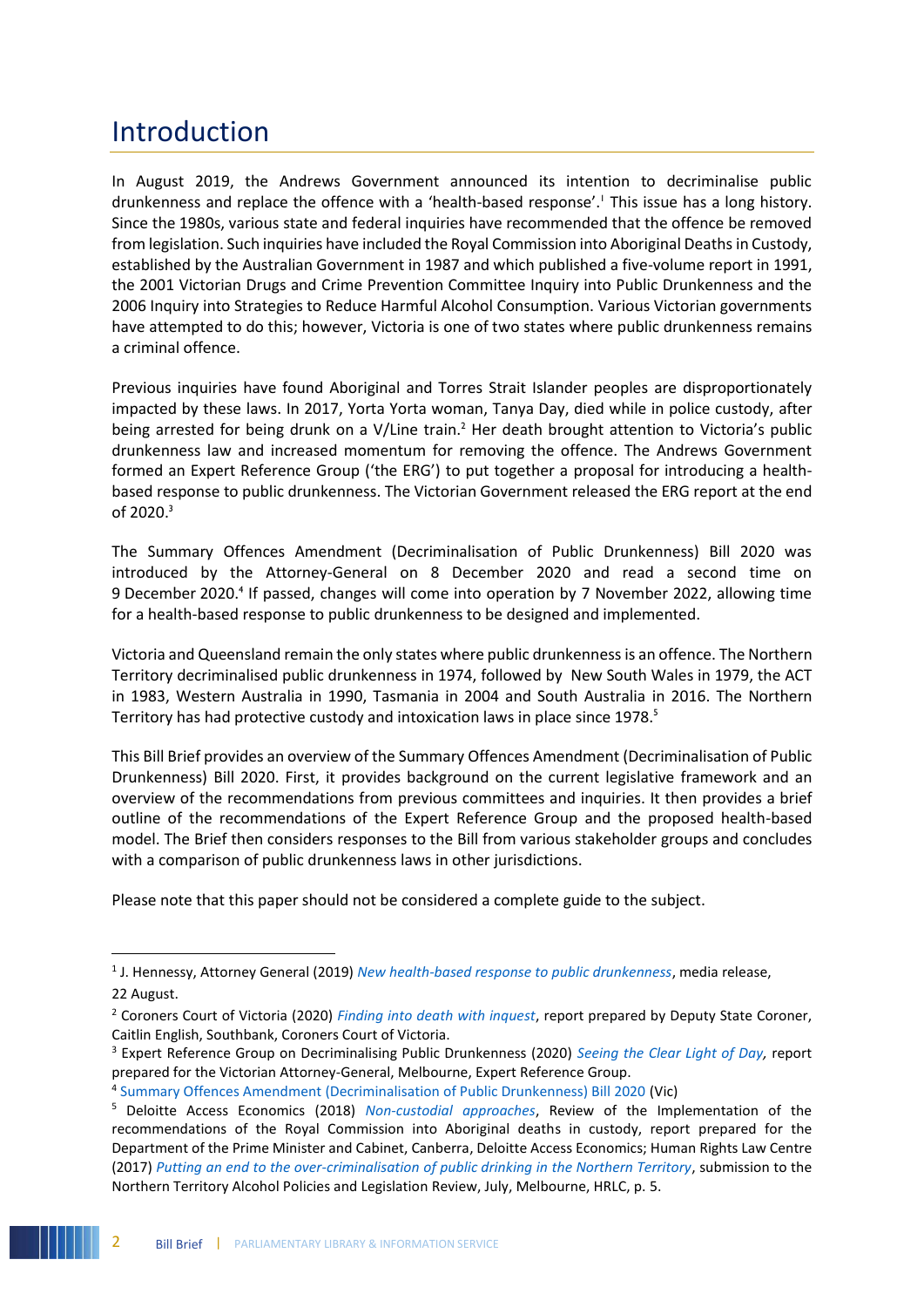# What is the current legislative framework?

Laws against public drunkenness date back to the 1600s. The English Parliament of 1606 passed a law criminalising and 'oppressing the odious and loathsome sin of drunkenness'.<sup>6</sup> In Victoria, public drunkenness was initially covered in *An Act for the better prevention of Vagrancy and other Offences*  (1852), and *An Act to consolidate the Law relating to the Management of Towns and other Populous*  Places and for the suppression of various Offences 1864 (Vic).<sup>7</sup> It was then included in the Police *Offences Act 1865* (Vic). The law has remained largely unchanged since the introduction of the *Summary Offences Act 1966* (Vic).*<sup>8</sup>*

Public drunkenness offences are outlined in sections 13, 14 and 16 of the Summary Offences Act. Under the proposed amendments, these offences will be removed from the Act. Section 13 states: 'Any person found drunk in a public place shall be guilty of an offence'.<sup>9</sup> Under section 3 of the Act, a public place is defined to include footways, train stations, parks and schools. Police may deem a person as being 'drunk' if their speech, co-ordination, balance or behaviour is 'noticeably affected' and it is believed a person has been drinking alcohol.<sup>10</sup>

Section 14 of the Summary Offences Act makes being found drunk and disorderly in a public place an offence.<sup>11</sup>

Section 16 of the Act sets out two offences. Section 16(a) makes it an offence for any person while drunk to behave in a riotous or disorderly manner in a public place and section 16(b) makes it an offence for any person to be drunk in a public place when in charge of a carriage (not including a motor vehicle as defined by the *Road Safety Act 1986* (Vic)) or a horse, cattle, or steam engine.<sup>12</sup> This section also applies to a person riding a bicycle.<sup>13</sup>

Section 15 of the Act gives police and protective services officers (PSOs) the powers of arrest of any person found drunk, or drunk and disorderly, in a public place.<sup>14</sup> Section 15(3) states that a police officer or PSO 'must ensure the person is lodged in safe custody'.<sup>15</sup> If a person is taken into custody, the Victoria Police Manual (VPM) – Policy Rules Persons in police care or custody; the Victoria Police

1

<sup>6</sup> W. Cobbett & T. Hansard (1813) The Parliamentary History of England from the Earliest Period to the Year 1803: From which Last-mentioned Epoch it is Continued Downwards in the Work Entitled "Hansard's Parliamentary Debates", Parliament of Great Britain, taken from Alcohol and Drug Foundation (2019) '[Decriminalisation of public drunkenness](https://adf.org.au/insights/decriminalisation-public-drunkenness/)', ADF website, 14 October.

<sup>&</sup>lt;sup>7</sup> [An Act for the better prevention of Vagrancy and other Offences 1852](http://www.austlii.edu.au/au/legis/vic/hist_act/tva1852127.pdf) (Vic), An Act to consolidate the Law [relating to the Management of Towns and other Populous Places and for the suppression of various Offences](http://www.austlii.edu.au/au/legis/vic/hist_act/tpos1864248.pdf)  [1864](http://www.austlii.edu.au/au/legis/vic/hist_act/tpos1864248.pdf) (Vic), [The Police Offences Statute 1865](http://classic.austlii.edu.au/au/legis/vic/hist_act/tpos1865248/) (Vic)[, Police Offences Act 1890](http://www.austlii.edu.au/au/legis/vic/hist_act/poa1890140.pdf) (Vic)[, Police Offences Act 1891](http://www.austlii.edu.au/cgi-bin/viewdb/au/legis/vic/hist_act/poa1891140/) (Vic), [Police Offences Act 1907](http://www.austlii.edu.au/cgi-bin/viewdb/au/legis/vic/hist_act/poa1907140/) (Vic)[, Police Offences Act 1912](http://classic.austlii.edu.au/au/legis/vic/hist_act/poa1912140/) (Vic)[, Police Offences Act 1915](http://www.austlii.edu.au/au/legis/vic/hist_act/poa1915140.pdf) (Vic)[, Police Offences Act](http://www.austlii.edu.au/cgi-bin/viewdb/au/legis/vic/hist_act/poa1922140/)  [1922](http://www.austlii.edu.au/cgi-bin/viewdb/au/legis/vic/hist_act/poa1922140/) (Vic), [Police Offences Act 1928](http://www.austlii.edu.au/au/legis/vic/hist_act/poa1928140.pdf) (Vic), [Police Offences Act 1940](http://www.austlii.edu.au/cgi-bin/viewdb/au/legis/vic/hist_act/poa1940140/) (Vic), Police [Offences Act 1957](http://www.austlii.edu.au/cgi-bin/viewdb/au/legis/vic/hist_act/poa1957140/) (Vic), [Police](http://www.austlii.edu.au/au/legis/vic/hist_act/poa1958140.pdf)  [Offences](http://www.austlii.edu.au/au/legis/vic/hist_act/poa1958140.pdf) Act 1958 (Vic).

<sup>8</sup> [Summary Offences Act 1966](https://www.legislation.vic.gov.au/in-force/acts/summary-offences-act-1966/132) (Vic)

<sup>9</sup> [Summary Offences Act 1966](https://www.legislation.vic.gov.au/in-force/acts/summary-offences-act-1966/133) (Vic), s 13.

<sup>10</sup> Victoria Legal Aid (date unknown) '[Public Drunkenness](https://www.legalaid.vic.gov.au/find-legal-answers/criminal-offences/public-drunkenness)', VLA website.

<sup>11</sup> [Summary Offences Act 1966](https://www.legislation.vic.gov.au/in-force/acts/summary-offences-act-1966/133) (Vic), s 14.

 $12$  ibid., s 16.

<sup>&</sup>lt;sup>13</sup> [Explanatory memorandum,](https://content.legislation.vic.gov.au/sites/default/files/bills/591173exi1.pdf) Summary Offences Amendment (Decriminalisation of Public Drunkenness) Bill 2020 (Vic), p. 3.

<sup>&</sup>lt;sup>14</sup> [Summary Offences Act 1966](https://www.legislation.vic.gov.au/in-force/acts/summary-offences-act-1966/133) (Vic), s 16.

 $15$  ibid., s 15.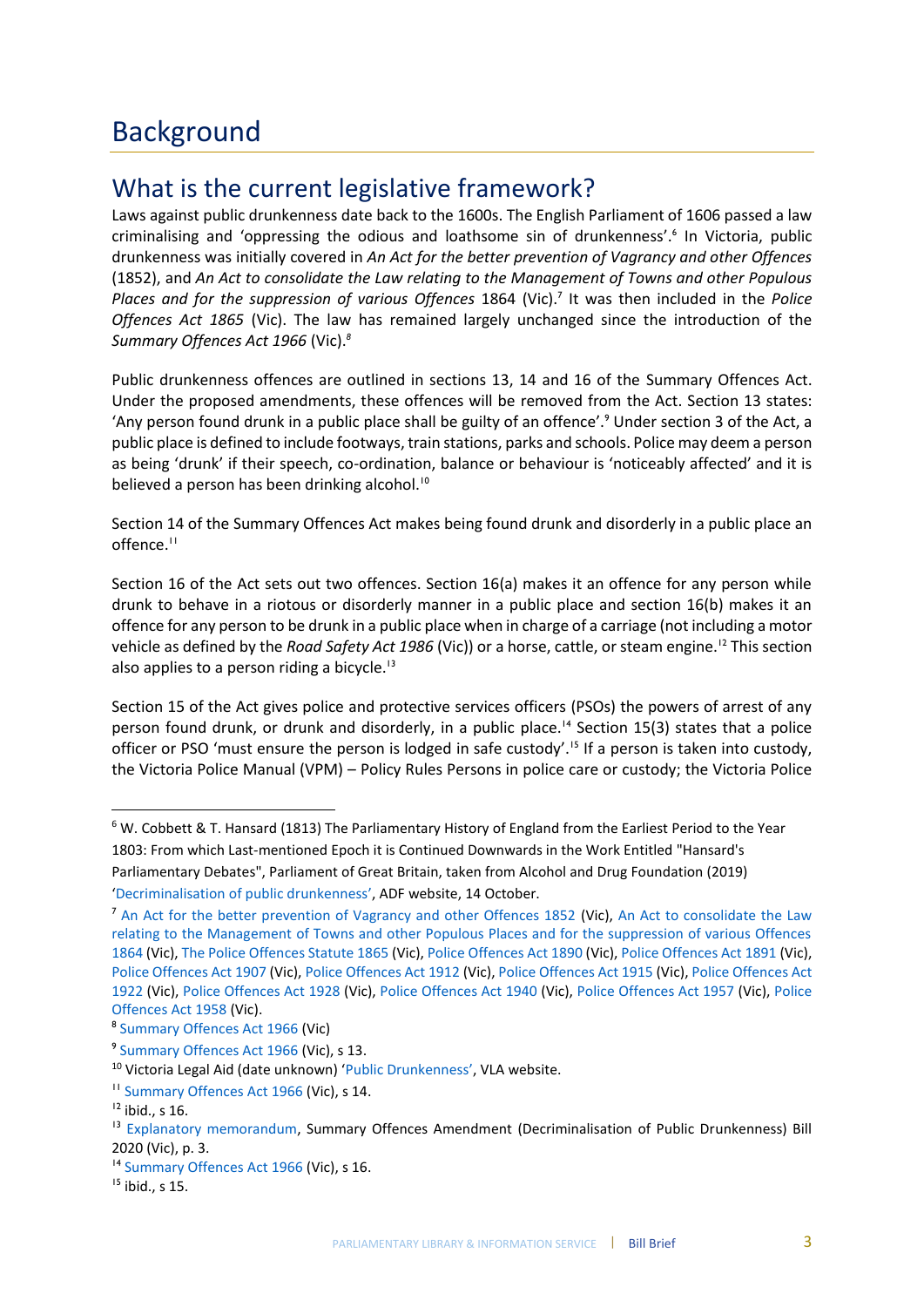Manual – Procedures and Guidelines Safe Management of persons in police care or custody; police station operating procedures and the *Charter of Human Rights and Responsibilities Act 2006* (Vic) are applicable.<sup>16</sup>

The VPM Rules state that a risk assessment must be conducted for each person in custody. This assessment is made against a medical checklist and the person in custody must be continuously and frequently observed.<sup>17</sup>

Currently, the penalty for being drunk in a public place is a maximum of eight penalty units, which is equal to \$1,321.76.<sup>18</sup> The penalty increases if a person is found to be drunk and disorderly (for a first offence the penalty is 20 penalty units (\$3,3304.40) or imprisonment for three days; for second or subsequent offences, 20 penalty units or imprisonment for one month ), or drunk and behaving in a riotous or disorderly manner or whilst in charge of a carriage, horse, cattle or steam engine (10 penalty units (\$1,652.20) or imprisonment for two months).<sup>19</sup>

# What are the current service system responses to public drunkenness?

Currently, First Responders include Victoria Police, Ambulance Victoria, health services including Alcohol and Other Drug (AOD) services, welfare and community services, liquor licensees and other authorised officers.<sup>20</sup> Apart from when an urgent medical response is required, there are currently no statutory powers for health workers to require a person found to be drunk in public to undergo any intervention. Welfare and community services range from professional services with medical staff, such as the Ngwala Willumbong Sobering Centre, to voluntary services.<sup>21</sup>

### Recommendations that the law be changed

Since the early days of the Victorian colony, there have been advocates for moving away from viewing drunkenness as a crime and towards treating it as a social issue. In the 1850s and 1860s, Dr Charles McCarthy was quoted in *The Argus* newspaper opposing the incarceration of 'common drunkards'.<sup>22</sup> During the debate on the Summary Offences Bill (No. 2) 1966, Campbell Turnbull (Member for Brunswick West) stated:

My view is that a person who is drunk should not be taken to gaol but should be taken home or to a reception house where he can be brought back to consciousness … I believe gaol is not the proper place for people who are under the influence of liquor.<sup>23</sup>

Over the last 30 years, numerous federal and state reports have recommended that the public drunkenness laws be removed. In 1989, the Law Reform Commission of Victoria reviewed the public drunkenness law and found that there was 'no support for continued reliance on the criminal law as

1

<sup>16</sup> Coroners Court of Victoria (2020) op. cit., p. 65.

<sup>17</sup> Coroners Court of Victoria (2020) op. cit., pp. 65–71.

<sup>&</sup>lt;sup>18</sup> Department of Justice and Community Safety (date unknown) '[Penalties and values](https://www.justice.vic.gov.au/justice-system/fines-and-penalties/penalties-and-values)', DJCS website.

<sup>&</sup>lt;sup>19</sup> [Summary Offences Act 1966](https://www.legislation.vic.gov.au/in-force/acts/summary-offences-act-1966/133) (Vic), ss 13, 14, 16; Department of Justice and Community Safety (date unknown) '[Penalties and values](https://www.justice.vic.gov.au/justice-system/fines-and-penalties/penalties-and-values)', op. cit.

<sup>&</sup>lt;sup>20</sup> Expert Reference Group on Decriminalising Public Drunkenness (2020) op. cit., pp. 23–24.

 $21$  ibid.

 $^{22}$  A. Mitchell (1975) '[McCarthy, Charles \(1814-1896\)](https://adb.anu.edu.au/biography/mccarthy-charles-4066)', Australian Dictionary of Biography website.

<sup>23</sup> C. Turnbull (1966) '[Summary Offences Act \(No. 2\) 1966](https://www.parliament.vic.gov.au/images/stories/historical_hansard/VicHansard_19660329_19660405.pdf)', *Debates*, Victoria, Legislative Assembly, 5 April, p. 3211.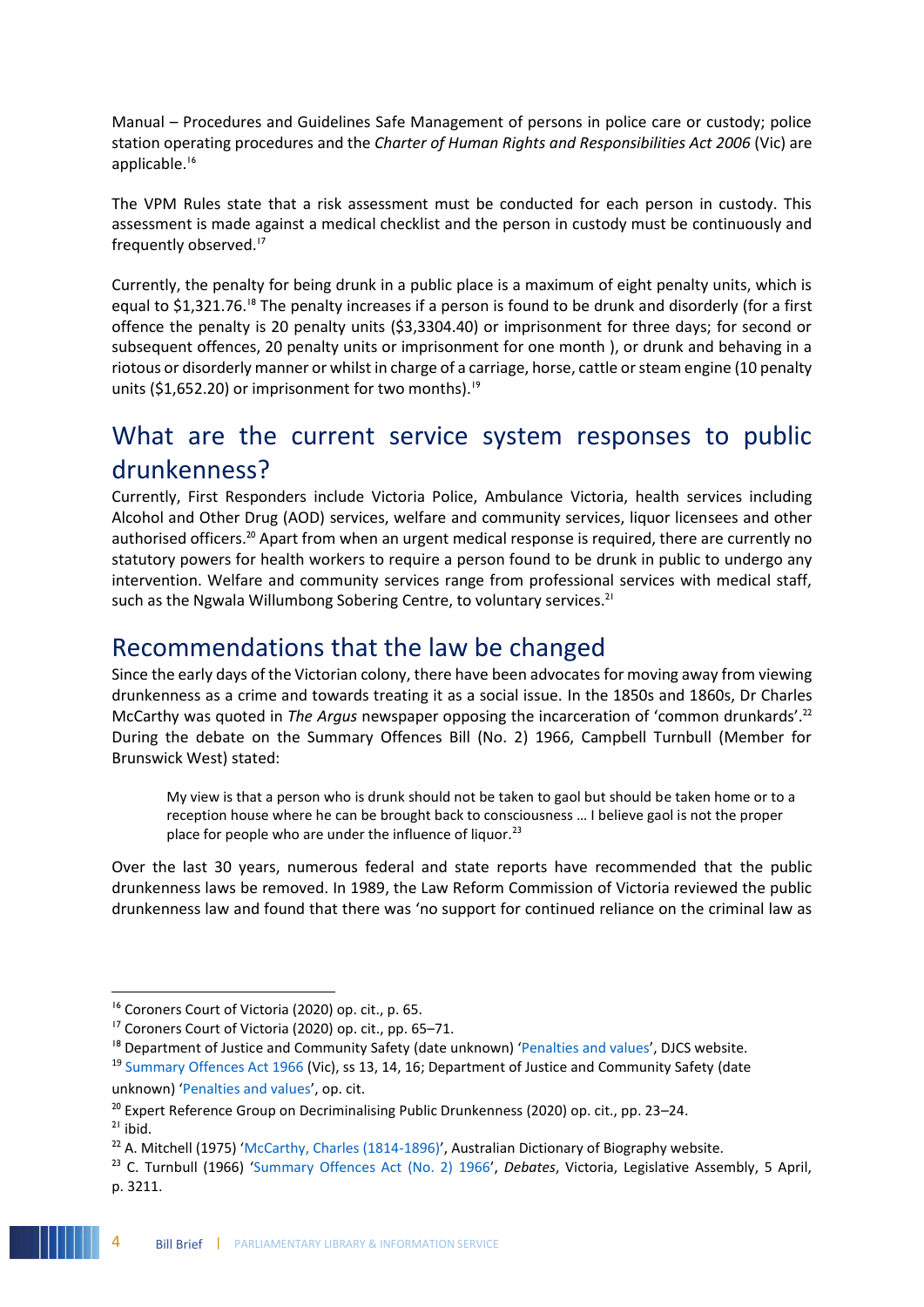a means of dealing with the problem of public drunkenness...'.<sup>24</sup> The Commission recommended that sections 13, 14 and 15 of the *Summary Offences Act 1966* (Vic) be repealed.<sup>25</sup>

In 1987, the Australian Government established the Royal Commission into Aboriginal Deaths in Custody (RCIADIC). Over four years, the Royal Commission investigated 99 cases involving Aboriginal deaths in custody that occurred between 1980 and 1989.<sup>26</sup> Twenty-seven of those who were investigated by the Royal Commission were in custody due to arrests for public drunkenness. <sup>27</sup> An interim report was published in 1989 and a five-volume final report with 339 recommendations was published in 1991. Recommendation 79 is:

in jurisdictions where drunkenness has not been decriminalised, governments should legislate to abolish the offence of public drunkenness.<sup>28</sup>

Recommendation 80 stated that these laws should be replaced with 'non-custodial facilities for the care and treatment of intoxicated persons'.<sup>29</sup> Other recommendations (80–81, 84, 85 and 135) highlighted the need for the decriminalisation of public drunkenness and the need to provide alternative non-custodial facilities for the care and treatment of drunk people.<sup>30</sup>

In 1990, the Kirner Labor Government put forward legislation to repeal offences related to drunkenness. The Bill was defeated in the Legislative Council.<sup>31</sup> The Kennett Liberal-National Coalition Government repealed the then-section 15 of the Act in 1998, removing the offence of repeated or habitual drunkenness.<sup>32</sup>

In June 2001, the Victorian Drugs and Crime Prevention Committee Inquiry into Public Drunkenness recommended decriminalising the offence of public drunkenness.<sup>33</sup> The Committee stated that:

although it is expected that police must exert a certain level of latitude in their dealings with members in a community, their job is not made easy when it is considered that, unlike many other areas within policing that are defined precisely by judicial or statute interpretation, such precise limits are almost non-existent when it comes to exercising discretion in areas such as public drunkenness.<sup>34</sup>

The Committee recommended that sections 13, 14 and 15 of the Summary Offences Act be repealed and that new legislation, whereby people are arrested under a civil rather than criminal basis, be

**.** 

<sup>34</sup> ibid., p. 139.

<sup>24</sup> Law Reform Commission of Victoria (1989) *[Public Drunkenness](http://library.parliament.vic.gov.au/mono/PublicDrunkennessReport1989.pdf)*, Report 25, Melbourne, Law Reform Commission of Victoria, p. 9.

 $25$  ibid.

<sup>26</sup> Royal Commission into Aboriginal Deaths in Custody (1991) *[National Report,](http://www.austlii.edu.au/au/other/IndigLRes/rciadic/national/vol1/index.html)* Volume 1, report prepared for the Governor-General, Adelaide, Royal Commission into Aboriginal Deaths in Custody.

<sup>27</sup> M. Mackay (1996) '[The offence of public drunkenness](http://www5.austlii.edu.au/au/journals/AltLawJl/1996/53.pdf)', *Alternative Law Journal,* 21(3), p. 141.

<sup>28</sup> Royal Commission into Aboriginal Deaths in Custody (1991) *[National Report,](http://www.austlii.edu.au/au/other/IndigLRes/rciadic/national/vol5/)* Volume 5, report prepared for the Governor-General, Adelaide, Royal Commission into Aboriginal Deaths in Custody.

 $29$  ibid.

<sup>&</sup>lt;sup>30</sup> ibid. For further information on jurisdiction responses to the Royal Commission's recommendations see: Deloitte Access Economics (2018) *[Non-custodial approaches](https://www.niaa.gov.au/resource-centre/indigenous-affairs/review-implementation-royal-commission-aboriginal-deaths-custody)*, op. cit.

<sup>31</sup> [Public Drunkenness \(Decriminalisation\) Bill 1990](http://classic.austlii.edu.au/au/legis/vic/bill/pdb1990379/) (Vic)

<sup>32</sup> [Summary Offences \(Amendment\) Act 1998](https://www.legislation.vic.gov.au/as-made/acts/summary-offences-amendment-act-1998) (Vic)

<sup>33</sup> Drugs and Crime Prevention Committee (2001) *[Inquiry into Public Drunkenness](http://library.parliament.vic.gov.au/govpub/VPARL1999-2002No86.pdf)*, final report, Melbourne, The Committee, June, p. xi.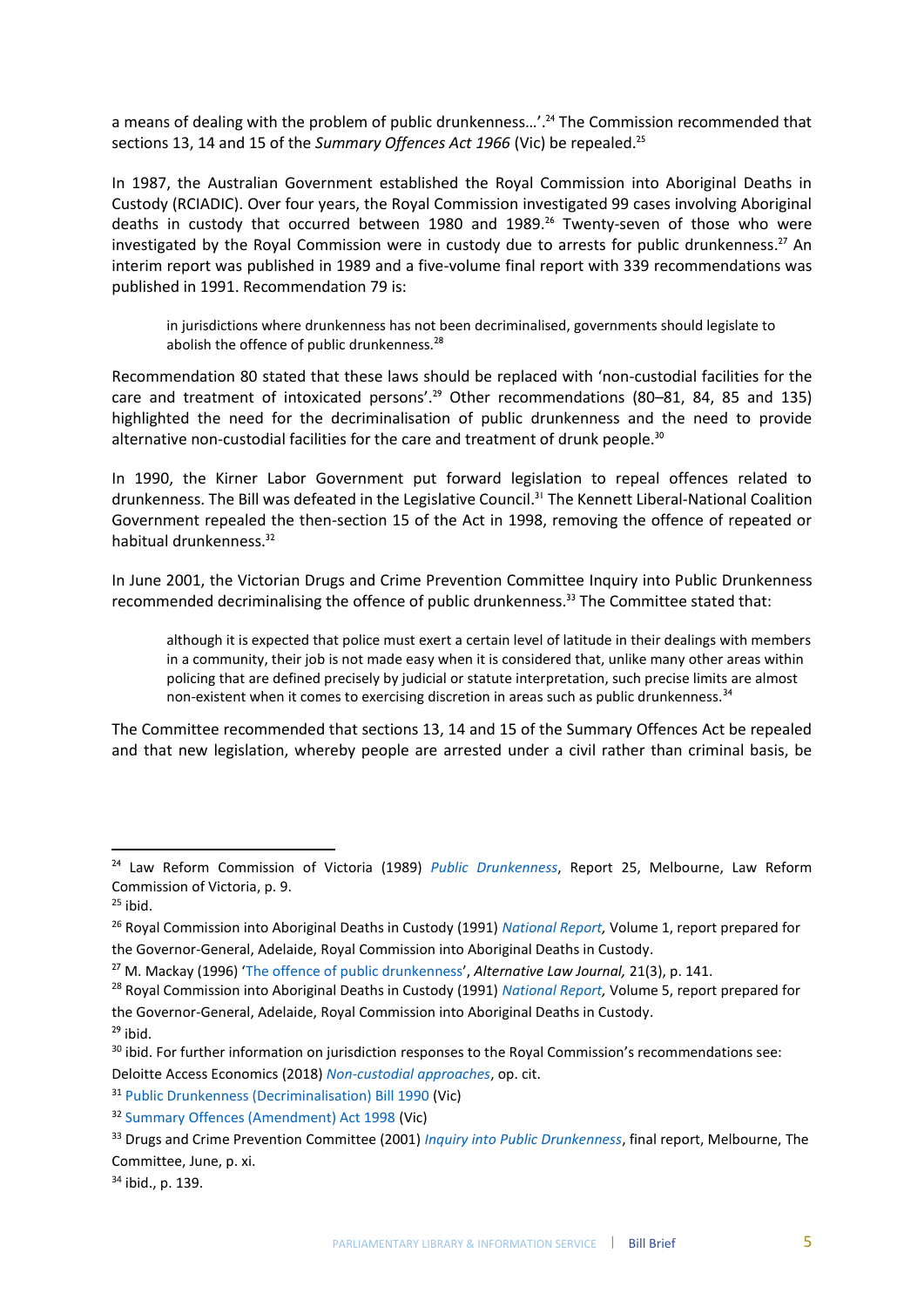implemented. It recommended that 'sobering-up centres' be established to treat people found drunk in public. $35$ 

In 2005, the Victorian Implementation Review of the Recommendations from the RCIADIC recommended that the government should 'proceed, as a matter of urgency', to abolish the offence of public drunkenness.<sup>36</sup> The Review recommended that 'appropriately resourced Aboriginal run Sobering-up Centres' be established and that the Victorian Government implement and monitor recommendations 79, 80 and 81 from the RCIADIC.<sup>37</sup>

In 2006, the Victorian Inquiry into Strategies to Reduce Harmful Alcohol Consumption also recommended that public drunkenness be decriminalised and for the recommendations from the 2001 Drugs and Crime Prevention Committee report to be implemented.<sup>38</sup> It reiterated that soberingup services are 'an essential requirement of such decriminalisation'.<sup>39</sup>

In February 2008, the Brumby Labor Government flagged its intention to address public drunkenness.<sup>40</sup>

The Attorney-General's submission to the Victorian Alcohol Plan 2008–2013 called for the decriminalisation of public drunkenness.<sup>41</sup> The Victorian Alcohol Action Plan 2013-2017 stated that government should:

develop improved health and crisis responses through health and community agencies to the needs of intoxicated persons held in custody for public drunkenness in order to minimise adverse health and social outcomes related to incarceration.<sup>42</sup>

In 2015, the Victorian Independent Broad-based Anti-corruption Commission (IBAC) investigated the mistreatment of a woman in a Ballarat police cell. Although outside the scope of the investigation, IBAC did recommend that the Victorian Government consider decriminalising public drunkenness.<sup>43</sup> It also acknowledged that this is a 'complex issue', but that previous inquiries have:

highlighted the detrimental consequences that assigning criminal penalties to public drunkenness can have, including increasing the likelihood that harm will come to vulnerable persons while they are detained in police custody.<sup>44</sup>

 $\overline{a}$ 

 $35$  ibid., p. 379.

<sup>36</sup> Department of Justice (2005) *[Implementation Review of the Recommendations from the Royal Commission](http://library.parliament.vic.gov.au/govpub/VPARL2003-06No165Vol1Sections1-5.pdf)  [into Aboriginal Deaths in Custody](http://library.parliament.vic.gov.au/govpub/VPARL2003-06No165Vol1Sections1-5.pdf)*, Review Report, Volume 1, October, p. 49.

 $37$  ibid.

<sup>38</sup> Drugs and Crime Prevention Committee (2006) *[Inquiry into Strategies to Reduce Harmful Alcohol](https://www.parliament.vic.gov.au/images/stories/committees/dcpc/assaults/2006_Mar_Final_report_Vol1_Strats_to_reduce_harmful_alcohol_consumption.pdf)  [Consumption](https://www.parliament.vic.gov.au/images/stories/committees/dcpc/assaults/2006_Mar_Final_report_Vol1_Strats_to_reduce_harmful_alcohol_consumption.pdf)*, final report, Volume 1, Melbourne, The Committee, March, p. xxvi.

<sup>39</sup> ibid.

<sup>40</sup> L. Neville, Minister for Mental Health (2008) '[Annual Statement of Government Intentions](http://hansard.parliament.vic.gov.au/?IW_INDEX=Hansard91-94-NoCommon&IW_FIELD_TEXT=SpeechIdKey%20CONTAINS%20(28February2008-63728-27957)%20AND%20OrderId%20CONTAINS%20(4240690)&LDMS=Y)', *Debates*,

Victoria, Legislative Assembly, 28 February, p. 549; & J. Brumby, Premier of Victoria (2008) *[Annual Statement](http://library.parliament.vic.gov.au/serial/AnnualStatementGovernmentIntentions2008.pdf)  [of Government Intentions](http://library.parliament.vic.gov.au/serial/AnnualStatementGovernmentIntentions2008.pdf)*, Melbourne, Department of Premier and Cabinet.

<sup>41</sup> A. McIntosh (2008) '[Public drunkenness: decriminalisation](https://hansard.parliament.vic.gov.au/?IW_INDEX=Hansard91-94-NoCommon&IW_FIELD_TEXT=SpeechIdKey%20CONTAINS%20(10September2008-70414-68763)%20AND%20OrderId%20CONTAINS%20(4433000)&LDMS=Y)', *Questions without notice*, Legislative Assembly, 10 September, p. 3446.

<sup>42</sup> Department of Health (2012) *[Reducing the alcohol and drug toll: Victoria's plan 2013–](https://www2.health.vic.gov.au/about/publications/researchandreports/Reducing-the-alcohol-and-drug-toll-Victorias-plan-2013-2017---Strategy)2017*, Melbourne, Department of Health.

<sup>43</sup>Independent Broad-based Anti-corruption Commission (2016) *[Operation Ross: An investigation into police](https://www.ibac.vic.gov.au/docs/default-source/special-reports/operation-ross-special-report-november-2016.pdf?sfvrsn=74566d75_3)  [conduct in the Ballarat Police Service Area,](https://www.ibac.vic.gov.au/docs/default-source/special-reports/operation-ross-special-report-november-2016.pdf?sfvrsn=74566d75_3)* final report, November, Melbourne, IBAC, p. 55.  $44$  ibid.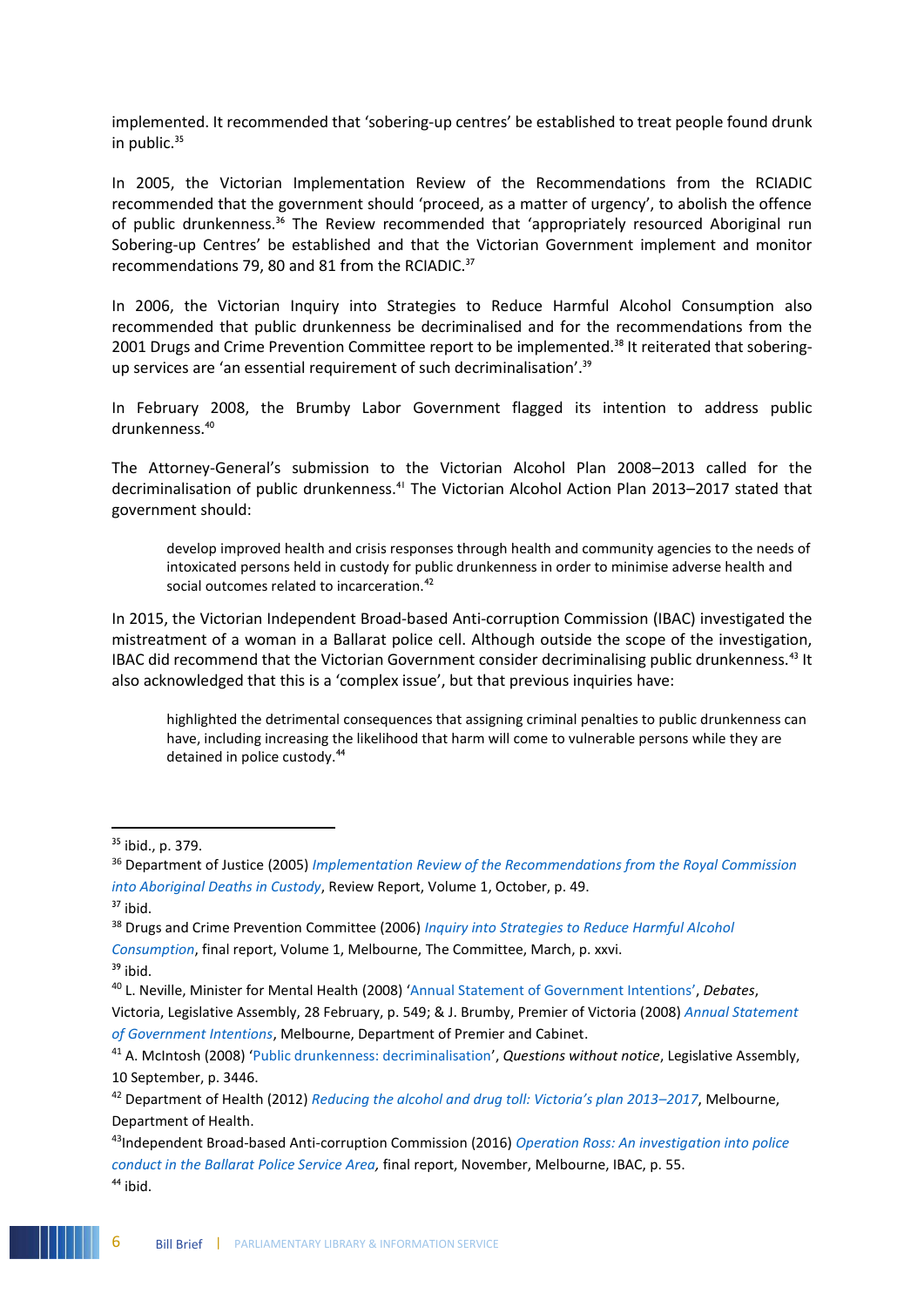The most recent push to change these laws came after the death of Yorta Yorta woman, Tanya Day, in December 2017. In August 2019, the then-Attorney-General, the Hon. Jill Hennessy, released a media statement that outlined the government's intention to repeal the offences relating to public drunkenness and to introduce a health-based response.<sup>45</sup> The Attorney-General wrote to the Deputy State Coroner presiding over the inquest into the death of Tanya Day, Caitlin English, on 23 August 2019 and 17 December 2019, informing her that the government had convened an Expert Reference Group to provide advice to the Victorian Government and that legislation to repeal the law would be introduced 'as soon as possible within the term of government'.<sup>46</sup>

At the beginning of the Coroner's inquiry, Ms English told the hearings on 5 December 2018 that:

I am planning on making a recommendation as part of my recommendations and findings to abolish the crime of public drunkenness.<sup>47</sup>

Ms English called for the government to remove public drunkenness as an offence, writing that 'police discretion as it applies to an offence such as public drunkenness is very broad'.<sup>48</sup> Recommendation number 1 in the Coroner's report was 'that the offence of public drunkenness be decriminalised and that section 13 of *the Summary Offences Act 1966* be repealed'. 49

# Who is charged with public drunkenness?

Between 2014 and 2019, there were a total of 41,347 alleged public drunkenness offences recorded in the Victoria Police Law Enforcement Assistance Program (LEAP) database.<sup>50</sup> Eighty-eight per cent of the offences recorded were for being drunk in a public place (as opposed to drunk and disorderly).<sup>51</sup> Most offenders were men (86 per cent), with young males making up the largest cohort of offenders.<sup>52</sup> A majority of offenders were aged between 18 and 29, including 42 per cent of all offending men and 34.5 per cent of all offending women. Those under the age of 18 make up less than one per cent of offenders.<sup>53</sup>

Most offenders (70 per cent) were born in Australia. Of those who were born overseas, four per cent were born in Sudan, three per cent in the United Kingdom and Ireland, and two per cent in New Zealand.<sup>54</sup> Aboriginal and/or Torres Strait Islander peoples are significantly overrepresented among those charged with public drunkenness, accounting for 6.5 per cent of all public drunkenness offences even though this group only makes up 0.8 per cent of the Victorian population.<sup>55</sup> However, the 6.5 per cent figure may underrepresent the size of the cohort, with between nine and 11 per cent of offenders choosing not to say whether they identify as Aboriginal and/or Torres Strait Islander.<sup>56</sup>

People who are experiencing homelessness are also overrepresented in the LEAP data. While only 1.9 per cent of all offenders were recorded as being homeless, this cohort comprised 9.9 per cent of

**.** 

 $54$  ibid.

<sup>45</sup> J. Hennessy, Attorney-General (2019) op. cit.

<sup>46</sup> Coroners Court of Victoria (2020) op. cit., p. 15.

<sup>47</sup> C. McGinn (2018) '[Castlemaine death: abolish public drunkenness as crime, says coroner](https://www.thecourier.com.au/story/5797780/public-drunkenness-should-not-be-a-crime-says-coroner-after-castlemaine-death/)', *The Courier*,

<sup>6</sup> December.

<sup>48</sup> Coroners Court of Victoria (2020) op. cit., pp. 21, 60.

<sup>49</sup> ibid., p. 107.

<sup>&</sup>lt;sup>50</sup> Expert Reference Group on Decriminalising Public Drunkenness (2020) op. cit., p. 24.

<sup>51</sup> ibid.

 $52$  ibid.

 $53$  ibid.

<sup>55</sup> ibid., p. 25.

 $56$  ibid.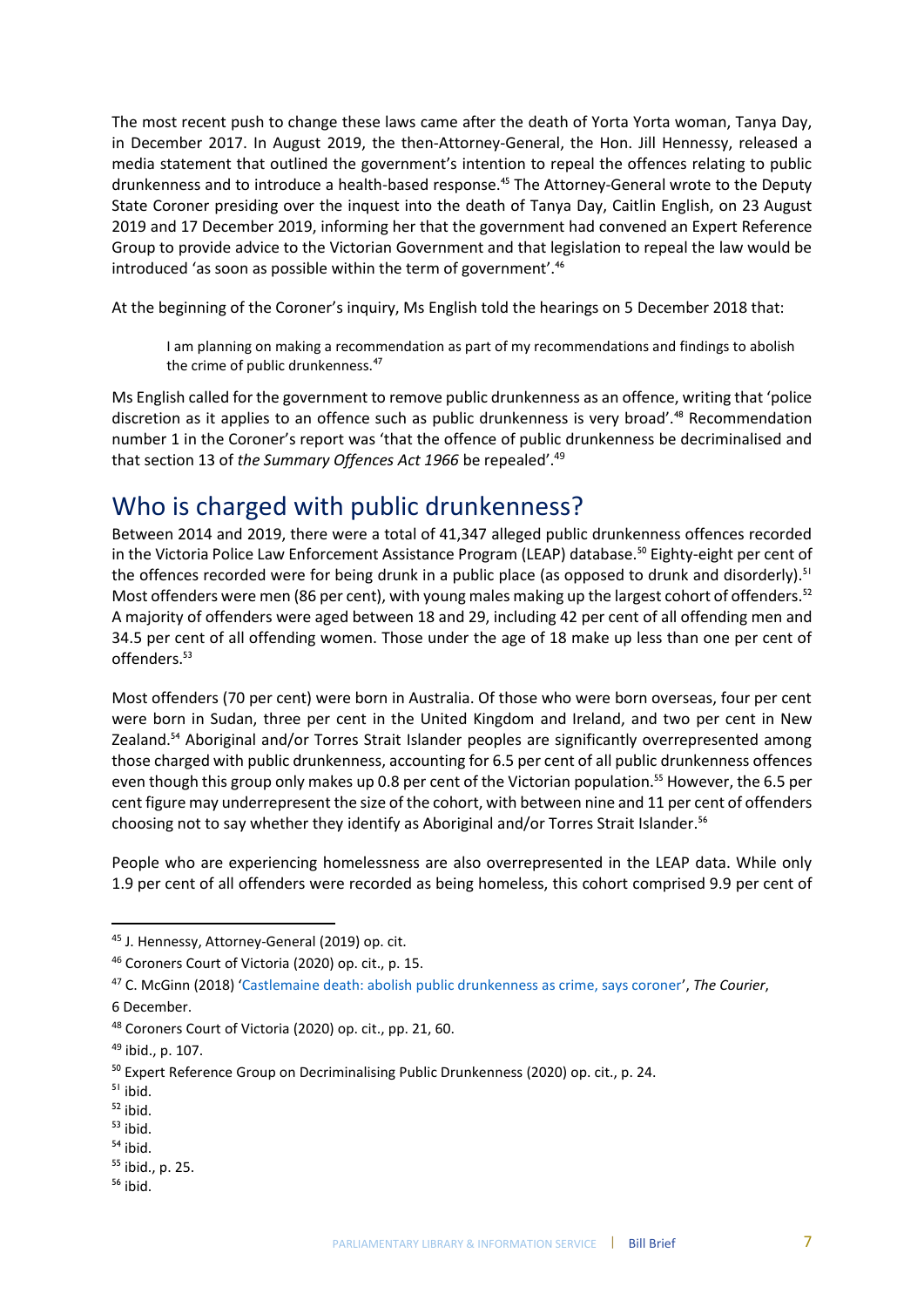all offences.<sup>57</sup> Those experiencing homelessness are more likely to be arrested for public drunkenness more than once, with almost half of this cohort being arrested four or more times.

The ERG was established to advise the Government on how to implement a health-based response into public drunkenness. Upon analysing the data they received from LEAP, the ERG divided offenders into two distinct groups: high-intensity and low-intensity cohorts. The high-intensity cohort encapsulated offenders who entered custody due to public drunkenness on three or more occasions over a five-year period. This cohort made up 6.5 per cent of offenders and was responsible for 26 per cent of offences.<sup>58</sup> The low-intensity cohort, meaning those who committed the offence of public drunkenness either once or twice over a five-year period, made up 84 per cent.<sup>59</sup> The lowintensity cohort made up 93.5 per cent of offenders and 74 per cent of offences. The ERG matched LEAP data with Department of Health and Human Services (DHHS) data, which showed that people in the high-intensity cohort were also more likely to experience homelessness.<sup>60</sup>

The ERG identified other risk factors that can influence a person's chance of being arrested for public drunkenness, including: perpetrators and victim-survivors of family violence; and the presence of drugs other than alcohol.<sup>61</sup> The ERG identified patterns across the week and the year, with spikes occurring in the early hours of Saturday and Sunday mornings, over the summer holidays and, to a lesser extent, during major sporting and cultural events. These spikes were mostly caused by people in the low-intensity cohort, with arrests of those in the high-intensity cohort occurring consistently throughout the week.<sup>62</sup>

Approximately 50 per cent of all offences occurred within eight local government areas in metropolitan Melbourne and Greater Geelong.<sup>63</sup> These were: City of Melbourne, Greater Dandenong, Mornington Peninsula, City of Port Phillip, City of Yarra, Greater Geelong, City of Frankston and City of Stonnington.

# Tanya Day and Indigenous incarceration

On 5 December 2017, Yorta Yorta woman, Tanya Day, was travelling by train from Echuca to Melbourne to see her family.<sup>64</sup> During the trip, and while heavily intoxicated, she fell asleep and her legs blocked the aisle. At Castlemaine train station, the conductor called the police to request assistance with an 'unruly' passenger who could not find their ticket.<sup>65</sup> At 3:10pm the police arrived, shook Ms Day awake and removed her from the train. After making attempts to locate a family member to collect her, the police took Ms Day to Castlemaine police station where she was placed in a cell.<sup>66</sup>

Ms Day was due to be released from the police station after 8pm, following the prescribed four-hour sobering-up period. While the police on shift had completed some brief checks, they did not notice

- $58$  ibid.
- $59$  ibid.
- $60$  ibid.
- $<sup>61</sup>$  ibid., p. 26</sup>
- $62$  ibid.
- $63$  ibid.

 $65$  ibid., p. 4, 36.

<sup>1</sup>  $57$  ibid.

<sup>64</sup> Coroners Court of Victoria (2020) op. cit., p. 4.

<sup>66</sup> ibid., p. 5.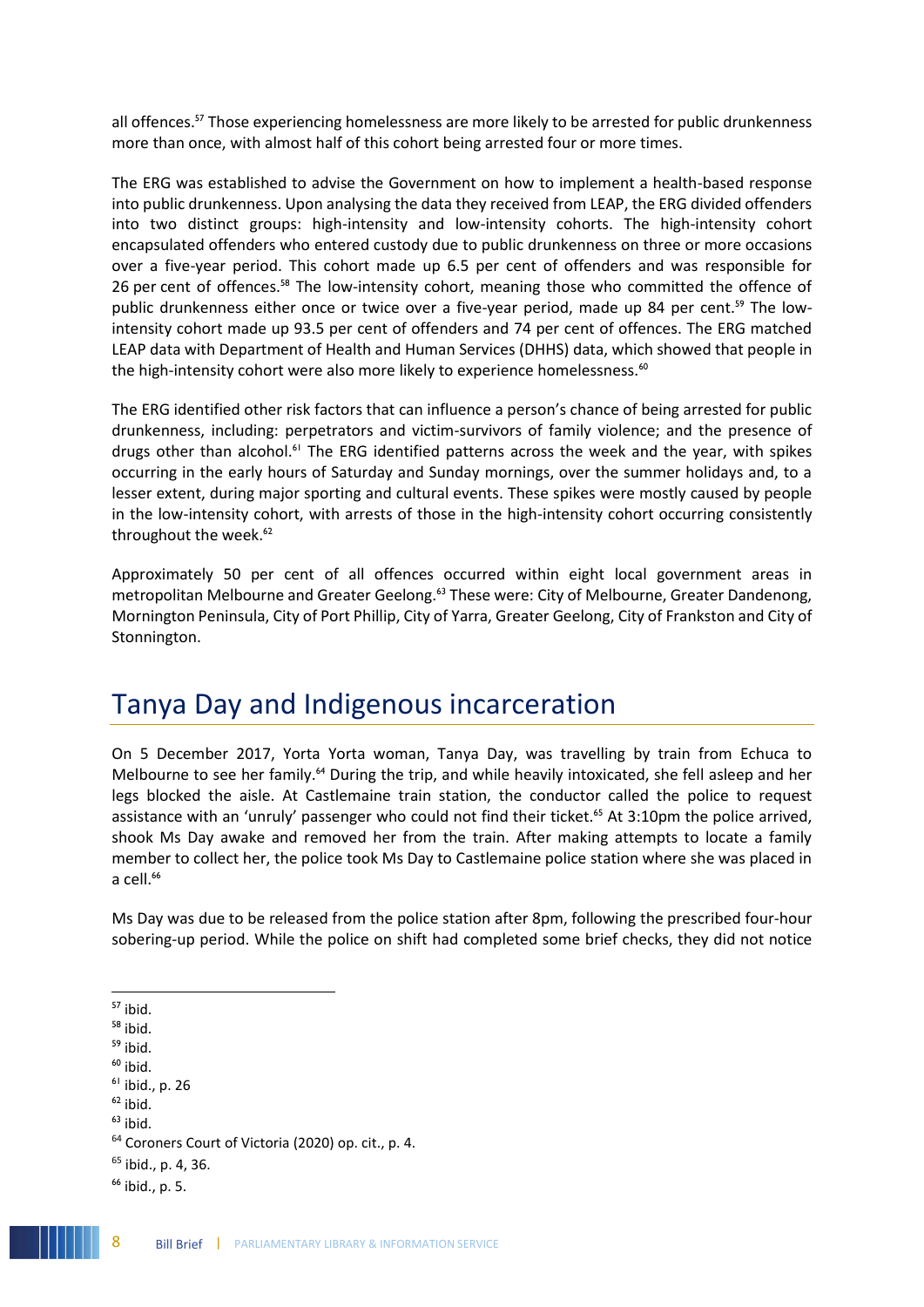that Ms Day had fallen and hit her head numerous times.<sup>67</sup> When the police went to release Ms Day, they found her unresponsive and she was transported to Bendigo Hospital. Upon arrival at Bendigo Hospital, it was discovered that Ms Day had a bleed on her brain due to a traumatic brain injury sustained nearly five hours beforehand when she had fallen in her cell.<sup>68</sup>

Ms Day was transferred to St Vincent's Hospital in Melbourne and died on 22 December 2017.<sup>69</sup> The ERG later stated that: 'the circumstances of Ms Day's death and the coronial inquest has become a tipping point for change in Victoria'.<sup>70</sup>

In an open letter which was supported by 84 social and justice organisations, Ms Day's children wrote:

Abolishing the offence of public drunkenness [was] a key recommendation of the Royal Commission. To date, Victoria is one of only two states that have failed to act… Most Victorians have committed this offence, whether it's coming home from the races, football, or from a party, but not all Victorians are over-policed and over-imprisoned in the way Aboriginal and Torres Strait Islander people are...<sup>71</sup>

Numerous inquiries and studies have found that public drunkenness laws overwhelmingly impact on Aboriginal and Torres Strait Islander peoples. According to the Law Institute of Australia, of those people imprisoned for offences such as public drunkenness in Victoria, more than a quarter identify as Aboriginal and/or Torres Strait islander (29.6 per cent) and this group makes up nine per cent of all Victorians currently serving a prison sentence for such offences.<sup>72</sup> Aboriginal and Torres Strait Islander peoples only make up 0.8 per cent of the Victorian population.<sup>73</sup> The RCIADIC's National Police Custody Survey (Preliminary Finding) found that Aboriginal people were disproportionately arrested for public drunkenness.<sup>74</sup>

Contributing to the over-representation may be that Indigenous Australians use public space as 'cultural space' more often than non-Indigenous Australians.<sup>75</sup> Indigenous Australians are also overrepresented in homelessness data. In 2017–18, almost 10,000 Indigenous Australians used specialist homelessness services in Victoria. This accounts for 9.8 per cent of all clients across this period, even though Indigenous Australians make up less than one per cent of the total Victorian population.<sup>76</sup>

The Deputy State Coroner, Ms. English, investigated the role that unconscious bias may have played in the treatment of Ms Day by the ticket inspector, the train driver and police. She concluded that the ticket inspector's decision to 'define her unruly and to call for police rather than pursue other options has been influenced by her Aboriginality', but that police treatment was not influenced by her Aboriginality.<sup>77</sup> She did nonetheless find that section 13 of the Summary Offences Act 'is an example

 $\overline{a}$ 

<sup>76</sup> Australian Institute of Health and Welfare (2019*[\) Aboriginal and Torres Strait Islander people: a focus report](https://www.aihw.gov.au/getmedia/1654e011-dccb-49d4-bf5b-09c4607eecc8/aihw-hou-301.pdf.aspx?inline=true)  [on housing and homelessness](https://www.aihw.gov.au/getmedia/1654e011-dccb-49d4-bf5b-09c4607eecc8/aihw-hou-301.pdf.aspx?inline=true)*, Canberra, AIHW.

 $67$  ibid., p. 6-8.

<sup>68</sup> ibid., p. 9.

<sup>69</sup> Coroners Court of Victoria (2020) op. cit., p. 10.

 $70$  Expert Reference Group on Decriminalising Public Drunkenness (2020) op. cit., p. 21.

 $71$  Family of Tanya Day (2019) ['Open letter calling for the offence of public drunkenness to be abolished',](https://www.liv.asn.au/getattachment/Staying-Informed/LIJ/LIJ/April-2019/Public-drunkenness-law-should-be-abolished/Open-Letter_Repeal-Public-Drunkenness.pdf.aspx) Law Institute of Victoria website, 15 April.

<sup>72</sup> K. Derkley (2019) '[Public drunkenness law should be abolished Victoria](https://www.liv.asn.au/Staying-Informed/LIJ/LIJ/April-2019/Public-drunkenness-law-should-be-abolished)', Law Institute of Victoria website.

<sup>73</sup> ibid.; Australian Bureau of Statistics (2017) '[2016 Census QuickStats: Australia](https://quickstats.censusdata.abs.gov.au/census_services/getproduct/census/2016/quickstat/036)', ABS website.

<sup>74</sup> D. McDonald (1993) *[National Police Custody Survey 1992: preliminary report](https://www.aic.gov.au/publications/dic/dic2)*, Canberra, Australian Institute of Criminology.

<sup>75</sup> F. Guivarra (2008) '[The Survival of public drunkenness laws in Victoria](http://www5.austlii.edu.au/au/journals/IndigLawB/2008/23.html)', *Indigenous Law Bulletin,* 7(5), p. 20.

<sup>77</sup> Coroners Court of Victoria (2020) op. cit., pp. 21–23, 42, 60.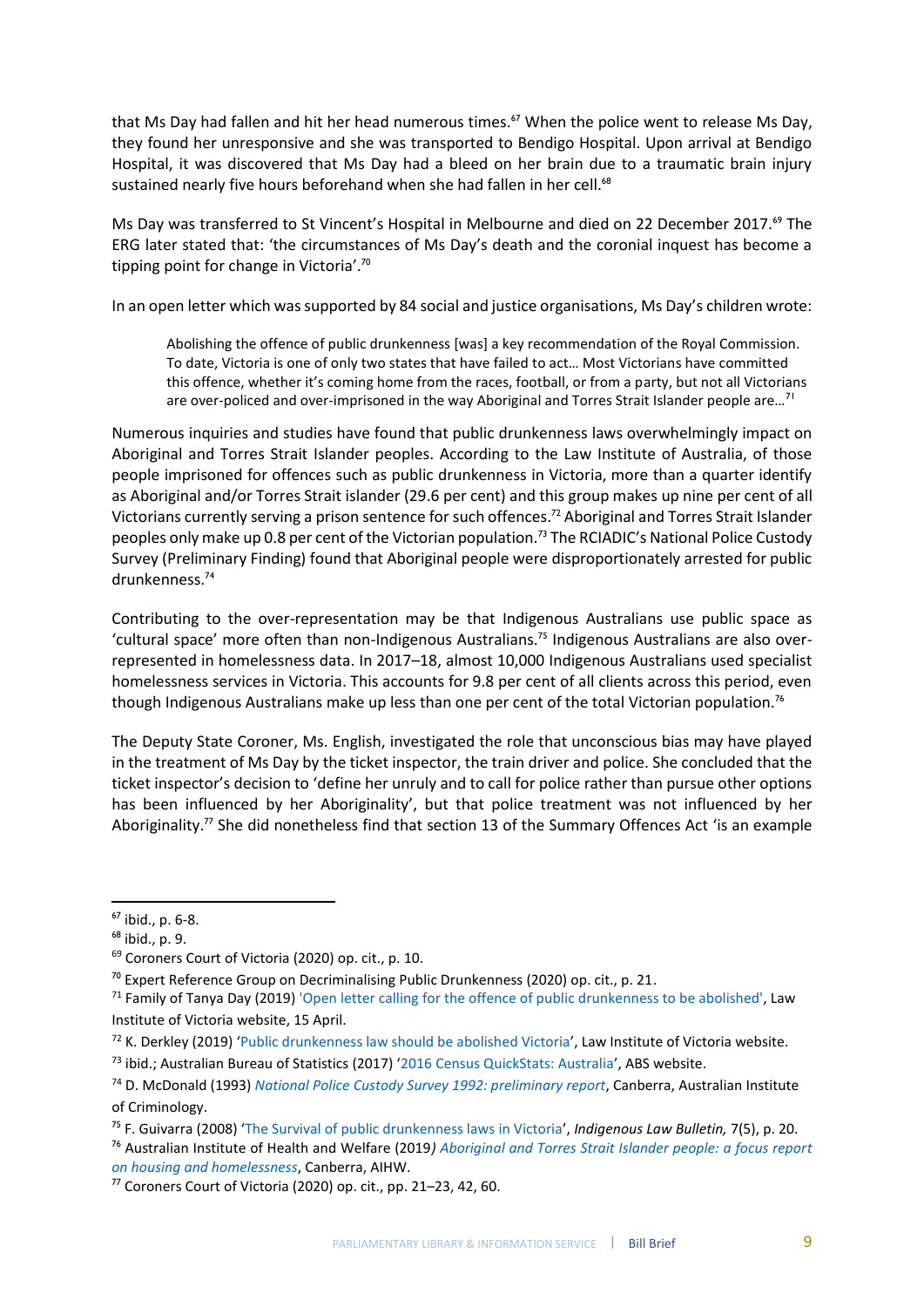of a law which operates to the disadvantage of Aboriginal people hence the RCIADIC recommendation'.<sup>78</sup>

# Expert Reference Group

Often people are arrested and taken into custody for being drunk in public because police or PSOs have deemed them to be a danger to themselves or others. With the removal of sections 13–16 of the *Summary Offences Act 1966,* a new way of dealing with people found to be drunk in public would need to be implemented. The Victorian Government established an Expert Reference Group to provide advice and guidance. The group consisted of four members:

- Helen Kennedy, former Chief Operating Office of the Victorian Aboriginal Community Controlled Health Organisation;
- **■** Tony Nicholson, former Executive Director of the Brotherhood of St Laurence;
- Jack Blayney, former Assistant Commissioner and Chief Information Officer of Victoria Police; and
- Nerita Waight, Chief Executive Officer of the Victorian Aboriginal Legal Service.<sup>79</sup>

Two other bodies were established to oversee and assist the work of the ERG: an Executive Oversight Committee, consisting of representatives from the Department of Justice and Community Safety (cochair), the Department of Health and Human Services (co-chair), Victoria Police, the Department of Premier and Cabinet, and the Department of Treasury and Finance; and a Working Group, consisting of representatives from each of the agencies represented on the Executive Oversight Committee.<sup>80</sup>

The terms of reference asked the ERG to balance any recommendations for the health and safety needs of Victorians with the safety of the community, police, ambulance services and the public, and to develop a proposal that aligns with other government policies.<sup>81</sup> The ERG's final report was released in August 2020 and was titled 'Seeing the Clear Light of Day', a reference to Ms Day. $82$ 

The ERG held community consultations, representative forums and met with stakeholders, including law enforcement. It also met with key experts, received government briefings, consulted with health services, and reviewed data and evidence.

The proposed model is based around the following key themes:

- Police cells are not safe or appropriate
- Availability of places of safety
- Consent and voluntariness
- Culturally responsive service system
- Intersection with drug intoxication
- **■** Intersection with mental health
- **•** Community and cultural change. $83$

 $\overline{a}$ 

<sup>78</sup> ibid., p. 20.

 $79$  Expert Reference Group on Decriminalising Public Drunkenness (2020) op. cit., p. 14.

<sup>80</sup> ibid., pp. 107–108.

<sup>81</sup> ibid., p. 14.

<sup>82</sup> J. Hennessy, Attorney-General (2019) op. cit.

<sup>83</sup> Expert Reference Group on Decriminalising Public Drunkenness (2020) op. cit., pp. 36-37.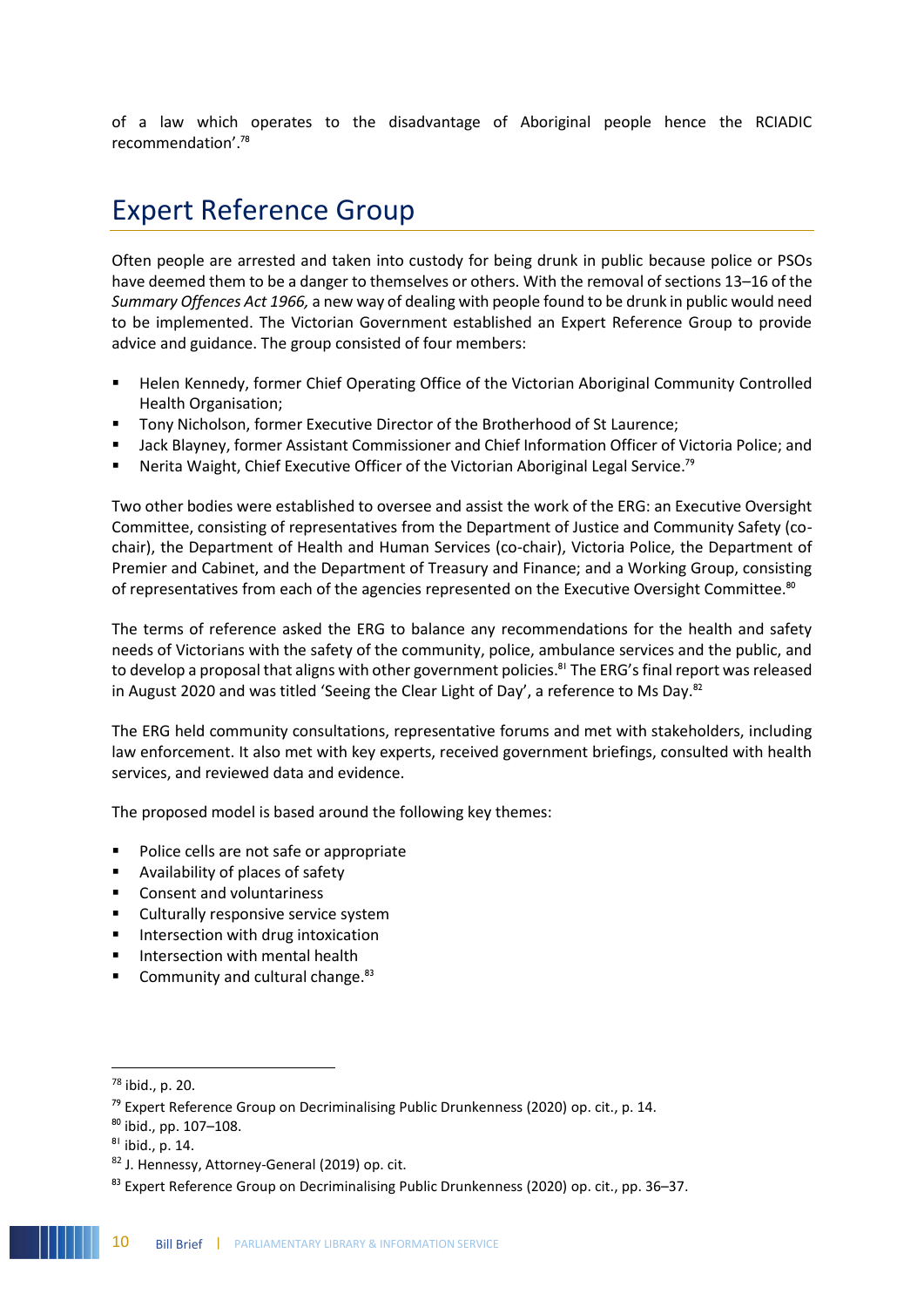They made 86 recommendations and outlined a proposed model for moving towards a health-based response to public drunkenness and how a potential trial could operate.<sup>84</sup> The group concluded:

there is an urgent need to replace the criminal justice model of dealing with public intoxication… a criminal justice model has proved to be unsafe, has led to avoidable deaths, has been ineffective in reducing the recurring public intoxication of individuals and has unnecessarily entangled people in the legal system.<sup>85</sup>

The ERG's 'primary concern' is that people found intoxicated in public are not 'entangled in the justice system'.<sup>86</sup>

# What is the proposed health-based model?

Drug and alcohol experts recommend substance abuse or dependence be treated as a health issue rather than a criminal issue. The Alcohol and Drug Foundation states that 'in fact, punitive measures may increase stigma, deter people from seeking help or engaging with harm reduction services'.<sup>87</sup>

Legal organisations have also pushed for a move away from policing this issue. Dan Nicholson, the Executive Director of Criminal Law at Victoria Legal Aid, stated: 'Policing is not the best response to a health problem, especially when it's Victoria's most marginalised who so often find their conduct criminalised'.<sup>88</sup> The Attorney-General, when announcing the ERG, wrote that a health-based approach will 'promote therapeutic and culturally safe pathways to assist alcohol affected people in public places, who may be facing other challenges including homelessness, mental illness, family violence and substance dependency'.<sup>89</sup>

The outcome of the new model proposed by the ERG will be that:

People in Victoria who are intoxicated in public and are at risk to themselves or others will be safe, they will have access to culturally-appropriate care and support if they choose it, their contact with the criminal justice system will be minimised, and the safety of the community and responders will be assured.<sup>90</sup>

The health-based model proposed by the ERG has five stages: first response, initial screening and triage; immediate transportation; place of safety and initial service period; assessment of longer-term needs; and provision of services and broader prevention strategies.<sup>91</sup>

The following is a brief overview of these steps as outlined in the *Seeing the Clear Light of Day* report.

### Stage 1: First Response<sup>92</sup>

Rather than viewing intoxication as a criminal issue, First Responders' primary role will be to ensure the health and safety of an intoxicated person. Where possible, First Responders will not be police officers, but should be health services staff from organisations such as outreach services, AOD services

<sup>84</sup> ibid., pp. 4–13, 91–92.

<sup>85</sup> ibid., p. 36.

<sup>86</sup> ibid., p. 45.

<sup>87</sup> Alcohol and Drug Foundation (2019) op. cit.

<sup>88</sup> Victoria Legal Aid (2019) *[Repealing public drunkenness offence a welcome reform](https://www.legalaid.vic.gov.au/about-us/news/repealing-public-drunkenness-offence-welcome-reform)*, media release, 23 August.

<sup>89</sup> J. Hennessy, Attorney-General (2019) op. cit.

<sup>90</sup> Expert Reference Group on Decriminalising Public Drunkenness (2020) op. cit., p. 16.

<sup>91</sup> ibid., p. 40.

 $92$  ibid., pp. 41–53.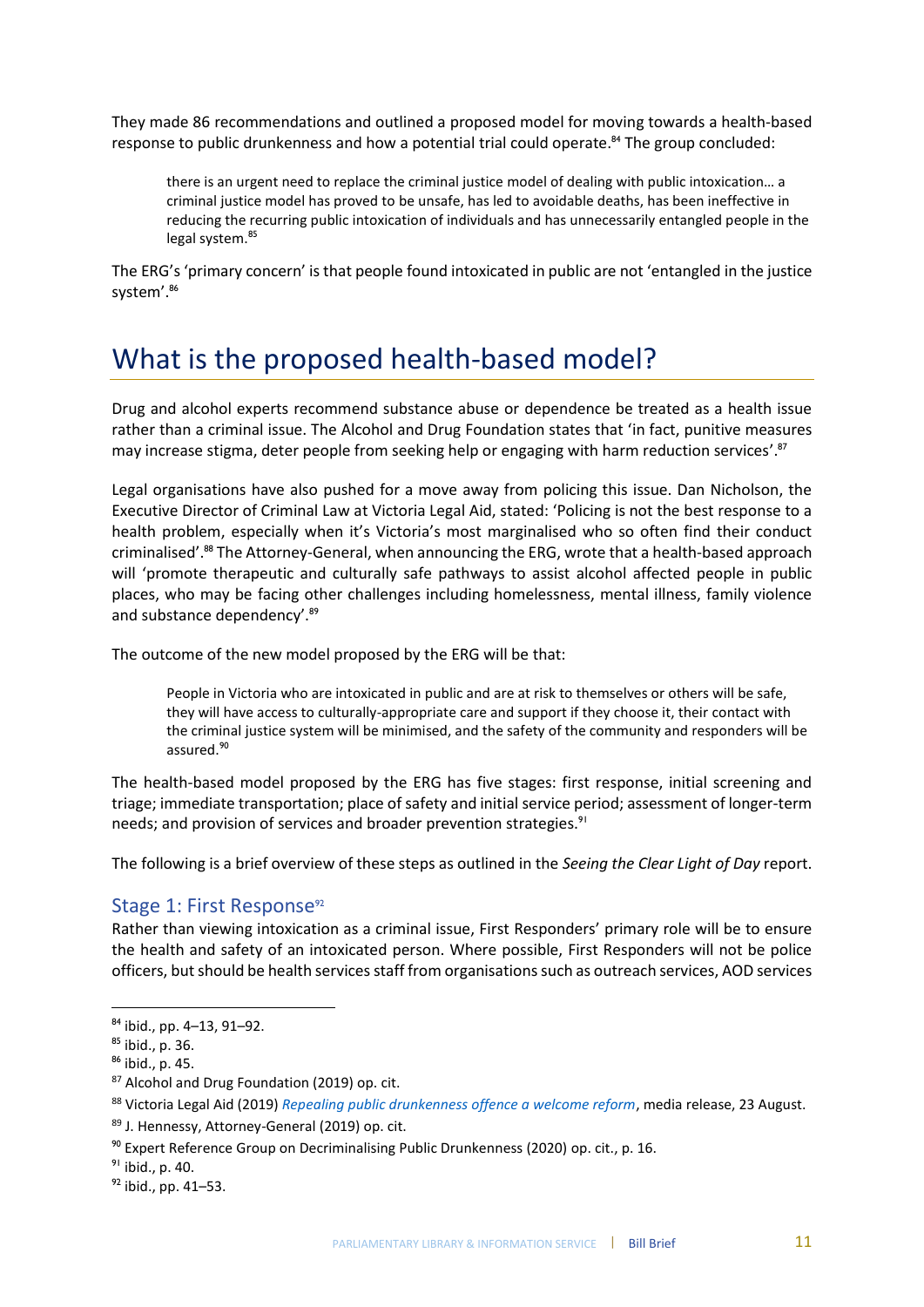and Aboriginal Community Controlled Organisations(ACCOs). Responses will be tailored to local areas, depending on whether they are high- or low-demand areas and will be driven by the community. Victoria Police will play a role when the intoxicated person poses a serious and imminent threat to themselves or others.

The preferred and default position should be to return a person to their home, or to be with friends or family. If a risk assessment deems that the intoxicated person poses a risk to themselves or others at their home or other residence (including any risk of family violence), they should not be returned there. No-one should be returned to a house where they pose a threat to the safety of others.

The proposed changes will impact how the Emergency Services Telecommunications Authority (ESTA) handles phone calls relating to public drunkenness. Calls will be triaged away from Victoria Police and Ambulance Services and towards local First Responders.

An underlying principle of the Proposed Health Model is that any intervention to assist a drunk person needs to be done with a person's consent, with recognition that they can reject assistance if they wish. The ERG identified that by removing the existing powers of Victoria Police, the police will need:

an additional statutory power to support them to intervene to assist where there is serious and imminent risk and an intoxicated person does not consent to intervention or assistance.<sup>93</sup>

Police will only intervene if two 'high thresholds' are satisfied. These are significant impairment (i.e. a person meets the definition of intoxication as set out in legislation) and if there is serious and imminent risk to an intoxicated person or others.<sup>94</sup> The proposed definition of intoxication would be:

affected or apparently affected by alcohol or a drug or other substance to such an extent that there is a significant impairment of judgement or behaviour.<sup>95</sup>

Police will transport intoxicated people only if all other options have been exhausted. The ERG is clear that under the proposed model, police cannot use inconvenience (for example, having to wait for a responsible person to collect an intoxicated person) as a reason for them to transport an intoxicated person. Any person taken into custody must be released if they no longer pose a 'serious and imminent risk of significant harm'.<sup>96</sup>

### Stage 2: Transport to a place of safety<sup>97</sup>

Under the proposed model, the preferred and default position is that a drunk person organises their own transport home or does so with the assistance of family and friends. If a person is not able to do this, other options will include:

- Emergency services, such as an ambulance;
- Standalone transport services;
- Integration of transport into various outreach services;
- Integration of transport into health and sobering services;
- Private paramedic and first aid services to support major events or venues; and
- Specialist taxi or rideshare service.

<sup>93</sup> Expert Reference Group on Decriminalising Public Drunkenness (2020) op. cit., p. 45.

<sup>94</sup> ibid., p. 46.

<sup>95</sup> ibid., p. 48.

<sup>96</sup> ibid., p. 49.

<sup>97</sup> ibid., pp. 54–60.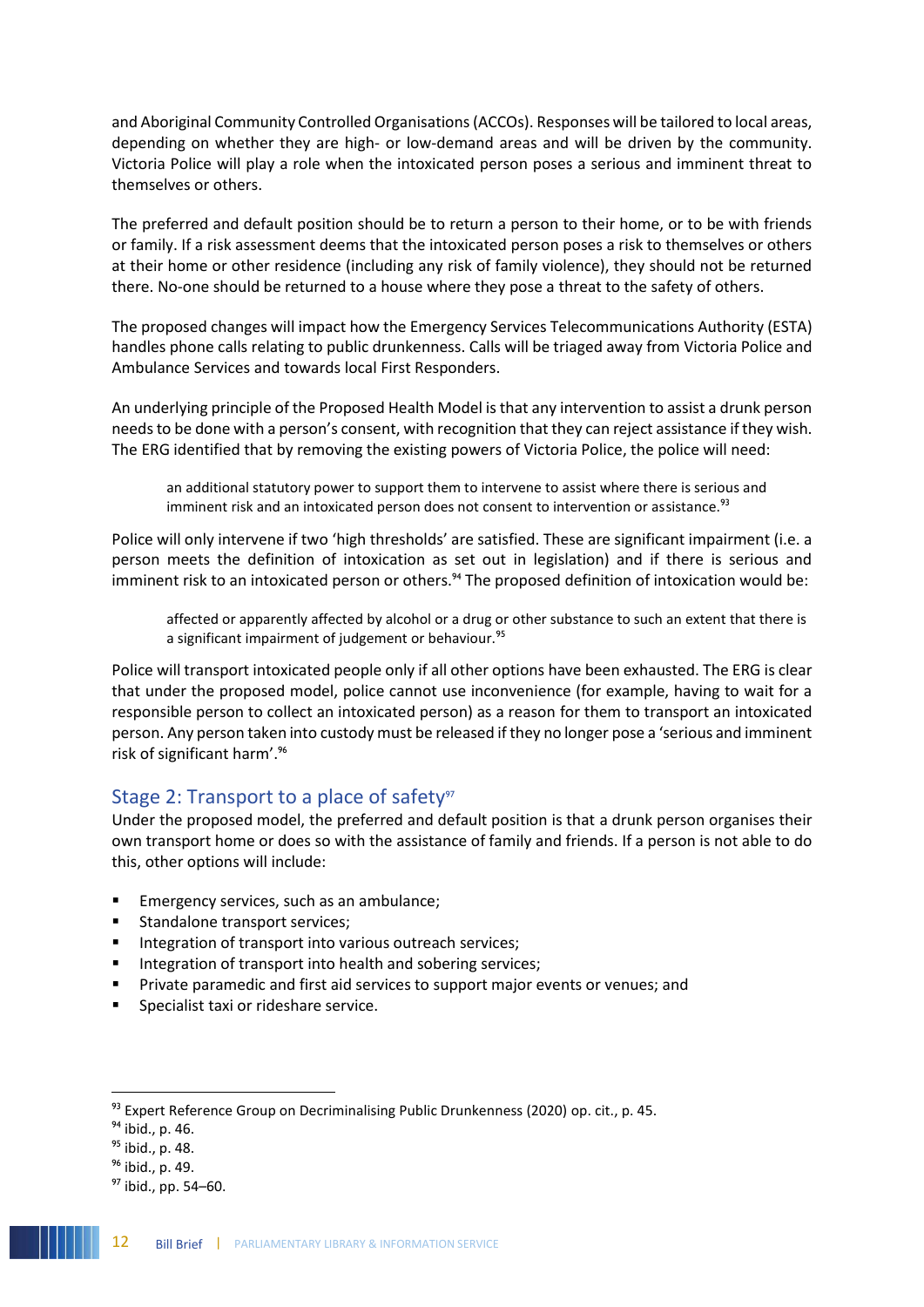If a person does require transport, it should only be to one of three places: their home or other private residence, where they can be cared for; an emergency department or rural trauma and urgent care centre; or a health and sobering service.

The ERG recommended that there be a legislative basis to allow for Victoria Police to transport an intoxicated person to any of these locations, under strictly limited circumstances.

### Stage 3: Places of safety<sup>98</sup>

Sobering services are a core part of the model recommended by the ERG. These services need to 'fit' with the target population and area and provide integrated care where more than the immediate health needs of a drunk person are addressed.

In Greater Melbourne, hubs are proposed for hospitals in the Melbourne CBD (Royal Melbourne and St Vincent's), as well as the Western, Monash and Frankston hospitals. These locations have been chosen for their apparent accessibility by car in 30 minutes or less from anywhere in metropolitan Melbourne. The ERG also recommended that sobering services be established in each of the six new Mental Health and AOD Hubs and that the Ngwala Willumbong Sobering Service be relocated and substantially expanded to service the northern parts of Melbourne. The ERG estimates that daily maximum service capacity will vary between ten and 25 contemporaneous places. The services staff will be multidisciplinary and will include a health practitioner—such as a registered nurse—and a staff to client ratio of between 1:6 and 1:8.

Sobering services should be 'combined with modular "pop-up" services to expand capacity in a rapid and flexible manner to respond to demand associated with specific sporting or cultural events'.<sup>99</sup>

### Stage 4: Health and social care pathways<sup>100</sup>

The new model will ensure that people will be able to access follow-up or ongoing support, including long-term health and social care.<sup>101</sup> Service pathways include AOD, mental health, Aboriginal social and emotional wellbeing, family violence and homelessness services. A specific AOD program under the Wotha Daborra model will be established, along with new Aboriginal Social and Emotional wellbeing teams, to ensure that Aboriginal and/or Torres Strait Islander peoples receive culturally appropriate information.

### Stage 5: Broader prevention strategies<sup>102</sup>

The final stage includes continued support and expansion, where necessary, of public awareness campaigns focused on reducing public intoxication. This is part of a broader public health approach which addresses public intoxication, including the *Public Health and Wellbeing Plan 2019–23* and VicHealth's *Action Agenda for Health Promotion 2019–23*, which includes 'prevent harm from alcohol' as one of its five strategic imperatives.<sup>103</sup>

Other strategies proposed by the ERG to address the underlying causes of public intoxication include: supporting those who are experiencing other issues, such as homelessness, drug dependence and mental health by connecting people with relevant services (as outlined in Stage 4). Communitystrengthening programs will be implemented to support local communities in tailoring specific

<sup>98</sup> Expert Reference Group on Decriminalising Public Drunkenness (2020) op. cit., pp. 61–82.

<sup>99</sup> ibid., p. 2.

<sup>100</sup> ibid., pp. 83–87.

<sup>101</sup> ibid., p. 16.

<sup>102</sup> ibid., pp. 88–89.

<sup>103</sup> Department of Health & Human Services (2019) *[Victorian public health and wellbeing plan 2019](https://www2.health.vic.gov.au/about/publications/policiesandguidelines/victorian-public-health-wellbeing-plan-2019-2023)–2023*, Melbourne, DHHS; VicHealth (2019) *[Action Agenda for Health Promotion 2019-23](https://www.vichealth.vic.gov.au/media-and-resources/publications/vichealth-action-agenda)*, Melbourne, VicHealth.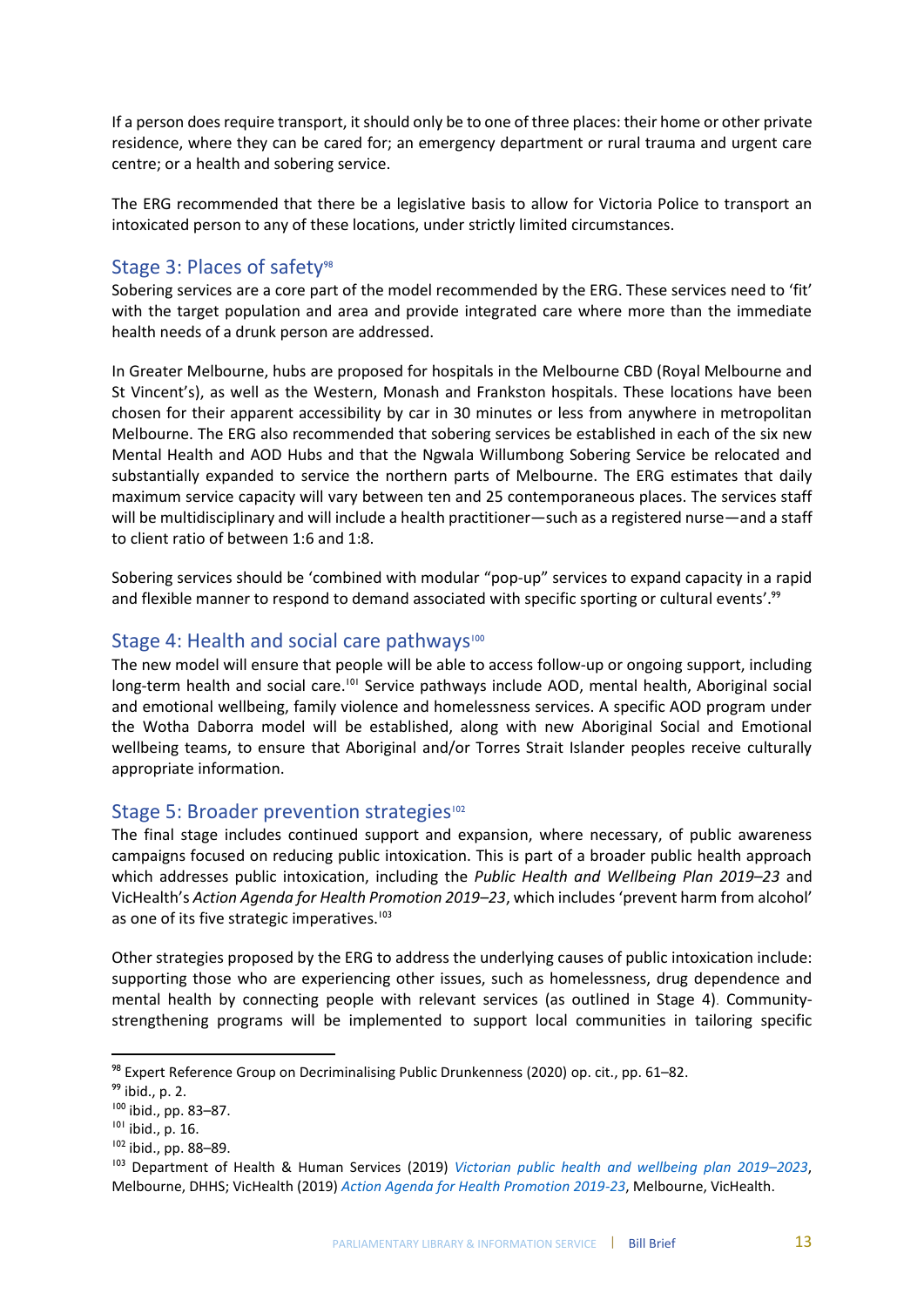preventative measures along with other measures to try to minimise the impact of intoxication in private, especially in relation to family violence; and ensuring that liquor licensees play their part in preventing public drunkenness.

The following table, taken from the *Seeing the Clear Light of Day* report, provides an overview of the proposed health-based model.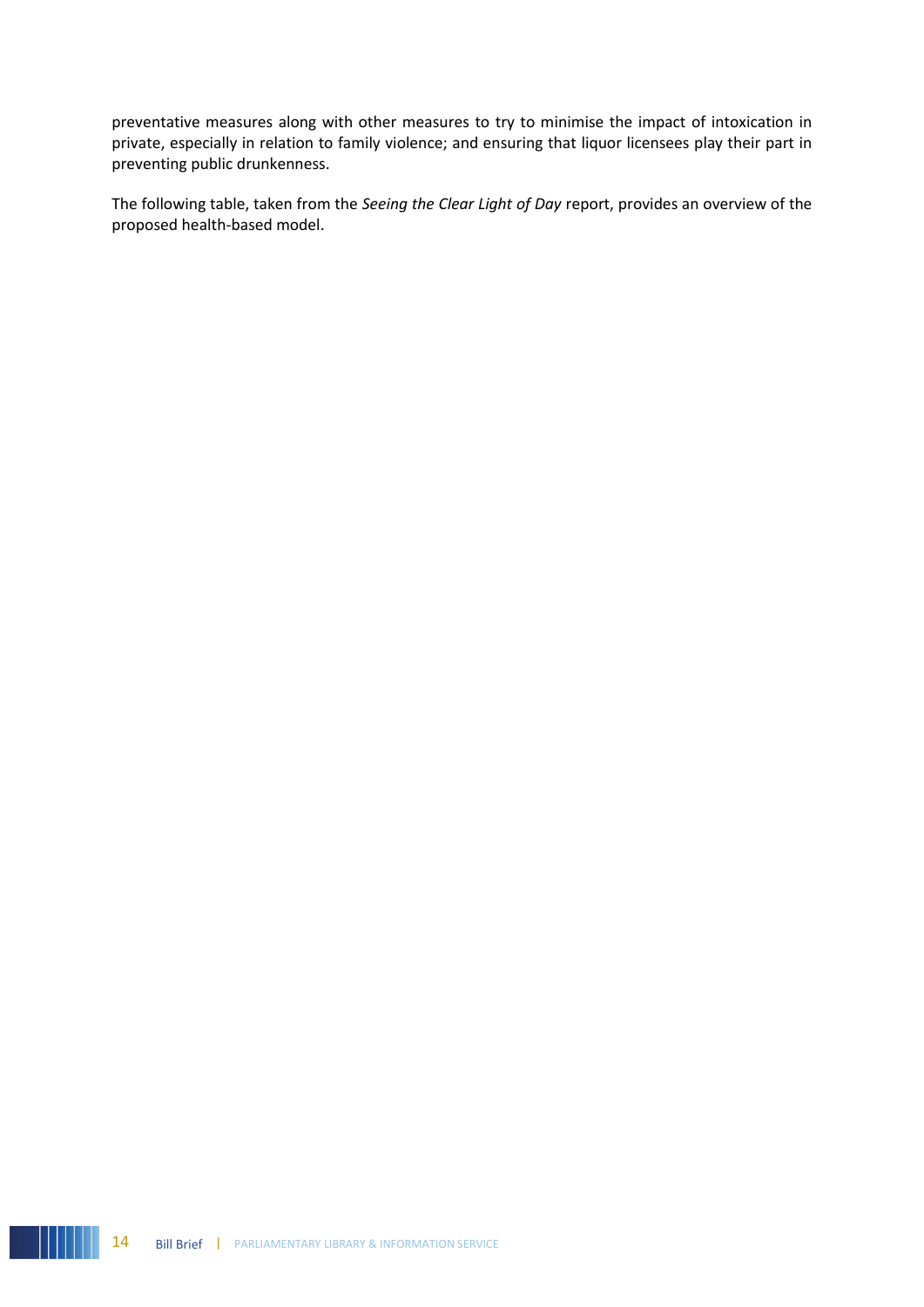#### **Proposed Health Model**

Applying the principles of a public health approach, Figure 4 outlines the ERG's Proposed Health Model to ensure that an immediate health and safety response by First Responders to public intoxication is integrated into a broader health and wellbeing approach.

The remainder of Part 2 of our report is structured around the five stages of the public health model identified in Figure 4.

Figure 4: ERG's Proposed Health Model to public intoxication

|                                                           | <b>Immediate response</b>                                                                                                                                                          |                                                                                                                                                                                                | <b>Secondary response</b>                                                                                                                                                           | <b>Universal response</b>                                                                                                                                                      |                                                                                                                                                                                                                                              |
|-----------------------------------------------------------|------------------------------------------------------------------------------------------------------------------------------------------------------------------------------------|------------------------------------------------------------------------------------------------------------------------------------------------------------------------------------------------|-------------------------------------------------------------------------------------------------------------------------------------------------------------------------------------|--------------------------------------------------------------------------------------------------------------------------------------------------------------------------------|----------------------------------------------------------------------------------------------------------------------------------------------------------------------------------------------------------------------------------------------|
| <b>Stage</b>                                              | 1. First response, initial<br>screening and triage                                                                                                                                 | 2. Immediate<br>transportation                                                                                                                                                                 | 3. Place of safety & initial<br>service period                                                                                                                                      | 4. Assessment of longer term<br>needs and provision of services                                                                                                                | 5. Broader prevention strategies                                                                                                                                                                                                             |
| <b>Purpose</b>                                            | Initial identification of<br>person's health and safety<br>needs and associated risks.<br>Triage for appropriate<br>response                                                       | Safely transport the<br>individual to a place of<br>safety                                                                                                                                     | To provide a safe place<br>where the individual can<br>rest and recover (sober-<br>up)                                                                                              | Identify health and social needs<br>and appropriate care pathways<br>to reduce harm and improve<br>people's wellbeing over the<br>longer term                                  | Address the underlying causes to<br>prevent problematic drinking<br>occurring in the first place                                                                                                                                             |
| <b>Types of</b><br>responses                              | Late night entertainment<br>outreach, complex needs<br>outreach, multidisciplinary<br>emergency response,<br>police / ambulance                                                    | Private transport of friends<br>or family, Uber / taxi,<br>outreach van. Police /<br>ambulance van                                                                                             | Sobering services, fixed<br>place sobering-up centre,<br>after-care transport home                                                                                                  | E-referrals, voluntary AOD<br>services, state wide Aboriginal<br>specific withdrawal service                                                                                   | Education and support services<br>targeted towards the general<br>public as well as specific<br>population groups                                                                                                                            |
| <b>Factors to</b><br>determine<br>appropriate<br>response | • Health needs<br>· Safety risk (ind,<br>community)<br>• Consent to receive initial<br>assistance<br>• Available services<br>• Geographic location<br>· Identity / cultural safety | . Health needs<br>· Safety risk (ind,<br>community)<br>• Cooperation of individual:<br>state of consciousness<br>• Available services<br>• Geographic location<br>. Identity / cultural safety | . Health needs<br>· Safety risk (ind,<br>community)<br>• Consent to be taken to<br>place of safety<br>• Available services<br>• Geographic location<br>. Identity / cultural safety | . Health needs<br>• Consent to receive / engage<br>with services<br>• Available services<br>• Broader wellbeing needs<br>• Geographic location<br>· Identity / cultural safety | • Broder wellbeing and health<br>needs<br>• Policy framework and setting<br>• Engagement with target<br>population groups<br>• Local and tailored approaches<br>• Intersection with other prevention<br>strategies (eg AOD,<br>homelessness) |

Source: Expert Reference Group on Decriminalising Public Drunkenness (2020) op. cit., p. 40.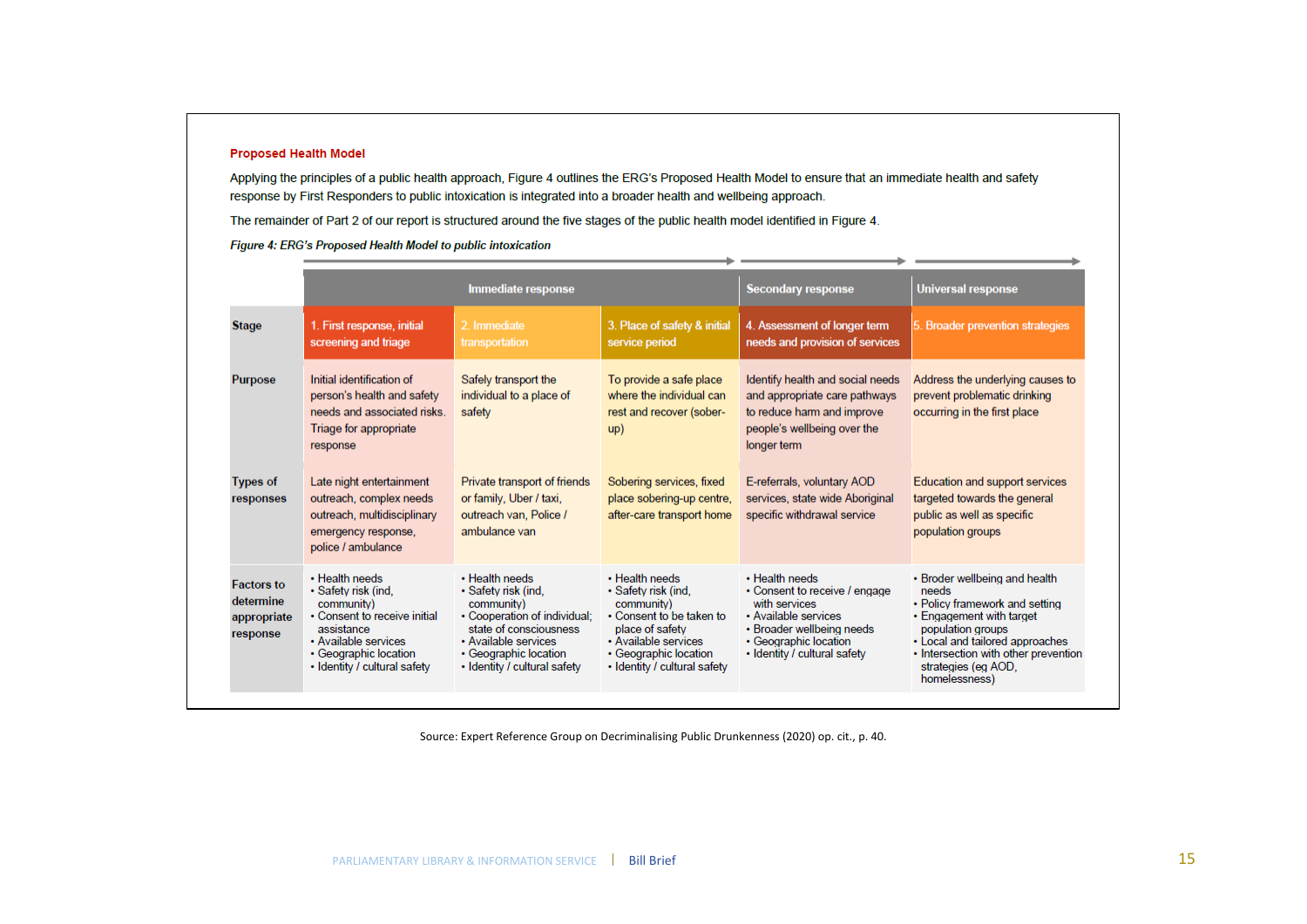# The Bill

The Summary Offences Amendment (Decriminalisation of Public Drunkenness) Bill 2020 seeks to repeal sections 13–16 of the *Summary Offences Act 1966*. These sections deal with public drunkenness and Victoria Police's powers of arrest.

The Bill has four parts. Part 1 of the Bill sets out the purpose and commencement of the Bill. If passed, legislation will come into effect on 7 November 2022, or earlier by proclamation. The long period before commencement is intended to allow for a public health response to be implemented. It also reflects the Victorian Government's commitment to reforming this area:

Legislation to repeal the offences must be passed now, to establish a stake in the ground for reform. The legislation will provide certainty and clear expectations to service providers regarding when the public health model is to be in place.<sup>104</sup>

Part 2 seeks to remove sections 13–16 of the *Summary Offences Act 1966* and removes mentions of these sections from the Act which relate to the power to serve infringement notices.

Section 16(b) applies to being drunk while riding a bicycle. With the removal of this section, the Government has indicated that changes to address road safety while riding a bicycle will be made.<sup>105</sup>

Part 3 seeks to make consequential amendments to the *Bail Act 1977* and the *Liquor Control Reform*  Act 1998.<sup>106</sup> It amends section 11(1) of the Bail Act to remove references to sections 13, 14 and 16 of the *Summary Offences Act 1966.* Section 11 gives police officers the power to release a person who has been 'apprehended on one of the offences upon payment of a cash deposit as a security for payment of any penalty that may be imposed for that offence'.<sup>107</sup>

Item 4 of Schedule 2 to the Liquor Control Reform Act will be repealed to remove references to sections 14 and 16 of the *Summary Offences Act 1966* for the 'purposes of banning notices and exclusion orders'.<sup>108</sup> Banning notices can currently be issued by police officers to ban a person from a dedicated area for 72 hours and exclusion orders exclude a person from a dedicated area for up to 12 months. This will not affect the power to issue a banning notice or exclusion order based on any other offence. Similarly, the Magistrates' Court will no longer be able to make an exclusion order for a person who is found guilty of the relevant public drunkenness offence, which would exclude them from a designated area, or some or all licenced premises within that area, for up to 12 months.

### Second reading speech

 $\overline{a}$ 

The second reading speech was made by then-Attorney-General, the Hon. Jill Hennessy, on 9 December 2020, stating: 'People who are drunk in public need support, not punishment'.<sup>109</sup> The Attorney-General outlined the shift in how public drunkenness would be treated in Victoria, should

<sup>&</sup>lt;sup>104</sup> J. Hennessey, Attorney General (2020) 'Second Reading Speech: Summary Offences Amendment [\(Decriminalisation of Public Drunkenness\) Bill 2020](https://hansard.parliament.vic.gov.au/?IW_INDEX=Hansard-2018-1&IW_FIELD_TEXT=SpeechIdKey%20CONTAINS%20(09-12-2020_assembly_2012091247)%20AND%20OrderId%20CONTAINS%20(0)&LDMS=Y)', *Debates,* Legislative Council, 9 December, p. 3926.  $105$  ibid.

<sup>106</sup> [Summary Offences Amendment \(Decriminalisation of Public Drunkenness\) Bill 2020](https://www.legislation.vic.gov.au/bills/summary-offences-amendment-decriminalisation-public-drunkenness-bill-2020) (Vic)

<sup>&</sup>lt;sup>107</sup> [Bail Act 1977](https://www.legislation.vic.gov.au/in-force/acts/bail-act-1977/147) (Vic); [Explanatory Memorandum,](https://content.legislation.vic.gov.au/sites/default/files/bills/591173exi1.pdf) Summary Offences Amendment (Decriminalisation of Public Drunkenness) Bill 2020, p. 5.

<sup>&</sup>lt;sup>108</sup> [Liquor Control Reform Act 1998](https://www.legislation.vic.gov.au/in-force/acts/liquor-control-reform-act-1998/094) (Vic); [Explanatory memorandum,](https://content.legislation.vic.gov.au/sites/default/files/bills/591173exi1.pdf) Summary Offences Amendment (Decriminalisation of Public Drunkenness) Bill 2020, p. 5.

<sup>109</sup> J. Hennessey, Attorney General (2020) op. cit., p. 3926.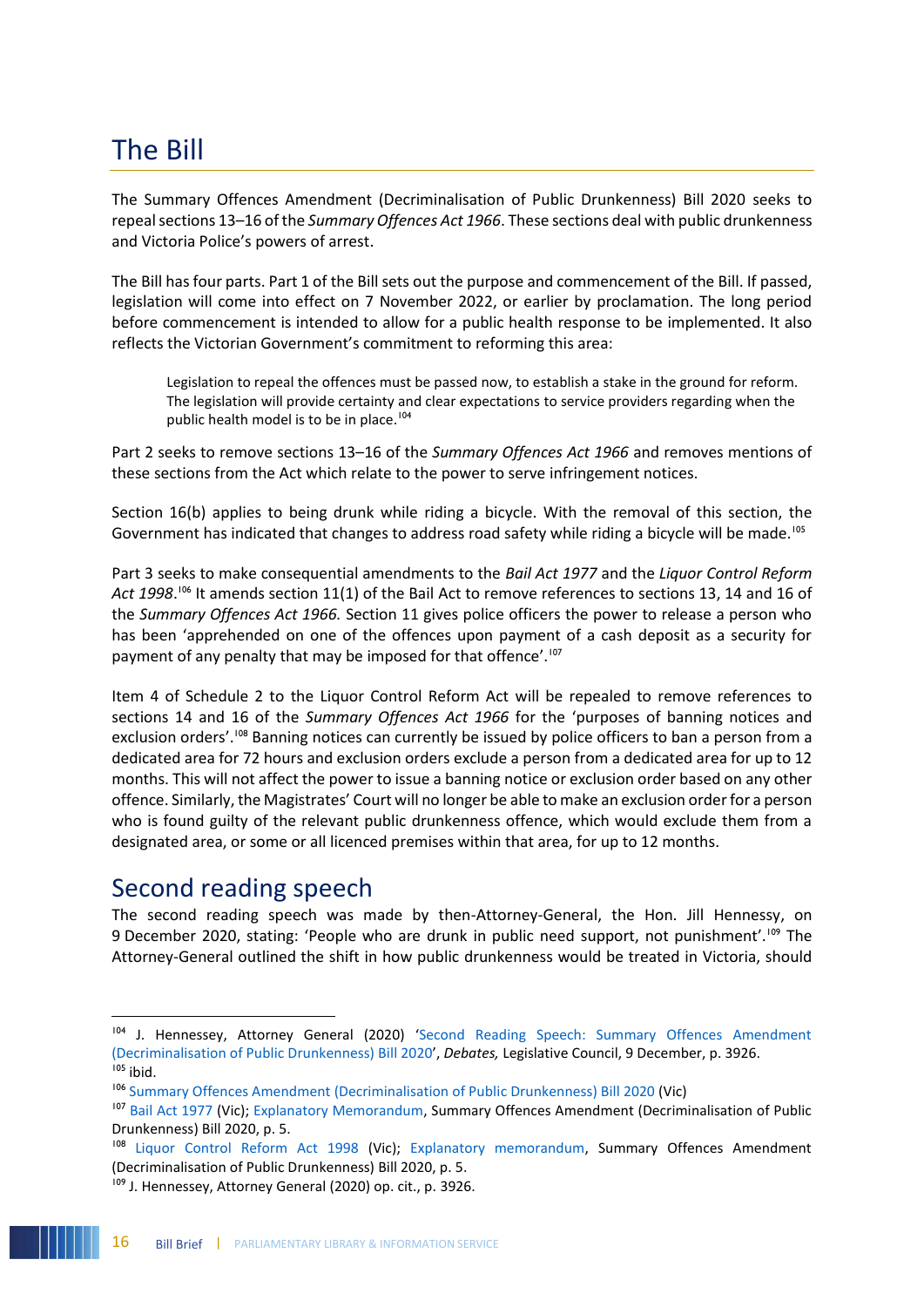the Bill pass, stating that it will move: 'the response away from law enforcement to an approach that focuses on health and safety'.<sup>110</sup>

Ms Hennessy provided a brief history of the road to decriminalisation of this offence, including that the Royal Commission into Aboriginal Deaths in Custody had 'stressed the importance of alternative non-custodial systems, laws and services for people who are intoxicated in public'.<sup>111</sup>

Although the Bill will potentially not take effect until November 2022, the Victorian Government wished to show its commitment to the reforms and stated that 'setting a clear date by which the new public health response must be in place will provide a pathway to establishing a new way of dealing with this issue'.<sup>112</sup> This delay will allow for the Government 'to effectively design, trial and implement a health model across the state by the time decriminalisation takes effect'.<sup>113</sup>

The Attorney-General concluded that this Bill:

formally recognises that public drunkenness should be treated as a health issue, not a law enforcement issue. Repealing public drunkenness offences is a critical first step to ensure people who are drunk in public are not locked up in a police cell, but are supported to access the care and services they need, thereby enhancing the health and wellbeing of the drunk person and the safety of the community as a whole. It brings Victoria a step closer to finally making these critical recommendations of the Royal Commission into Aboriginal Deaths in Custody a reality.<sup>114</sup>

# Stakeholder comments

Stakeholders in favour of the Bill believe that moving towards a public health model of treating public drunkenness is long overdue and is the fairest and most compassionate way of dealing with those who are intoxicated. The Law Institute of Victoria (LIV) supports the move away from using the criminal justice system to deal with this issue, stating that:

By implementing recommendations 79-81 [of the Royal Commission into Aboriginal Deaths in Custody], public drunkenness can be moved outside the ambit of the criminal justice system and towards a model of care and treatment, to avoid an outcome such as that which occurred in the case of Tanya Day.<sup>115</sup>

LIV President, Sam Pandya, said in response to the Bill, 'Public drunkenness requires a health response, not a criminal justice response'.<sup>116</sup> The legal director of the Human Rights Law Centre, Monique Hurley, who represented the family of Tanya Day at the coronial inquest, said: 'if someone is too drunk, they should be taken home or somewhere safe, they should not be locked up'.<sup>117</sup>

Members of the Aboriginal and/or Torres Strait Islander communities have welcomed the proposed changes. Victorian Aboriginal Community Controlled Health Organisation (VACCHO) Acting CEO, Trevor Pearce, said that alcohol use is 'a public health issue, not a crime, and should be treated as

**<sup>.</sup>** <sup>110</sup> J. Hennessey, Attorney General (2020) op. cit., p. 3926.

<sup>111</sup> ibid.

 $112$  ibid.

 $113$  ibid.

 $114$  ibid.

<sup>115</sup> S. Webb (2019) '[Letter to Attorney-General](https://www.liv.asn.au/getattachment/Staying-Informed/LIJ/LIJ/April-2019/Public-drunkenness-law-should-be-abolished/20190410_LET_PRES_OffenceofPublicDrunkenness-(1).pdf)', Law Institute of Victoria website.

<sup>116</sup> Law Institute of Victoria (2020) *[Public drunkenness laws should be abolished](https://www.liv.asn.au/Staying-Informed/Media-Releases/Media-Releases/December-2020/Public-drunkenness-laws-should-be-abolished)*, media release, 2 December.

<sup>&</sup>lt;sup>117</sup> Human Rights Law Centre (2020) '[Decriminalisation of public drunkenness welcome, but long overdue](https://www.hrlc.org.au/news/2020/12/7/decriminalisation-public-drunkenness-welcome-but-long-overdue)', HRLC website, 8 December.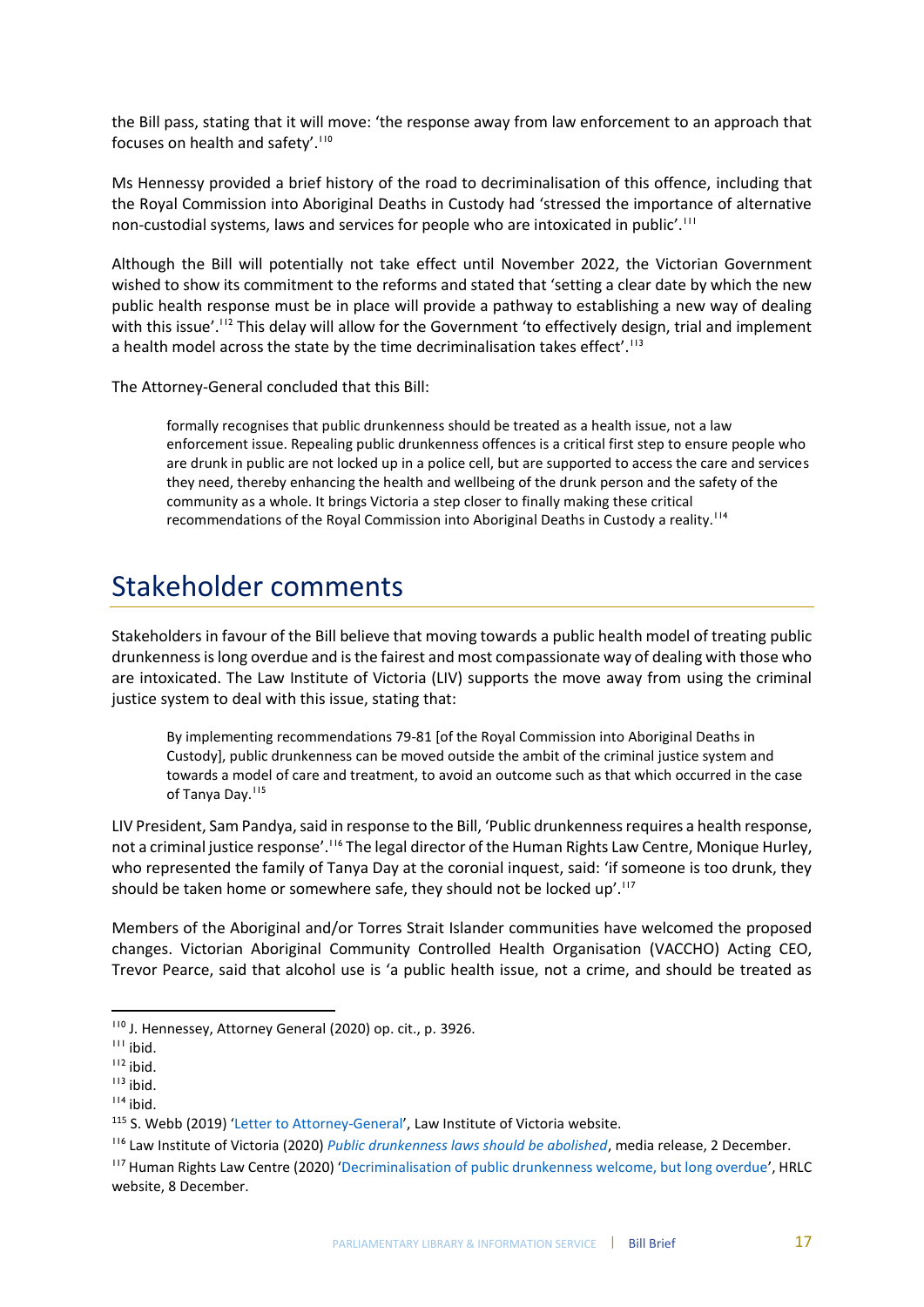such. This outdated law is unnecessarily punitive and racist in nature'.<sup>118</sup> Aboriginal Executive Council Chair, Esme Bamblett, said that police would soon be 'free' from enforcing an 'antiquated harmful law'.<sup>119</sup>

Responding to the *Seeing the Clear Light of Day* report, Tanya Day's family said:

Overall, the release of the ERG report is a welcome step forward in progressing public drunkenness reform. But it is also tinged with grief and sadness. It took the death of our mother for the Andrews Government to commit to repealing laws that should have been abolished 30 years ago when it was recommended by the Royal Commission into Aboriginal Deaths in Custody.<sup>120</sup>

Helen Kennedy, a Trawloowa woman and a former chief operating officer of the VACCHO, stated that Victoria needs to look to other jurisdictions who have decriminalised public drunkenness already:

It is so important that it's done as a staged implementation because it is complex, and I think it's really important to say that we were, as a group, really conscious of learning from the lessons of other jurisdictions that have decriminalised public drunkenness… We have seen examples of a failure to implement the right public health services to support the decriminalisation, and some unintended consequences. 121

A case study from the PILCH Homeless Persons' Legal Clinic (now Justice Connect) found that the 'prospect of being fined for public drunkenness did not act as a deterrent … nor did it provide an incentive ... to recover'.<sup>122</sup> The PILCH Clinic also stated that dealing with cases of public drunkenness placed 'a significant resource burden' on community legal centres and other support services who assist those who have been charged with public drunkenness.<sup>123</sup>

Some opponents of the Bill believe that the law should not be changed without a proper implementation plan for the health-based model in place. The Victorian Opposition has raised concerns that the proposed 'plans to decriminalise public drunkenness, without proper stakeholder consultation, raises more questions than answers'.<sup>124</sup> Shadow Minister for Police and Community Safety, David Southwick, stated that the Government had 'put the cart before the horse with no plan to ensure the safety of the broader community'. <sup>125</sup> He has also stated that the plans fail to address key stakeholders' serious concerns.<sup>126</sup>

The Police Association of Victoria has been critical of the Bill, stating that the proposal was 'all press releases and no policy'.<sup>127</sup> Wayne Gatt, Secretary of the Police Association, said: 'for decades police have fought to remove alcohol-fuelled violence from our streets. We cannot compromise on this work

<sup>118</sup> M. Coggan (2019) ['Victoria to remove "archaic" public drunkenness law as Tanya Day inquest begins',](https://probonoaustralia.com.au/news/2019/08/victoria-to-remove-archaic-public-drunkenness-law-as-tanya-day-inquest-begins/) Pro Bono Australia website.

<sup>119</sup> M. Johnston (2020) '[Police slams Labor plan to scrap public drunkenness offence in Victoria](https://www.heraldsun.com.au/news/victoria/police-slams-labor-plan-to-scrap-public-drunkenness-offence-in-victoria/news-story/b00b2516237d6ea6a4a782268dc3a666)', *Herald Sun,*  28 November.

<sup>&</sup>lt;sup>120</sup> Human Rights Law Centre (2020) 'Expert report on public drunkenness recommends laws be abolished: Day [family respond](https://www.hrlc.org.au/news/2020/11/27/public-drunkenness-laws-to-be-abolished-day-family)', HRLC website, 28 November.

 $121$  C. Wahlquist (2020) 'Victoria to introduce sobering-up centres after review finds that police should be the last [resort](https://www.theguardian.com/australia-news/2020/nov/28/victoria-delays-decriminalising-public-drunkenness-until-2022)', *The Guardian,* 28 November.

<sup>&</sup>lt;sup>122</sup> L. Adams (2012) '[A glass half empty: perspectives on criminalising homelessness and alcohol dependence](https://search.informit.org/doi/epdf/10.3316/informit.639193688246303)', *Parity,* 25(2), p. 16.

 $123$  ibid.

<sup>&</sup>lt;sup>124</sup> M. O'Brien, Leader of the Opposition (2020) *[Statement on proposed decriminalisation of public drunkenness](https://www.michaelobrien.com.au/statement-on-proposed-decriminalisation-of-public-drunkenness/)*, media release, 29 November.

 $125$  ibid.

 $126$  ibid.

<sup>127</sup> M. Johnston (2020) op. cit.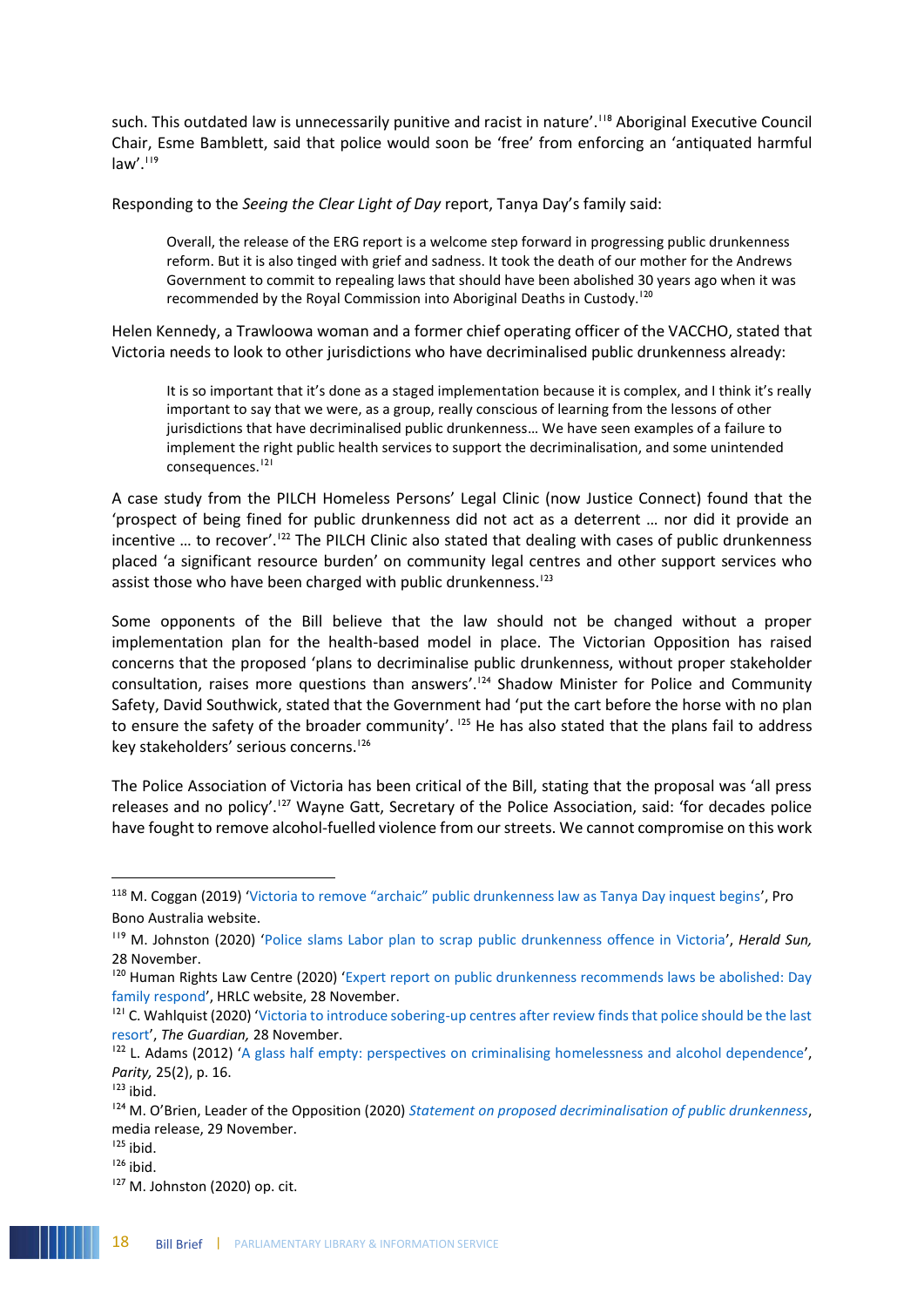by making rash decisions'.<sup>128</sup> Mr Gatt was critical of the decision to introduce legislation two years before the Bill would come into law, without having a proposed model in place, stating: 'if you don't intend to do anything for 24 months, make the legislative changes once you know what the model looks like'.<sup>129</sup> The Police Association wants clarity about who will replace police in assisting people found to be drunk in public and queried who will respond to triple-zero calls about an intoxicated person endangering others.<sup>130</sup>

The medical community have expressed concern about the impact the changed laws could have on emergency departments. AMA Victoria President, Associate Professor Julian Rait, does not want any rushed changes that risk overwhelming emergency departments with intoxicated people, especially given the growing mental health crisis.<sup>131</sup> Similarly, the Victorian Chair of the Australian College for Emergency Medicine, Dr Mya Cubitt, stated that, while supportive of decriminalising public drunkenness, 'emergency departments are not good places for these people and we are already overwhelmed with such issues'.<sup>132</sup> Dr Cubitt told *The Age* that 'we would love to be engaged in [the] consultation process, so we don't unintentionally make things worse'.<sup>133</sup>

By contrast, the Health and Community Services Union welcomed the new law and called on the Government to ensure that on-call specialist outreach teams are funded to assist police in getting people safely home.<sup>134</sup> The Australian Nursing and Midwifery Federation (Victorian Branch) Secretary, Liz Fitzgerald, welcomed the health-based model plan, stating:

Thirty years is too long to wait, but it is appropriate we wait just a little longer while the measures are put in place to support police and health services so they can provide safe care. Importantly, this legislation will benefit many and not just those from Indigenous communities … Nurses know that a health model rather than a criminal response is the best way to protect the community and the people who are intoxicated.<sup>135</sup>

# Other jurisdictions

Although Victoria and Queensland are the only states or territories where public drunkenness is still a crime, in other jurisdictions police remain empowered to transport drunk people to a police station to sober up.<sup>136</sup> Laws in other jurisdictions outline the threshold that must be met before a person is taken into custody. In most cases:

- Police must have made reasonable attempts to contact a responsible person who can take care of the intoxicated person.
- Those taken into custody must be released after a certain time has passed or they have sobered up.

<sup>130</sup> (2020) '[Victoria to decriminalise public drunkenness in a change long advocated by Aboriginal communities](https://www.sbs.com.au/news/victoria-to-decriminalise-public-drunkenness-in-a-change-long-advocated-by-aboriginal-communities)', *SBS News,* 28 November.

1

<sup>&</sup>lt;sup>128</sup> M. Johnston (2020) op. cit.

<sup>&</sup>lt;sup>129</sup> Z. Hope (2020) "Dangerous virtue signalling': Police union fury at public drunkenness laws putting 'the cart [before the horse''](https://www.theage.com.au/national/victoria/dangerous-virtue-signalling-police-union-fury-at-public-drunkenness-laws-putting-the-cart-before-the-horse-20201128-p56iro.html), *The Age,* 28 November.

<sup>131</sup> M. Johnston (2020) op. cit.

<sup>132</sup> Z. Hope (2020) op. cit.

 $133$  ibid.

<sup>134</sup> Health and Community Services Union (2020) *[HACSU welcomes repeal of public drunkenness laws in Victoria](https://hacsu.asn.au/HACSU-welcomes-repeal-of-public-drunkenness-laws-in-Victoria~26327)*, media release, 2 December.

<sup>&</sup>lt;sup>135</sup> Australian Nursing and Midwifery Journal (2020) '[Victoria poised to decriminalise public drunkenness](https://anmj.org.au/victoria-poised-to-decriminalise-public-drunkenness/)', ANMJ website, 30 November.

<sup>&</sup>lt;sup>136</sup> Expert Reference Group on Decriminalising Public Drunkenness (2020) op. cit., p. 33.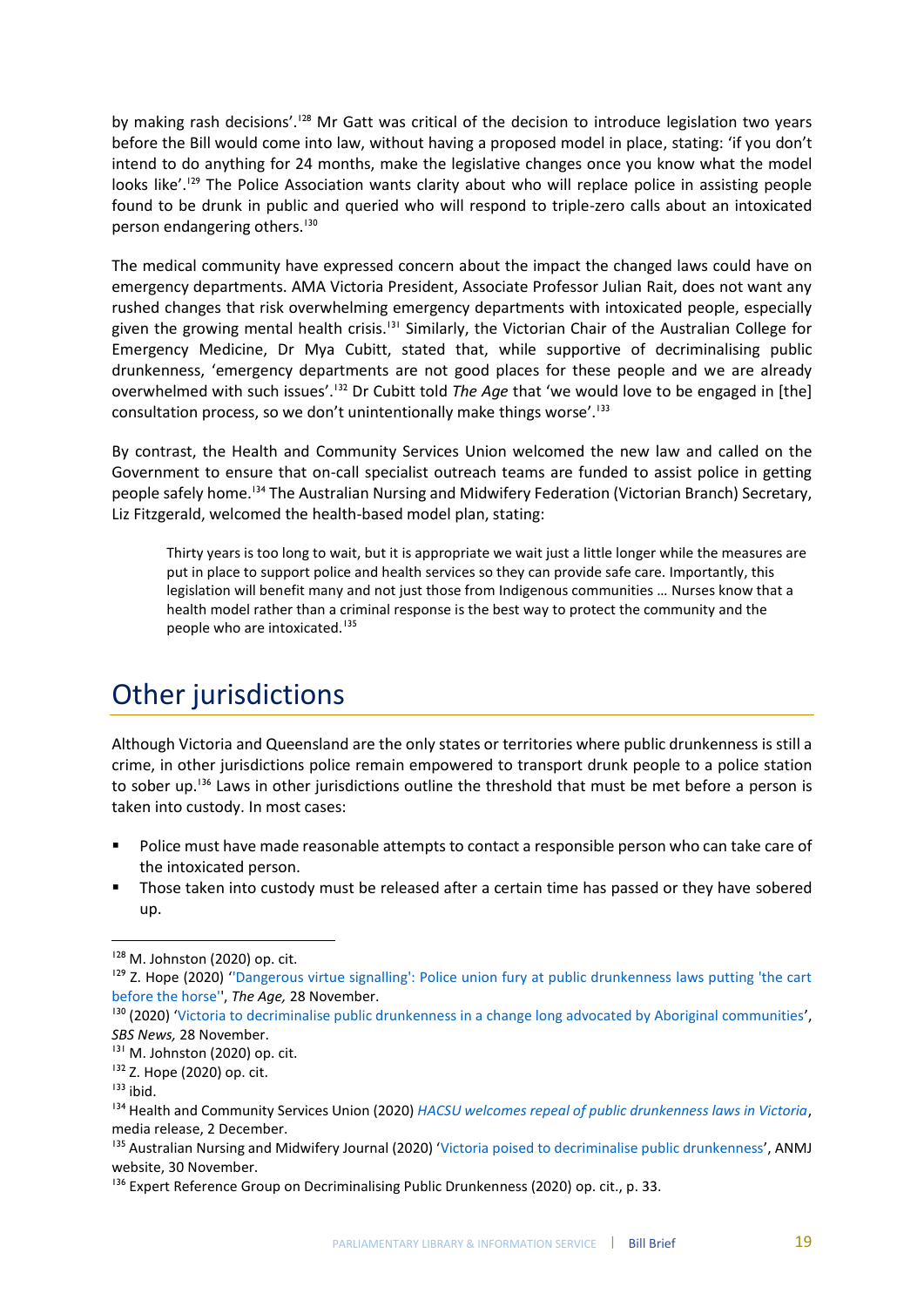■ Cells should not be used as a place to house an intoxicated person.

The ERG was critical of other jurisdictions who have 'largely failed to address the risk of death in police custody', as there 'has been [a] failure to provide an effective health-based service system response that makes places of safety available as an alternative to police cells'.<sup>137</sup> The ERG believes that 'protective custody regimes' have not addressed the risk of death in police custody and indicated that the powers granted to police to take people into custody have not be used as a last resort.<sup>138</sup> The ERG further stated that 'there has not been the requisite shift in systems and attitudes to move away from a criminal justice approach to public intoxication'.<sup>139</sup>

The following table, taken from the ERG's final report, shows the use of the lockups for intoxicated people across Australia.

|            | Total number of people taken<br>into custody over previous<br>12-month period* | Proportion of total number of<br>people taken into custody<br>who identify as Aboriginal or<br><b>Torres Strait Islander (%)</b> | % of general population that<br><b>Aboriginal or Torres Strait</b><br>Islander (2016 Census)) |
|------------|--------------------------------------------------------------------------------|----------------------------------------------------------------------------------------------------------------------------------|-----------------------------------------------------------------------------------------------|
| <b>NSW</b> | 1802                                                                           | 18.1%                                                                                                                            | 3.56%                                                                                         |
| <b>SA</b>  | 330                                                                            | 41.5%                                                                                                                            | 2.52%                                                                                         |
| Tas        | 447                                                                            | 17.4%                                                                                                                            | 5.84%                                                                                         |
| <b>ACT</b> | 829                                                                            | 13.5%                                                                                                                            | 1.9%                                                                                          |
| <b>NT</b>  | 8247                                                                           | 92.8%                                                                                                                            | 43.56%                                                                                        |
| <b>WA</b>  | Not available                                                                  | Not available                                                                                                                    | 4.09%                                                                                         |
| <b>QLD</b> | Not available                                                                  | Not available                                                                                                                    | 4.79%                                                                                         |

Table 1: Use of police cells for public drunkenness in other Australian states and territories

\* 12-month period varies slightly between jurisdictions but included data obtained from 2014 to 2019.

Source: Expert Reference Group on Decriminalising Public Drunkenness (2020) op. cit., p. 34.

 $137$  ibid.

<sup>138</sup> ibid., p. 34.

<sup>&</sup>lt;sup>139</sup> ibid., p. 35.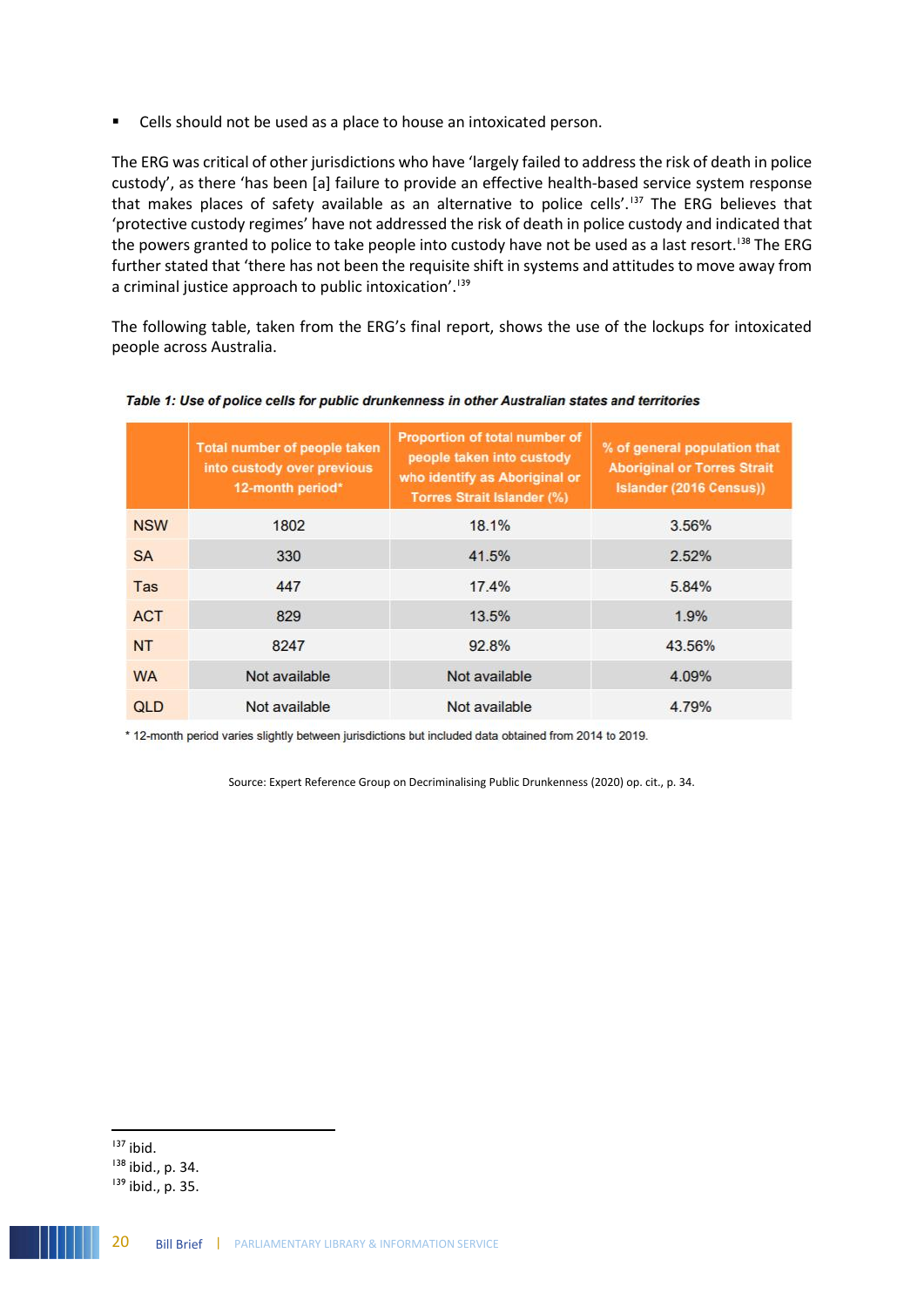# Jurisdictional comparison

Below is a brief summary of relevant legislation in selected Australian jurisdictions.

| <b>Jurisdiction</b> | <b>Decriminalisation</b>                                                                                                                         | Current legislation giving police the powers to take<br>an intoxicated person into custody                                                                                                                                                                                                                                                                                                                                                                                                                                                                                                                                                                                                                                                                                                                                                                                                                                                                             |
|---------------------|--------------------------------------------------------------------------------------------------------------------------------------------------|------------------------------------------------------------------------------------------------------------------------------------------------------------------------------------------------------------------------------------------------------------------------------------------------------------------------------------------------------------------------------------------------------------------------------------------------------------------------------------------------------------------------------------------------------------------------------------------------------------------------------------------------------------------------------------------------------------------------------------------------------------------------------------------------------------------------------------------------------------------------------------------------------------------------------------------------------------------------|
| <b>ACT</b>          | Public drunkenness was decriminalised in<br>1983 through amendments to the Crimes<br>Act 1900 (NSW), as it applied in the<br>ACT. <sup>140</sup> | Police in the ACT may take a person into custody where there is no available sobering-up shelter<br>or reasonable alternative under the Intoxicated People (Care and Protection) Act 1994 (ACT). <sup>141</sup><br>The intention of the Act is to 'provide a legislative basis for places where people found<br>intoxicated in public could sober up in a safe environment'. <sup>142</sup><br>A person can be taken into police custody if a police officer believes a person is intoxicated and<br>is:<br>(a) behaving in a disorderly way; or<br>(b) behaving in a way likely to cause injury to himself, herself or another person, or damage to<br>any property; or<br>(c) incapable of protecting himself or herself from physical harm. <sup>143</sup><br>The definition of 'intoxicated' as defined in the Act is: 'apparently under the influence of alcohol,<br>another drug or substance, or a combination of alcohol, drugs or substances'. <sup>144</sup> |

<sup>140</sup> Commonwealth Ombudsman (2008) *[Australian Federal Police: Use of Powers under the Intoxicated People \(Care and Protection\) Act 1994,](https://www.ombudsman.gov.au/__data/assets/pdf_file/0026/26189/investigation_2008_11.pdf)* report prepared by the Commonwealth and Law Enforcement Ombudsman, Prof. John McMillan, Report no. 11/2008, Canberra, Commonwealth Ombudsman, p. 8.

 $\overline{a}$ 

<sup>141</sup> [Intoxicated People \(Care and Protection\) Act 1994](https://www.legislation.act.gov.au/a/1994-85/default.asp) (ACT), s 4.

<sup>&</sup>lt;sup>142</sup> Commonwealth Ombudsman (2008) op. cit., p. 8.

<sup>143</sup> [Intoxicated People \(Care and Protection\) Act 1994](https://www.legislation.act.gov.au/a/1994-85/default.asp) (ACT), s 4, c 1.

<sup>144</sup> ibid., s 2.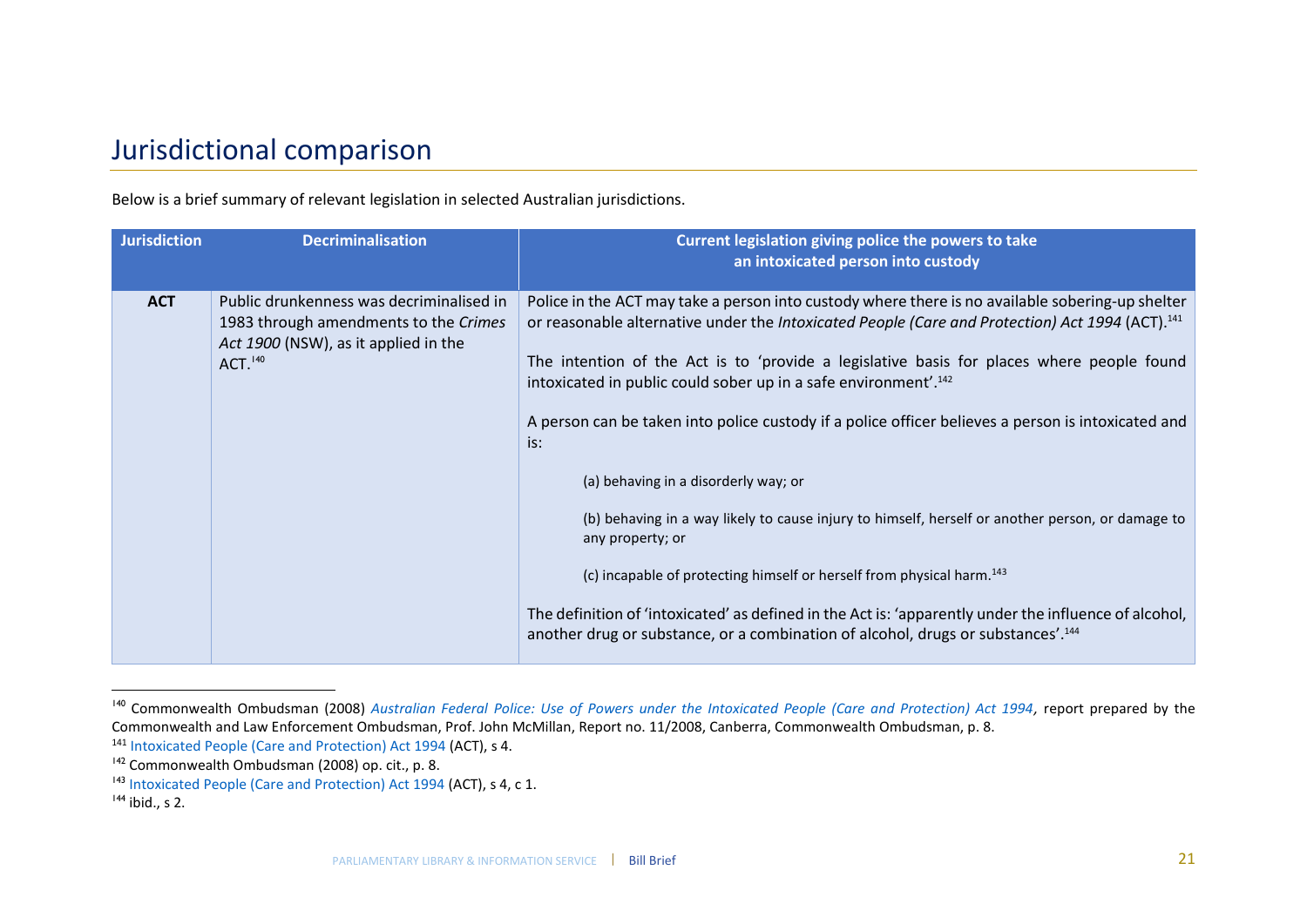| <b>Jurisdiction</b> | <b>Decriminalisation</b>                                                                           | Current legislation giving police the powers to take<br>an intoxicated person into custody                                                                                                                                                                                                                                                                                                                                                                                                                                                                                                                                                                                                                                                                                                                                                                                                                                                                                                                                                                                                                                                                       |
|---------------------|----------------------------------------------------------------------------------------------------|------------------------------------------------------------------------------------------------------------------------------------------------------------------------------------------------------------------------------------------------------------------------------------------------------------------------------------------------------------------------------------------------------------------------------------------------------------------------------------------------------------------------------------------------------------------------------------------------------------------------------------------------------------------------------------------------------------------------------------------------------------------------------------------------------------------------------------------------------------------------------------------------------------------------------------------------------------------------------------------------------------------------------------------------------------------------------------------------------------------------------------------------------------------|
|                     |                                                                                                    | A person can only be taken into custody if there is no other reasonable alternative for the<br>person's care, and they must be released if they cease to be intoxicated, or after eight hours. <sup>145</sup>                                                                                                                                                                                                                                                                                                                                                                                                                                                                                                                                                                                                                                                                                                                                                                                                                                                                                                                                                    |
| <b>NSW</b>          | Public drunkenness was decriminalised in<br>1979 by the Intoxicated Persons Act<br>1979 (NSW). 146 | Section 206 of the Law Enforcement (Powers and Responsivities) Act 2002 (NSW) states that:<br>A police officer may detain an intoxicated person found in a public place who is:<br>(a) behaving in a disorderly manner or in a manner likely to cause injury to the person or another<br>person or damage to property, or in need of physical protection because the person is<br>intoxicated.<br>(b) in need of physical protection because the person is intoxicated. <sup>147</sup><br>Intoxicated person is defined as: 'a person who appears to be seriously affected by alcohol or<br>another drug or a combination of drugs.' <sup>148</sup><br>A drunk person must be given reasonable time to find their own way home, and will only be<br>taken to an authorised place of detention if there is no-one to take care of the person, or the<br>behaviour of the intoxicated person is deemed to be a threat to a responsible person. <sup>149</sup><br>Conditions of apprehension are set out in section 207 and stipulate that the person is not under<br>the age of 18, that a drunk person must be kept separate from others where possible, and that |

 $\overline{a}$ 

<sup>145</sup> ibid., s 4, c 2, 3.

<sup>146</sup> L. McNamara & J. Quilter (2015) '[Public intoxication in NSW: the contours of criminalisation](https://scholars.uow.edu.au/display/publication99775)', *The Sydney Law Review Journal*, 37(1). For more information on policing public drunkenness in NSW, see: NSW Ombudsman (2014) *[Policing intoxicated and disorderly conduct: Review of section 9 of the Summary Offences Act 1988](https://www.ombo.nsw.gov.au/__data/assets/pdf_file/0006/18852/Policing-intoxicated-and-disorderly-conduct-Report-Review-of-section-9-of-the-Summary-Offences-Act-1988_Aug14_web.pdf)*, August, Sydney, NSW Ombudsman.

<sup>147</sup> [Law Enforcement \(Powers and Responsivities\) Act 2002](https://www.legislation.nsw.gov.au/view/html/inforce/current/act-2002-103) (NSW), s 206.

<sup>&</sup>lt;sup>148</sup> ibid., s 205.

 $149$  ibid., s 206, cl 4.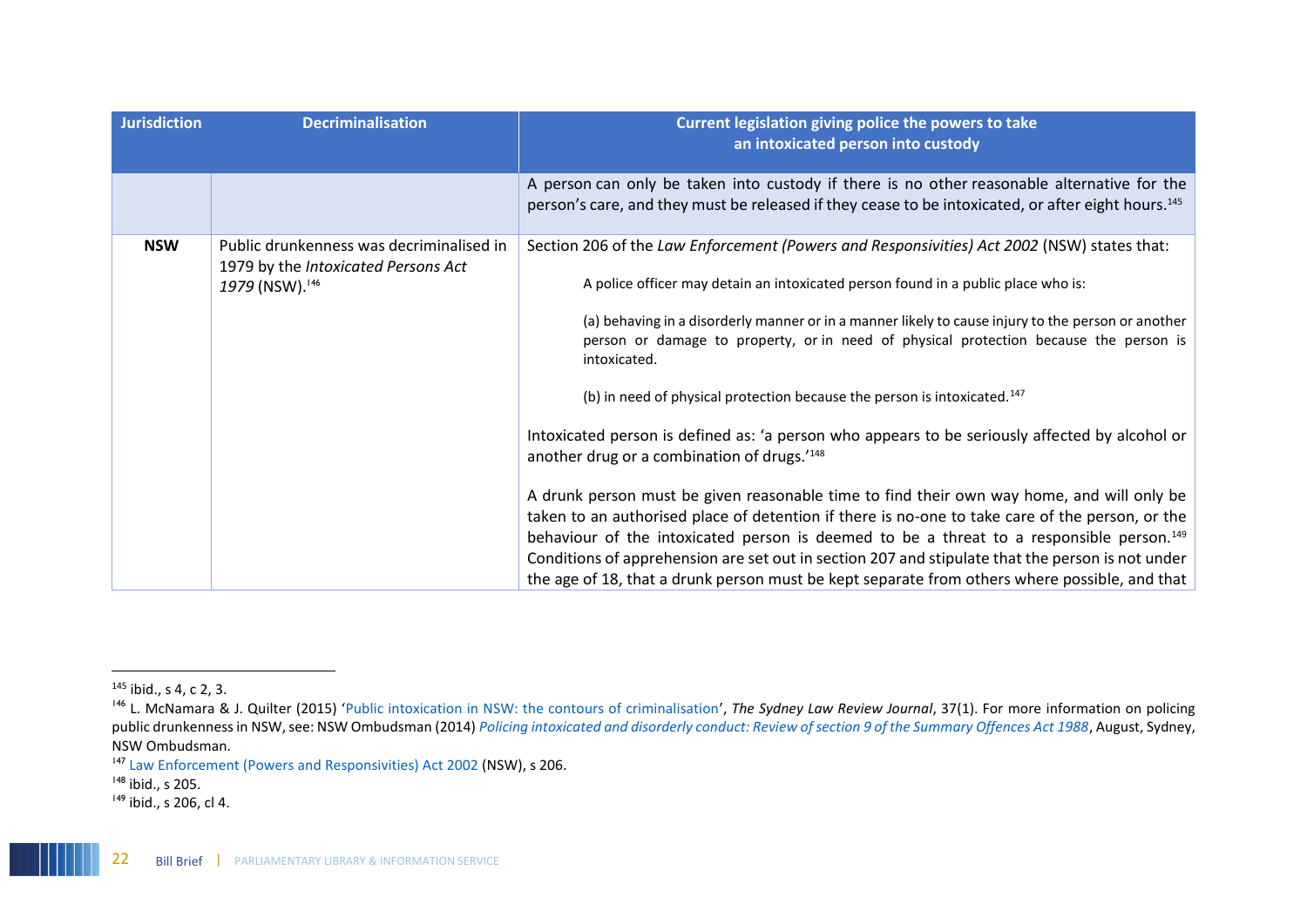| <b>Jurisdiction</b> | <b>Decriminalisation</b>                                                                                                                         | Current legislation giving police the powers to take<br>an intoxicated person into custody                                                                                                                                                                                                                                                                                                                                                                                                                                                                                                                                                                                                                                                                                                                                                                                        |
|---------------------|--------------------------------------------------------------------------------------------------------------------------------------------------|-----------------------------------------------------------------------------------------------------------------------------------------------------------------------------------------------------------------------------------------------------------------------------------------------------------------------------------------------------------------------------------------------------------------------------------------------------------------------------------------------------------------------------------------------------------------------------------------------------------------------------------------------------------------------------------------------------------------------------------------------------------------------------------------------------------------------------------------------------------------------------------|
|                     |                                                                                                                                                  | they be released when they cease to be intoxicated. <sup>150</sup> An intoxicated person must not be placed<br>in a cell unless absolutely necessary. <sup>151</sup>                                                                                                                                                                                                                                                                                                                                                                                                                                                                                                                                                                                                                                                                                                              |
| <b>NT</b>           | Public drunkenness was decriminalised in<br>1974 with an amendment to the Police<br>and Police Offences Ordinance 1924<br>$(NT).$ <sup>152</sup> | The Northern Territory has Protective Custody and Intoxication laws under section 128 of<br>the Police Administration Act 1978 (NT). Police can take any person who appears to be<br>intoxicated and cannot look after themselves into custody. <sup>153</sup><br>Section 130 states that a person who is apprehended under section 128:<br>(a) shall not be charged with an offence; and<br>(b) shall not be questioned by a member in relation to an offence. <sup>154</sup><br>In this Act a person is intoxicated if:<br>(a) the person's speech, balance, coordination or behaviour appears to be noticeably impaired;<br>and<br>(b) it is reasonable in the circumstances to believe the impairment results from the consumption<br>or use of alcohol or a drug. <sup>155</sup><br>A person can only remain in custody until they are no longer intoxicated. <sup>156</sup> |

 $\overline{a}$ <sup>150</sup> ibid., s 207, cl 2.

 $156$  ibid., s 131.

<sup>&</sup>lt;sup>151</sup> ibid., s 207, cl 2e.

<sup>&</sup>lt;sup>152</sup> Human Rights Law Centre (2017) op. cit., p. 5.

<sup>&</sup>lt;sup>153</sup> [Police Administration Act 1978](https://legislation.nt.gov.au/en/Legislation/POLICE-ADMINISTRATION-ACT-1978) (NT), s 128.

 $154$  ibid., s 130.

 $155$  ibid., s 127A.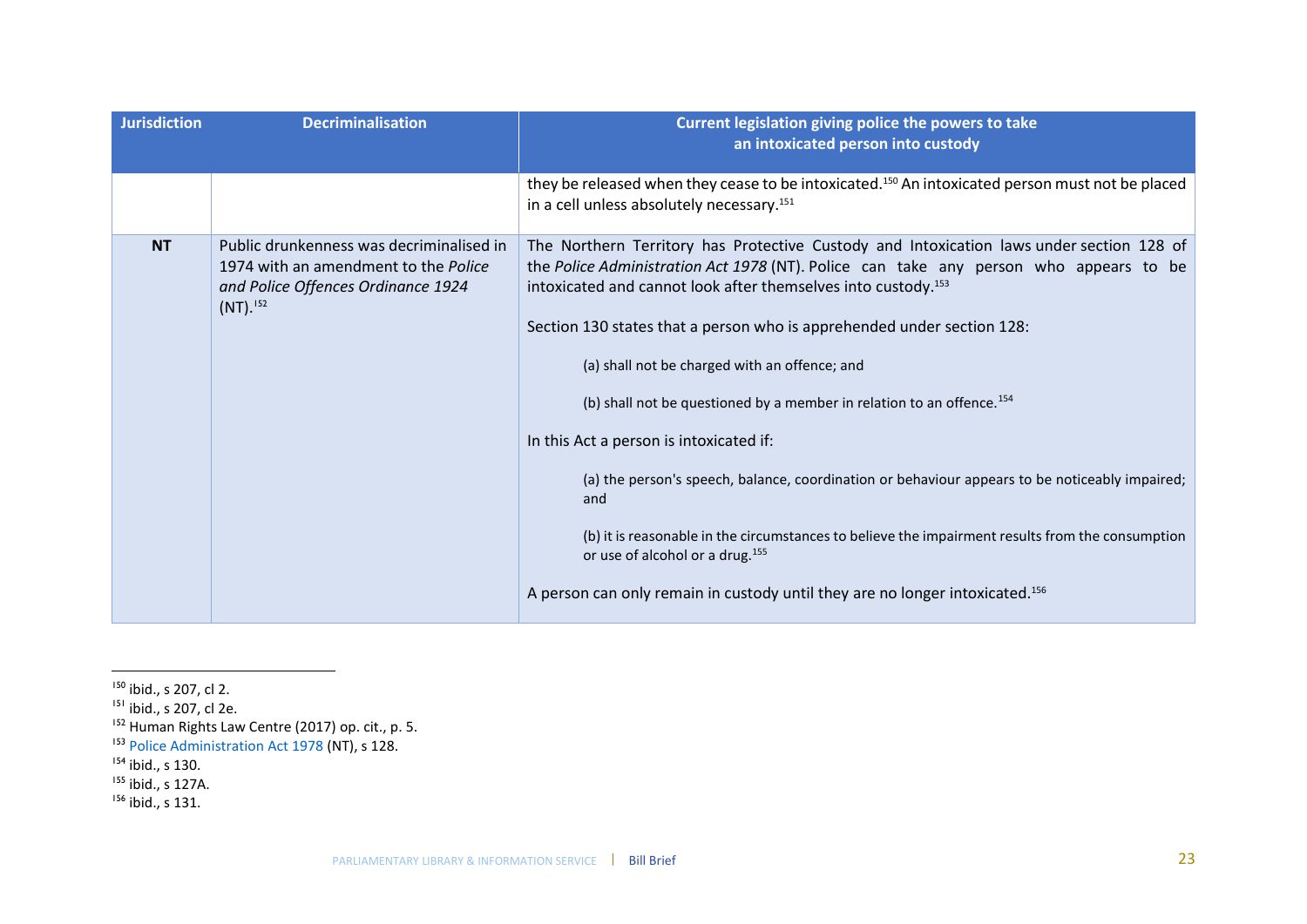| <b>Jurisdiction</b> | <b>Decriminalisation</b>                                                                                                                                                                                                                                                                                                                                                                                            | Current legislation giving police the powers to take<br>an intoxicated person into custody                                                                                                                                                                                                                                                                                                                                                                                                    |
|---------------------|---------------------------------------------------------------------------------------------------------------------------------------------------------------------------------------------------------------------------------------------------------------------------------------------------------------------------------------------------------------------------------------------------------------------|-----------------------------------------------------------------------------------------------------------------------------------------------------------------------------------------------------------------------------------------------------------------------------------------------------------------------------------------------------------------------------------------------------------------------------------------------------------------------------------------------|
| <b>QLD</b>          | Public intoxication is still illegal in<br>Queensland. Section 10 of the Summary<br>Offences Act 2005 (Qld) makes it an<br>offence to be drunk in public. <sup>157</sup><br>Intoxication is defined as: 'drunk or<br>otherwise adversely affected by drugs or<br>another intoxicating substance'. <sup>158</sup> The<br>penalty for public intoxication is two<br>penalty units, which is currently<br>\$266.90.159 | The issue of removing the offence was raised by Queensland Greens MP, Michael Berkman, at<br>a Community Support and Services Committee - Community, Housing and Digital Economy<br>hearing in December 2020. <sup>160</sup> He asked the Hon. Craig Crawford, Minister for Aboriginal and<br>Torres Strait Islander Partnerships, whether the Government was considering removing the<br>offence. Mr Crawford stated that the issue was for the Attorney-General. <sup>161</sup>             |
| <b>SA</b>           | In 2016, South Australia amended Section<br>7 of the Public Intoxication Act 1984 to<br>decriminalise public drunkenness. <sup>162</sup>                                                                                                                                                                                                                                                                            | The object and guiding principles of the Public Intoxication Act 1984 is to:<br>(a) to promote the minimisation of harm that may befall a person in a public place as a result of<br>a person's intoxication; and<br>(b) for that purpose, to confer appropriately limited powers-<br>(i) to remove an intoxicated person from a public place in which the person is vulnerable<br>or may become a threat; and<br>(ii) to take the person to a place of safety until the person is recovered. |

<sup>&</sup>lt;sup>157</sup> [Summary Offences Act 2005](https://www.legislation.qld.gov.au/view/html/inforce/current/act-2005-004) (Qld), s 10.

 $\overline{a}$ 

<sup>&</sup>lt;sup>158</sup> ibid., s 10, cl 2.

<sup>159</sup> Department of Local Government, Racing and Multicultural Affairs (2020) '[Value of a penalty unit](https://www.dlgrma.qld.gov.au/local-government/governance/laws2/value-of-a-penalty-unit#:~:text=Current%20value%20of%20the%20penalty,state%20legislation%20will%20be%20%24133.45.)', DLGRMA website.

<sup>160</sup> M. Berkman (2020) '[Community Support and Services Committee](https://www.parliament.qld.gov.au/documents/Hansard/2020/2020_12_15_EstimatesCSC.pdf#page=46)*', Estimates ,* Queensland, 15 December, p. 46.

<sup>161</sup> ibid.

<sup>162</sup> [Public Intoxication \(Review Recommendations\) Amendment Act 2016](https://www.legislation.sa.gov.au/LZ/V/A/2016/PUBLIC%20INTOXICATION%20(REVIEW%20RECOMMENDATIONS)%20AMENDMENT%20ACT%202016_51.aspx) (SA); [Public Intoxication Act 1984](https://www.legislation.sa.gov.au/LZ/C/A/PUBLIC%20INTOXICATION%20ACT%201984/CURRENT/1984.47.AUTH.PDF) (SA).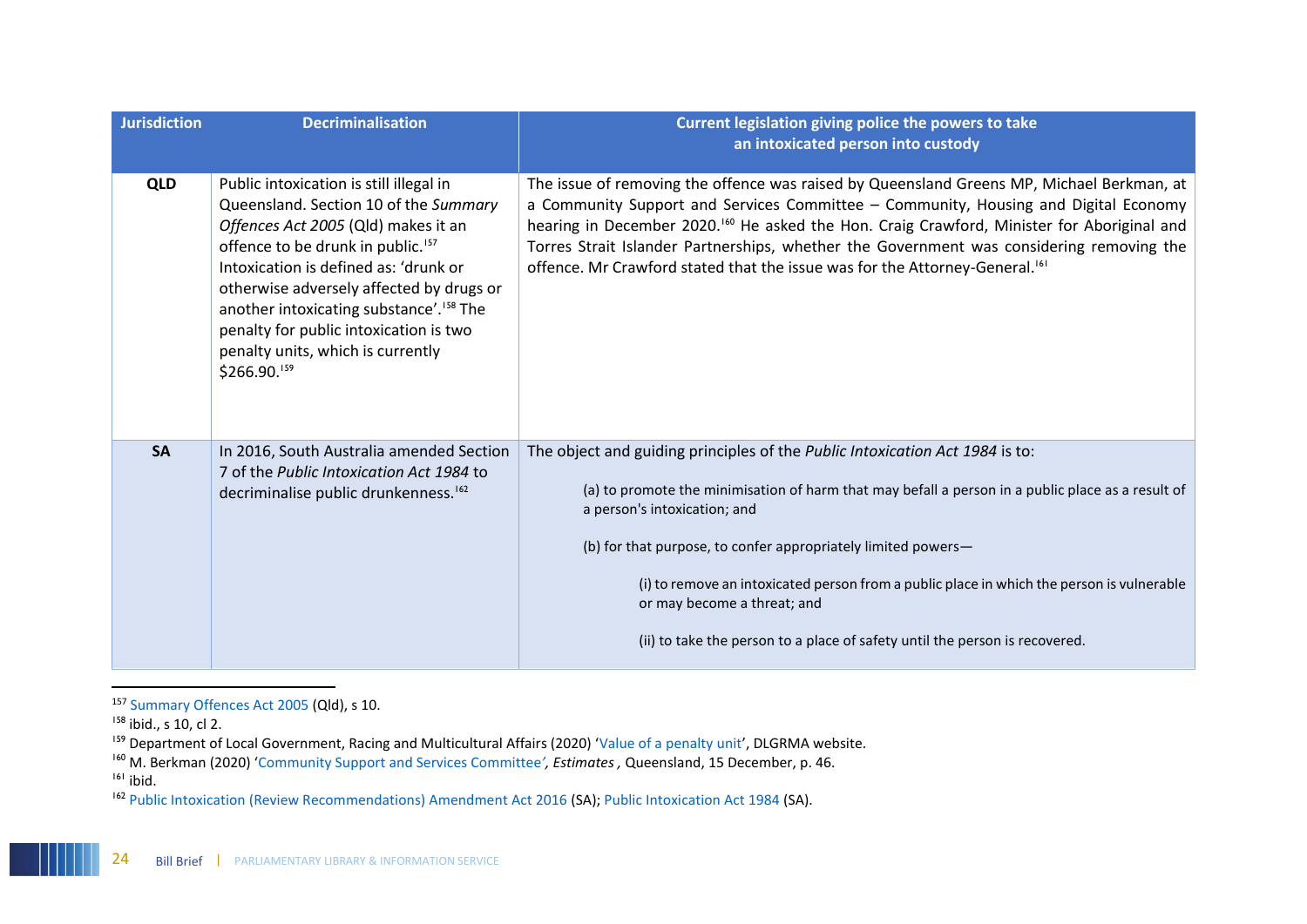| <b>Jurisdiction</b> | <b>Decriminalisation</b> | Current legislation giving police the powers to take<br>an intoxicated person into custody                                                                                                                                                                                                                      |
|---------------------|--------------------------|-----------------------------------------------------------------------------------------------------------------------------------------------------------------------------------------------------------------------------------------------------------------------------------------------------------------|
|                     |                          | (2) In the performance of their functions under this Act, the Minister, police officers, authorised<br>officers and other persons or bodies involved in the administration of this Act are to be guided<br>by the following principles:                                                                         |
|                     |                          | (a) primary concern is to be given to the health and well-being of a person apprehended under<br>this Act;                                                                                                                                                                                                      |
|                     |                          | (b) a person detained under this Act should, where practicable, be detained in a place other than<br>a police station. <sup>163</sup>                                                                                                                                                                           |
|                     |                          | A person can be apprehended by police if the police have reasonable grounds to believe that:                                                                                                                                                                                                                    |
|                     |                          | (a) a person who is in a public place is under the influence of a drug; and                                                                                                                                                                                                                                     |
|                     |                          | (b) by reason of that fact, the person is unable to take proper care of himself or herself. <sup>164</sup>                                                                                                                                                                                                      |
|                     |                          | The Act defines 'drug' as including: 'alcohol or any other substance that is capable (either alone<br>or in combination with other substances) of influencing mental functioning'. <sup>165</sup>                                                                                                               |
|                     |                          | Once a person is apprehended, police must, as soon as possible, transport the person to a place<br>of residence, a police station or a sobering-up centre. <sup>166</sup> The Act states that a person detained<br>under the Act 'where practicable' should not be detained at a police station. <sup>167</sup> |
|                     |                          |                                                                                                                                                                                                                                                                                                                 |

 $\overline{a}$ 

- <sup>165</sup> ibid., s 7, c 4.
- <sup>166</sup> ibid., s 7, c 3a.
- <sup>167</sup> ibid., s 2, c 2b.

 $163$  ibid., s. 2.

<sup>&</sup>lt;sup>164</sup> ibid., s 7, c 1.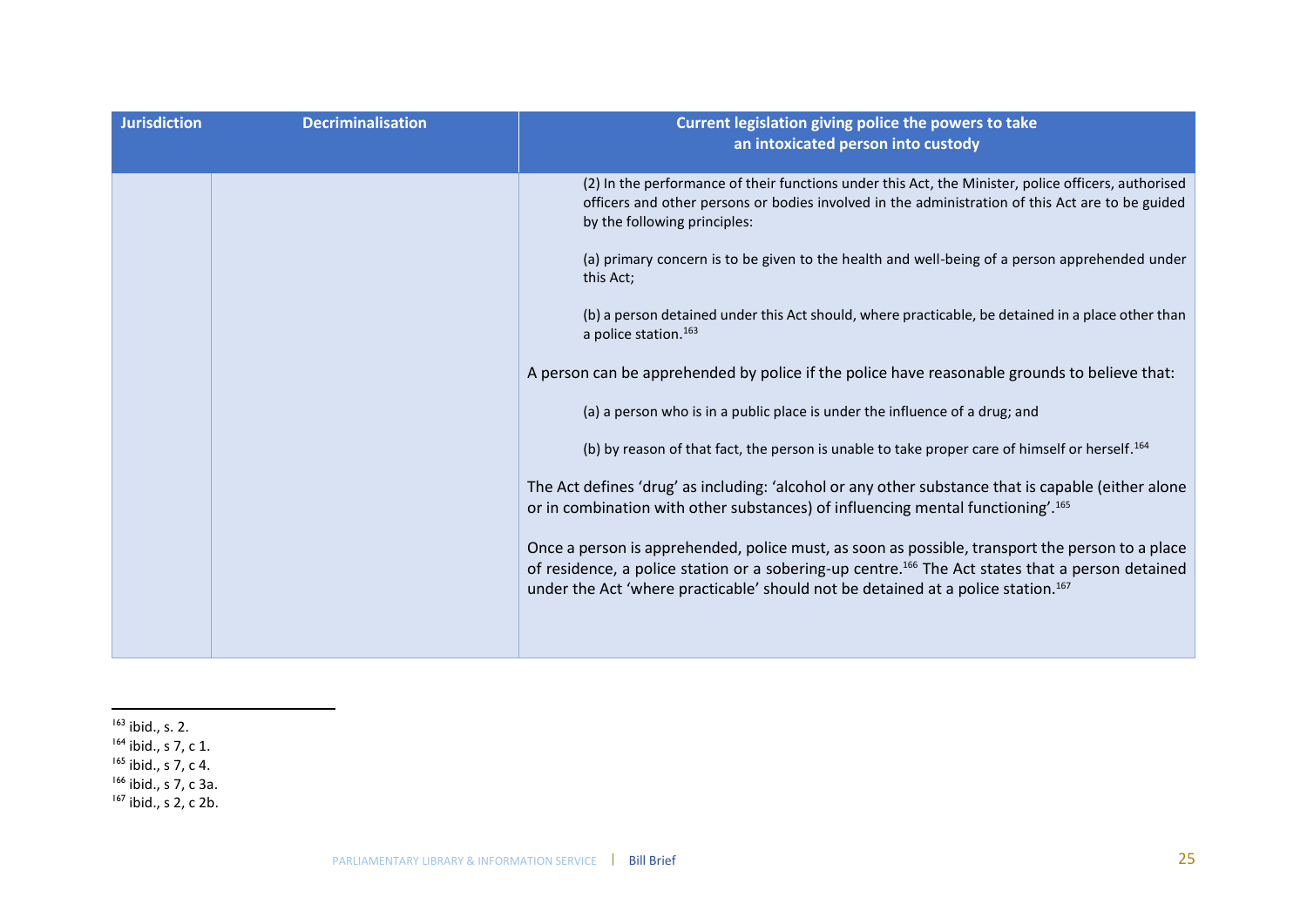| <b>Jurisdiction</b> | <b>Decriminalisation</b>                                                                                                                              | Current legislation giving police the powers to take<br>an intoxicated person into custody                                                                                                                                                                                                                                                                                                                                                                                                                                                                                                                                                                                                                                                                                                                                                                                                                                                                   |
|---------------------|-------------------------------------------------------------------------------------------------------------------------------------------------------|--------------------------------------------------------------------------------------------------------------------------------------------------------------------------------------------------------------------------------------------------------------------------------------------------------------------------------------------------------------------------------------------------------------------------------------------------------------------------------------------------------------------------------------------------------------------------------------------------------------------------------------------------------------------------------------------------------------------------------------------------------------------------------------------------------------------------------------------------------------------------------------------------------------------------------------------------------------|
| <b>TAS</b>          | The Police Offences Amendment (Public<br>Drunkenness) Act 2000 (Tas) was<br>repealed on 27 March 2004. <sup>168</sup>                                 | Under the Police Offences Act 1935 section 4A, a person can be taken into custody and held for<br>up to eight hours if a police officer believes that the person is intoxicated and:<br>a) is behaving in a manner likely to cause injury to himself, herself or another person, or damage<br>to any property; or<br>(b) is incapable of protecting himself or herself from physical harm. <sup>169</sup><br>'Intoxicated' is defined in the Act as: 'means under the influence of alcohol, another drug or a<br>combination of drugs.'170<br>A police officer must have made 'reasonable inquiries' to find a place of safety, or a responsible<br>person, before taking a person into custody. <sup>171</sup> Section 4A does not include criminal charges or<br>fines for being drunk in a public place. A person taken into custody must be released after a<br>period of 8 hours, or when a police officer believes it is reasonable to. <sup>172</sup> |
| WA <sup>173</sup>   | Public drunkenness was decriminalised in<br>Western Australia in 1990 with the repeal<br>of section 53 of the Police Act<br>1892 (WA). <sup>174</sup> | In 2000, the Protective Custody Act 2000 (WA) introduced a legislative framework for detaining<br>intoxicated people. <sup>175</sup> A person may be apprehended:<br>If an authorised officer reasonably suspects that a person who is in a public place or who is<br>trespassing on private property $-$                                                                                                                                                                                                                                                                                                                                                                                                                                                                                                                                                                                                                                                    |

<sup>168</sup> [Police Offences Amendment \(Public Drunkenness\) Act 2000](https://www.legislation.tas.gov.au/view/html/inforce/2002-03-27/act-2000-059) (Tas)

 $\overline{\phantom{a}}$ 

 $171$  ibid., s 4a, c 4.

<sup>&</sup>lt;sup>169</sup> [Police Offence Act 1935](https://www.legislation.tas.gov.au/view/html/inforce/current/act-1935-044#HPII@HDI@EN) (Tas), s 41, cl 2.

 $170$  ibid., s 4a, c 1.

 $172$  ibid., s 4a, c 6.

<sup>&</sup>lt;sup>173</sup> For more information on the decriminalisation of public drunkenness in WA, see: R. Midford (1993) 'Decriminalisation of public drunkenness in Western Australia: the [process explained](https://onlinelibrary.wiley.com/doi/abs/10.1002/j.1839-4655.1993.tb00918.x)', *Australian Journal of Social Issues,* 28(1).

<sup>174</sup> [Acts Amendment \(Detention of Drunken Persons\) Act 1989](https://www.legislation.wa.gov.au/legislation/prod/filestore.nsf/FileURL/mrdoc_7842.pdf/$FILE/Acts%20Amendment%20(Detention%20of%20Drunken%20Persons)%20Act%201989%20-%20%5B00-00-00%5D.pdf?OpenElement) (WA), s 53.

<sup>&</sup>lt;sup>175</sup> [Protective Custody Act 2000](https://www.legislation.wa.gov.au/legislation/prod/filestore.nsf/FileURL/mrdoc_28314.pdf/$FILE/Protective%20Custody%20Act%202000%20-%20%5B01-e0-01%5D.pdf?OpenElement) (WA)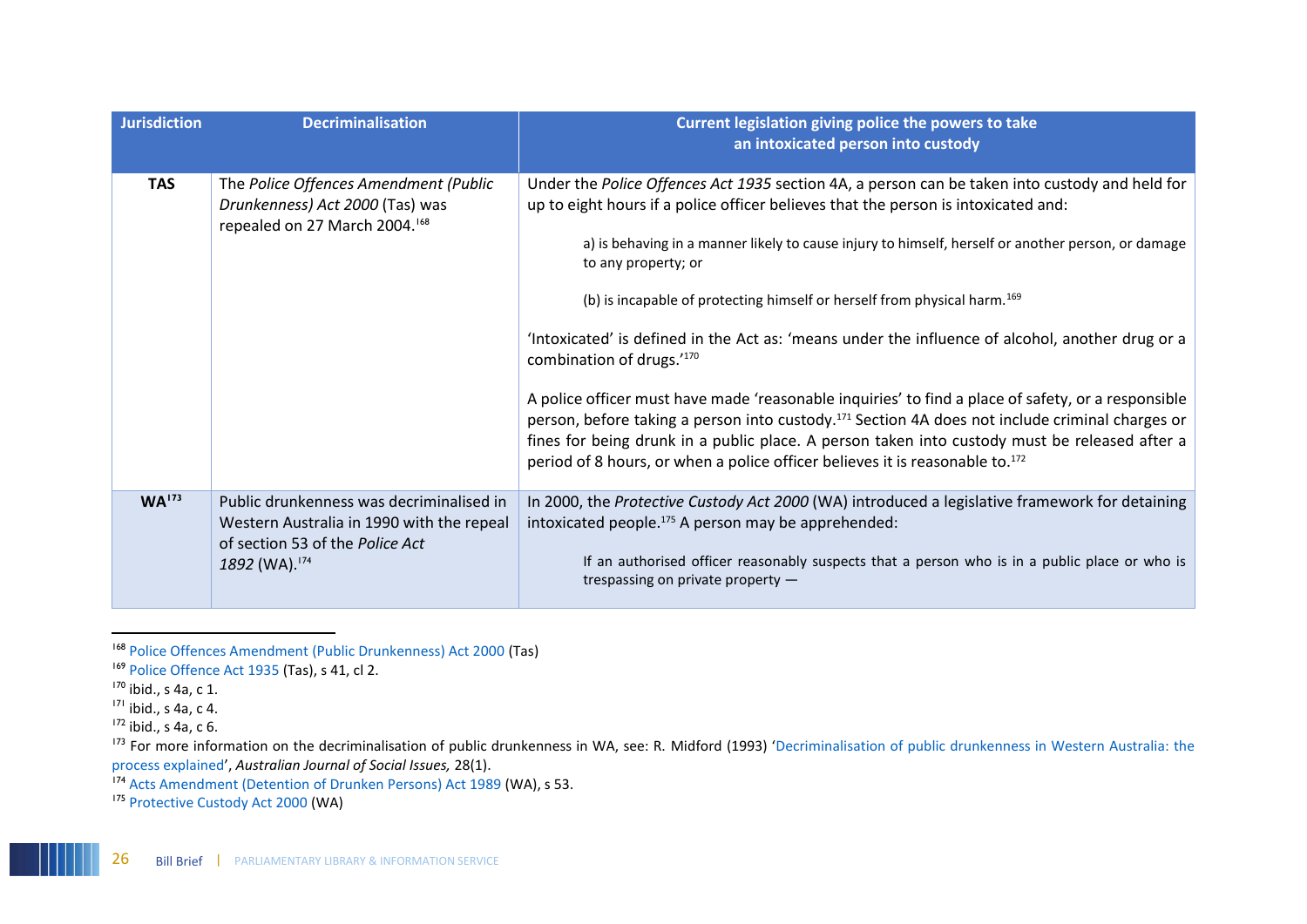| <b>Jurisdiction</b> | <b>Decriminalisation</b> | Current legislation giving police the powers to take<br>an intoxicated person into custody                                                                                                |
|---------------------|--------------------------|-------------------------------------------------------------------------------------------------------------------------------------------------------------------------------------------|
|                     |                          | (a) is intoxicated; and                                                                                                                                                                   |
|                     |                          | (b) needs to be apprehended $-$                                                                                                                                                           |
|                     |                          | (i) to protect the health or safety of the person or any other person; or                                                                                                                 |
|                     |                          | (ii) to prevent the person causing serious damage to property. <sup>176</sup>                                                                                                             |
|                     |                          | Intoxicated is defined in the Act as: 'affected by, or apparently by, an intoxicant to such an extent<br>that there is a significant impairment of judgment or behaviour'. <sup>177</sup> |
|                     |                          | People cannot be detained longer than necessary, and detention in a lock-up or police station<br>is considered a last resort. <sup>178</sup>                                              |
|                     |                          |                                                                                                                                                                                           |

 $\overline{a}$ 

<sup>178</sup> ibid., s 7.

 $176$  ibid., s 6, cl 1.

 $177$  ibid., s 3.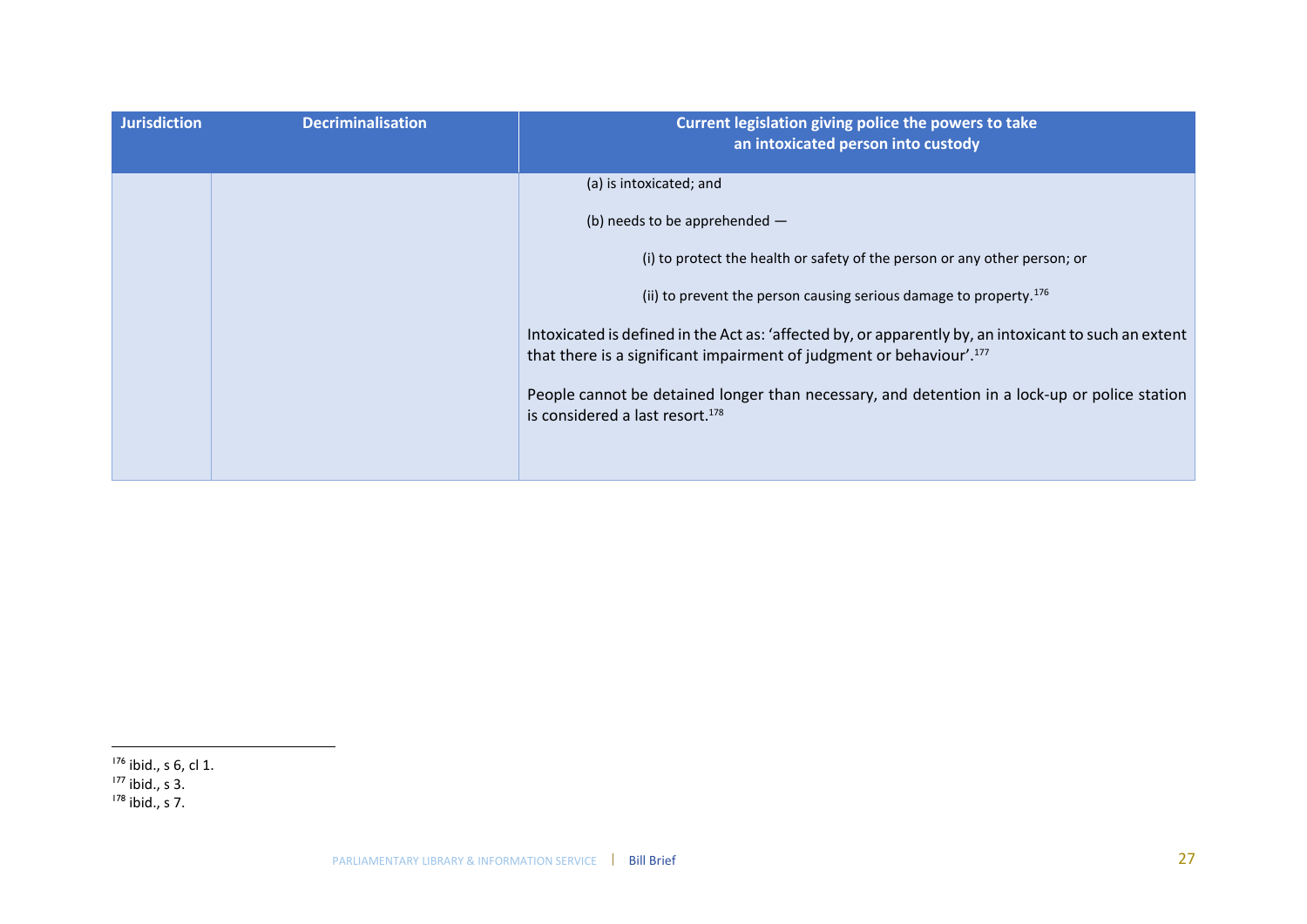# References

# Relevant legislation

#### Victoria

- *[An Act for the better prevention of Vagrancy and other Offences 1852](http://www.austlii.edu.au/au/legis/vic/hist_act/tva1852127.pdf)*
- An Act to consolidate the Law relating to the Management of Towns and other Populous Places *[and for the suppression of various Offences 1864](http://www.austlii.edu.au/au/legis/vic/hist_act/tpos1864248.pdf)*
- *[Police Offences Act 1890](http://www.austlii.edu.au/au/legis/vic/hist_act/poa1890140.pdf)*
- *[Police Offences Act 1891](http://www.austlii.edu.au/cgi-bin/viewdb/au/legis/vic/hist_act/poa1891140/)*
- *[Police Offences Act 1907](http://www.austlii.edu.au/cgi-bin/viewdb/au/legis/vic/hist_act/poa1907140/)*
- *[Police Offences Act 1912](http://www.austlii.edu.au/cgi-bin/viewdb/au/legis/vic/hist_act/poa1912140/)*
- *[Police Offences Act 1915](http://www.austlii.edu.au/au/legis/vic/hist_act/poa1915140.pdf)*
- *[Police Offences Act 1922](http://www.austlii.edu.au/cgi-bin/viewdb/au/legis/vic/hist_act/poa1922140/)*
- *[Police Offences Act 1928](http://www.austlii.edu.au/au/legis/vic/hist_act/poa1928140.pdf)*
- *[Police Offences Act 1940](http://www.austlii.edu.au/cgi-bin/viewdb/au/legis/vic/hist_act/poa1940140/)*
- *[Police Offences Act 1957](http://www.austlii.edu.au/cgi-bin/viewdb/au/legis/vic/hist_act/poa1957140/)*
- *[Police Offences Act 1958](http://www.austlii.edu.au/au/legis/vic/hist_act/poa1958140.pdf)*
- [Public Drunkenness \(Decriminalisation\) Bill 1990](http://classic.austlii.edu.au/au/legis/vic/bill/pdb1990379/)
- *[Summary Offences Act 1966](https://www.legislation.vic.gov.au/in-force/acts/summary-offences-act-1966/132)*
- *[Summary Offences \(Amendment\) Act 1998](https://content.legislation.vic.gov.au/sites/default/files/f282bf55-8716-3eb4-a3f4-c8114624c359_98-008a.pdf)*
- **EXECUTE: [Summary Offences Amendment \(Decriminalisation of Public Drunkenness\) Bill 2020](https://www.legislation.vic.gov.au/bills/summary-offences-amendment-decriminalisation-public-drunkenness-bill-2020)**
- *[The Police Offences Statute 1865](http://classic.austlii.edu.au/au/legis/vic/hist_act/tpos1865248/)*

### Other jurisdictions

- [Acts Amendment \(Detention of Drunken Persons\) Act 1989](https://www.legislation.wa.gov.au/legislation/prod/filestore.nsf/FileURL/mrdoc_7842.pdf/$FILE/Acts%20Amendment%20(Detention%20of%20Drunken%20Persons)%20Act%201989%20-%20%5B00-00-00%5D.pdf?OpenElement) (WA)
- *[Intoxicated People \(Care and Protection\) Act 1994](https://www.legislation.act.gov.au/a/1994-85/default.asp)* (ACT)
- *[Law Enforcement \(Powers and Responsivities\) Act 2002](https://www.legislation.nsw.gov.au/view/html/inforce/current/act-2002-103)* (NSW)
- *[Liquor Act 2017](https://parliament.nt.gov.au/__data/assets/pdf_file/0008/611792/Liquor-Act.pdf)* (NT)
- *[Police Administration Act 1978](https://legislation.nt.gov.au/en/Legislation/POLICE-ADMINISTRATION-ACT-1978)* (NT)
- *[Police Offence](https://www.legislation.tas.gov.au/view/html/inforce/current/act-1935-044#HPII@HDI@EN) Act 1935* (Tas)
- *[Police Offences Amendment \(Public Drunkenness\) Act 2000](https://www.legislation.tas.gov.au/view/html/inforce/2002-03-27/act-2000-059)* (Tas)
- *[Protective Custody Act 2000](https://www.legislation.wa.gov.au/legislation/statutes.nsf/main_mrtitle_758_homepage.html)* (WA)
- *[Public Intoxication \(Review Recommendations\) Amendment Act 2016](https://www.legislation.sa.gov.au/LZ/V/A/2016/PUBLIC%20INTOXICATION%20(REVIEW%20RECOMMENDATIONS)%20AMENDMENT%20ACT%202016_51.aspx) (SA)*
- *[Public Intoxication Act 1984](https://www.legislation.sa.gov.au/LZ/C/A/PUBLIC%20INTOXICATION%20ACT%201984/CURRENT/1984.47.AUTH.PDF)* (SA)
- **[Summary Offences Act 2005](https://www.legislation.qld.gov.au/view/html/inforce/current/act-2005-004) (Qld)**

# Works cited

### Committee reports and submissions

Drugs and Crime Prevention Committee (2001) *[Inquiry into Public Drunkenness,](http://library.parliament.vic.gov.au/govpub/VPARL1999-2002No86.pdf)* final report, Melbourne, The Committee, June.

Drugs and Crime Prevention Committee (2006) *[Inquiry into Strategies to Reduce Harmful Alcohol Consumption,](http://library.parliament.vic.gov.au/govpub/VPARL2003-06No189Vol1.pdf)*  final report, Volume 1, Melbourne, The Committee, March.

Expert Reference Group on Decriminalising Public Drunkenness (2020) *[Seeing the Clear Light of Day](https://www.justice.vic.gov.au/public-drunkenness)*, report prepared for the Victorian Attorney-General, Melbourne, Expert Reference Group.

Human Rights Law Centre (2017) *[Putting an end to the over-criminalisation of public drinking in the Northern](https://static1.squarespace.com/static/580025f66b8f5b2dabbe4291/t/5977dc598419c27557b23a6c/1501027420465/HRLC+submission+-+Northern+Territory+Alcohol+Policies+and+Legislative+Review+.pdf)  [Territory,](https://static1.squarespace.com/static/580025f66b8f5b2dabbe4291/t/5977dc598419c27557b23a6c/1501027420465/HRLC+submission+-+Northern+Territory+Alcohol+Policies+and+Legislative+Review+.pdf)* submission to the Northern Territory Alcohol Policies and Legislation Review, July, Melbourne, HRLC.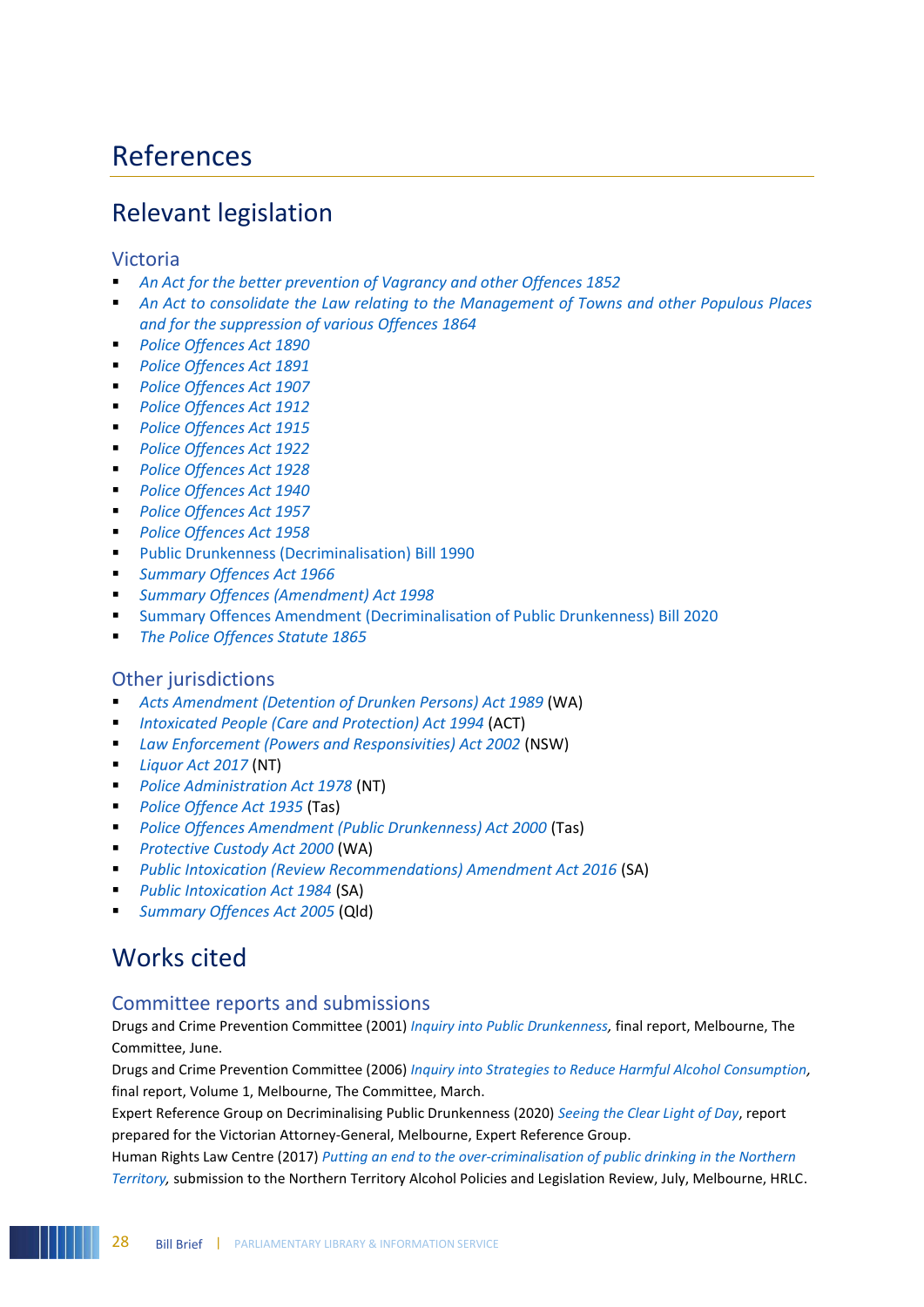Law Reform Commission of Victoria (1989) *[Public Drunkenness,](http://library.parliament.vic.gov.au/mono/PublicDrunkennessReport1989.pdf)* Report 25, Melbourne, Law Reform Commission of Victoria.

### Coroner's Report

Coroners Court of Victoria (2020) [Finding into death with inquest,](https://www.coronerscourt.vic.gov.au/sites/default/files/2020-04/Finding%20-%20Tanya%20Day-%20COR%202017%206424%20-%20AMENDED%2017042020.pdf) report prepared by Deputy State Coroner, Caitlin English, Southbank, Coroners Court of Victoria.

#### Government publications

Australian Institute of Health and Welfare (2019) *[Aboriginal and Torres Strait Islander people: a focus report on](https://www.aihw.gov.au/getmedia/1654e011-dccb-49d4-bf5b-09c4607eecc8/aihw-hou-301.pdf.aspx?inline=true)  [housing and homelessness](https://www.aihw.gov.au/getmedia/1654e011-dccb-49d4-bf5b-09c4607eecc8/aihw-hou-301.pdf.aspx?inline=true)*, Canberra, AIHW.

Brumby, J., Premier of Victoria (2008) *[Annual Statement of Government Intentions](http://library.parliament.vic.gov.au/serial/AnnualStatementGovernmentIntentions2008.pdf)*, Melbourne, Department of Premier and Cabinet.

Commonwealth Ombudsman (2008) *[Australian Federal Police: Use of Powers under the Intoxicated People,](https://www.ombudsman.gov.au/__data/assets/pdf_file/0026/26189/investigation_2008_11.pdf)  [\(Care and Protection\) Act 1994,](https://www.ombudsman.gov.au/__data/assets/pdf_file/0026/26189/investigation_2008_11.pdf)* report prepared by Commonwealth and Law Enforcement Ombudsman Professor John McMillan, Report no. 11/2008, Canberra, Commonwealth Ombudsman.

Deloitte Access Economics (2018) *[Review of the Implementation of the recommendations of the Royal](https://www.niaa.gov.au/resource-centre/indigenous-affairs/review-implementation-royal-commission-aboriginal-deaths-custody)  [Commission into Aboriginal deaths in custody](https://www.niaa.gov.au/resource-centre/indigenous-affairs/review-implementation-royal-commission-aboriginal-deaths-custody)*, report prepared for the Department of the Prime Minister and Cabinet, Canberra, Deloitte Access Economics.

Department of Health & Human Services (2019) *[Victorian public health and wellbeing plan 2019](https://www2.health.vic.gov.au/about/publications/policiesandguidelines/victorian-public-health-wellbeing-plan-2019-2023)–2023*, Melbourne, DHHS.

Department of Health (2012) *[Reducing the alcohol and drug toll: Victoria's plan 2013–](https://www2.health.vic.gov.au/about/publications/researchandreports/Reducing-the-alcohol-and-drug-toll-Victorias-plan-2013-2017---Strategy)2017*, Melbourne, Department of Health.

Department of Justice (2005) *[Implementation Review of the Recommendations from the Royal Commission](http://library.parliament.vic.gov.au/govpub/VPARL2003-06No165Vol1Sections1-5.pdf)  [into Aboriginal Deaths in Custody,](http://library.parliament.vic.gov.au/govpub/VPARL2003-06No165Vol1Sections1-5.pdf)* Review Report, Volume 1, October.

Independent Broad-based Anti-corruption Commission (2016) *[Operation Ross: An investigation into police](https://www.ibac.vic.gov.au/docs/default-source/special-reports/operation-ross-special-report-november-2016.pdf?sfvrsn=74566d75_3)  [conduct in the Ballarat Police Service Area,](https://www.ibac.vic.gov.au/docs/default-source/special-reports/operation-ross-special-report-november-2016.pdf?sfvrsn=74566d75_3)* final report, November.

NSW Ombudsman (2014) *[Policing intoxicated and disorderly conduct: Review of section 9 of the Summary](https://www.ombo.nsw.gov.au/__data/assets/pdf_file/0006/18852/Policing-intoxicated-and-disorderly-conduct-Report-Review-of-section-9-of-the-Summary-Offences-Act-1988_Aug14_web.pdf)  [Offences Act 1988](https://www.ombo.nsw.gov.au/__data/assets/pdf_file/0006/18852/Policing-intoxicated-and-disorderly-conduct-Report-Review-of-section-9-of-the-Summary-Offences-Act-1988_Aug14_web.pdf)*, August, Sydney, NSW Ombudsman.

Royal Commission into Aboriginal Deaths in Custody (1991) *[National Report,](http://www.austlii.edu.au/au/other/IndigLRes/rciadic/national/vol1/index.html)* Volume 1, report prepared for the Governor-General, Adelaide, Royal Commission into Aboriginal Deaths in Custody.

Royal Commission into Aboriginal Deaths in Custody (1991) *[National Report,](http://www.austlii.edu.au/au/other/IndigLRes/rciadic/national/vol5/)* Volume 5, report prepared for the Governor-General, Adelaide, Royal Commission into Aboriginal Deaths in Custody.

VicHealth (2019) *[Action Agenda for Health Promotion 2019-23](https://www.vichealth.vic.gov.au/media-and-resources/publications/vichealth-action-agenda)*, Melbourne, VicHealth.

#### Hansard

Berkman, M. (2020) ['Community Support and Services Committee'](https://www.parliament.qld.gov.au/documents/Hansard/2020/2020_12_15_EstimatesCSC.pdf#search=(public%20DRUNKENNESS)), *Estimates ,* Queensland, 15 December. Hennessey, J., Attorney-General (2020) '[Second Reading Speech: Summary Offences Amendment](https://hansard.parliament.vic.gov.au/?IW_INDEX=Hansard-2018-1&IW_FIELD_TEXT=SpeechIdKey%20CONTAINS%20(09-12-2020_assembly_2012091247)%20AND%20OrderId%20CONTAINS%20(0)&LDMS=Y)  [\(Decriminalisation of Public Drunkenness\) Bill 2020](https://hansard.parliament.vic.gov.au/?IW_INDEX=Hansard-2018-1&IW_FIELD_TEXT=SpeechIdKey%20CONTAINS%20(09-12-2020_assembly_2012091247)%20AND%20OrderId%20CONTAINS%20(0)&LDMS=Y)', *Debates,* Victoria, Legislative Council, 9 December. McIntosh, A. (2008) '[Public drunkenness: decriminalisation](https://hansard.parliament.vic.gov.au/?IW_INDEX=Hansard91-94-NoCommon&IW_FIELD_TEXT=SpeechIdKey%20CONTAINS%20(10September2008-70414-68763)%20AND%20OrderId%20CONTAINS%20(4433000)&LDMS=Y)', *Questions without notice,* Victoria, Legislative Assembly, 10 September.

Neville, L., Minister for Mental Health (2008) '[Annual Statement of Government Intent](http://hansard.parliament.vic.gov.au/?IW_INDEX=Hansard91-94-NoCommon&IW_FIELD_TEXT=SpeechIdKey%20CONTAINS%20(28February2008-63728-27957)%20AND%20OrderId%20CONTAINS%20(4240690)&LDMS=Y)', *Debates,* Victoria, Legislative Assembly, 28 February.

Read, T. (2019) '[Public Intoxication Strategy](http://hansard.parliament.vic.gov.au/?IW_INDEX=Hansard-2018-1&IW_FIELD_TEXT=SpeechIdKey%20CONTAINS%20(5-03-2019_assembly_1903051327)%20AND%20OrderId%20CONTAINS%20(0)&LDMS=Y)', *Debates,* Victoria, Legislative Assembly, 15 March. Turnbull, C. (1966) '[Summary Offences Act \(No. 2\) 1966](https://www.parliament.vic.gov.au/images/stories/historical_hansard/VicHansard_19660329_19660405.pdf)', *Debates*, Victoria, Legislative Assembly, 5 April.

### Journal articles

Adams, L. (2012) ['A glass half empty: perspectives on criminalising homelessness and alcohol dependence'](https://search.informit.org/doi/epdf/10.3316/informit.639193688246303), *Parity,* 25(2).

Guivarra, F. (2008) '[The Survival of public drunkenness laws in Victoria](http://www5.austlii.edu.au/au/journals/IndigLawB/2008/23.html)', *Indigenous Law Bulletin,* 7(5).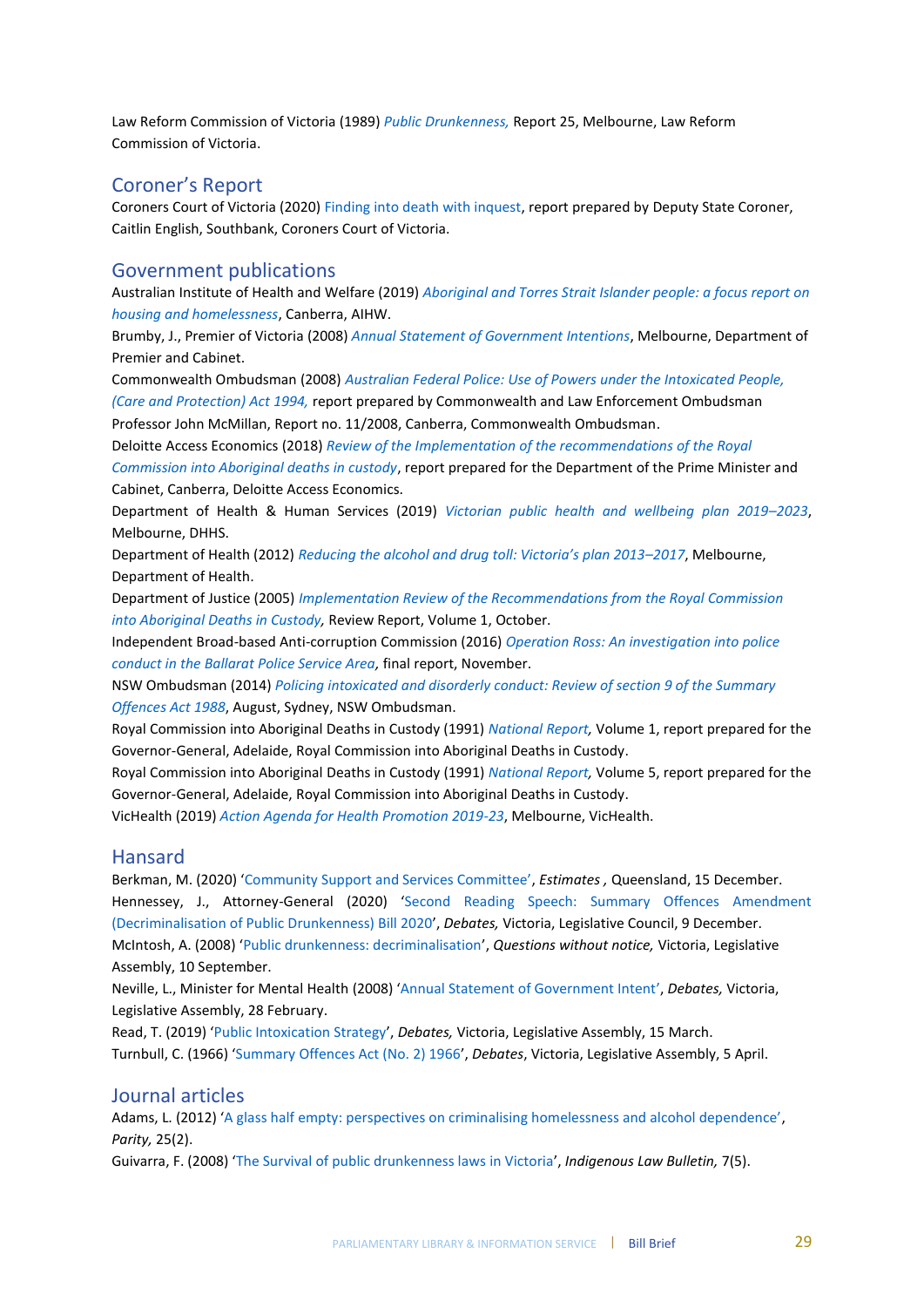McDonald, D. (1993) *[National Police Custody Survey 1992: preliminary report](https://www.aic.gov.au/publications/dic/dic2)*, Canberra, Australian Institute of Criminology.

McNamara, L. & J. Quilter (2015) '[Public intoxication in NSW: the contours of criminalisation](https://scholars.uow.edu.au/display/publication99775)', *The Sydney Law Review Journal,* 37(1).

Mackay, M. (1996) '[The offence of public drunkenness](http://www5.austlii.edu.au/au/journals/AltLawJl/1996/53.pdf)', *Alternative Law Journal*, 21(3).

Midford, R. (1993) ['Decriminalisation of public drunkenness in Western Australia: the process explained',](https://onlinelibrary.wiley.com/doi/abs/10.1002/j.1839-4655.1993.tb00918.x) *Australian Journal of Social Issues,* 28(1).

#### Media

(2020) '[Victoria to decriminalise public drunkenness in a change long advocated by Aboriginal communities](https://www.sbs.com.au/news/victoria-to-decriminalise-public-drunkenness-in-a-change-long-advocated-by-aboriginal-communities),' *SBS News,* 28 November.

Hope, Z. (2020) '['Dangerous virtue signalling': Police union fury at public drunkenness laws putting 'the cart](https://www.theage.com.au/national/victoria/dangerous-virtue-signalling-police-union-fury-at-public-drunkenness-laws-putting-the-cart-before-the-horse-20201128-p56iro.html)  [before the horse'](https://www.theage.com.au/national/victoria/dangerous-virtue-signalling-police-union-fury-at-public-drunkenness-laws-putting-the-cart-before-the-horse-20201128-p56iro.html)', *The Age*, 28 November.

Johnston, M. (2020) ['Police slams Labor plan to scrap public drunkenness offence in Victoria'](https://www.heraldsun.com.au/news/victoria/police-slams-labor-plan-to-scrap-public-drunkenness-offence-in-victoria/news-story/b00b2516237d6ea6a4a782268dc3a666), *Herald Sun,*  28 November.

McGinn, C. (2018) '[Castlemaine death: abolish public drunkenness as crime, says coroner](https://www.thecourier.com.au/story/5797780/public-drunkenness-should-not-be-a-crime-says-coroner-after-castlemaine-death/)', *The Courier,*  6 December.

Wahlquist, C. (2020) 'Victoria to introduce sobering-up centres after review finds that police should be the last [resort](https://www.theguardian.com/australia-news/2020/nov/28/victoria-delays-decriminalising-public-drunkenness-until-2022),' *The Guardian*, 28 November.

#### Media releases

Health and Community Services Union (2020) *[HACSU welcomes repeal of public drunkenness laws in Victoria](https://hacsu.asn.au/HACSU-welcomes-repeal-of-public-drunkenness-laws-in-Victoria~26327)*, media release, 2 December.

Hennessy J., Attorney-General (2019) *[New health-based response to public drunkenness](https://www.premier.vic.gov.au/new-health-based-response-to-public-drunkenness/)*, media release, 22 August.

Law Institute of Victoria (2020) *[Public drunkenness laws should be abolished](https://www.liv.asn.au/Staying-Informed/Media-Releases/Media-Releases/December-2020/Public-drunkenness-laws-should-be-abolished)*, media release, 2 December. O'Brien, M., Leader of the Opposition (2020) *[Statement on proposed decriminalisation of public drunkenness](https://www.michaelobrien.com.au/statement-on-proposed-decriminalisation-of-public-drunkenness/)*, media release, 29 November.

Victoria Legal Aid (2019) *[Repealing public drunkenness offence a welcome reform](https://www.legalaid.vic.gov.au/about-us/news/repealing-public-drunkenness-offence-welcome-reform)*, media release, 23 August.

#### Websites

Alcohol and Drug Foundation (2019) '[Decriminalisation of public drunkenness](https://adf.org.au/insights/decriminalisation-public-drunkenness/)', ADF website*,* 14 October. Australian Bureau of Statistics (2017) '[2016 Census QuickStats: Australia](https://quickstats.censusdata.abs.gov.au/census_services/getproduct/census/2016/quickstat/036)', ABS website.

Australian Nursing and Midwifery Journal (2020) '[Victoria poised to decriminalise public drunkenness](https://anmj.org.au/victoria-poised-to-decriminalise-public-drunkenness/),' ANMJ website, 30 November.

Coggan, M. (2019) ['Victoria to remove "archaic" public drunkenness law as Tanya Day inquest begins'](https://probonoaustralia.com.au/news/2019/08/victoria-to-remove-archaic-public-drunkenness-law-as-tanya-day-inquest-begins/), Pro Bono Australia website.

Department of Justice and Community Safety (date unknown) '[Penalties and values](https://www.justice.vic.gov.au/justice-system/fines-and-penalties/penalties-and-values)', DJCS website. Department of Local Government, Racing and Multicultural Affairs (2020) ['Value of a penalty unit'](https://www.dlgrma.qld.gov.au/local-government/governance/laws2/value-of-a-penalty-unit#:~:text=Current%20value%20of%20the%20penalty,state%20legislation%20will%20be%20%24133.45.), DLGRMA website.

Derkley, K. (2019) '[Public drunkenness law should be abolished Victoria](https://www.liv.asn.au/Staying-Informed/LIJ/LIJ/April-2019/Public-drunkenness-law-should-be-abolished)*'*, Law Institute of Victoria website. Family of Tanya Day (2019) '[Open letter calling for the offence of public drunkenness to be abolished](https://www.liv.asn.au/getattachment/Staying-Informed/LIJ/LIJ/April-2019/Public-drunkenness-law-should-be-abolished/Open-Letter_Repeal-Public-Drunkenness.pdf.aspx)', Law Institute of Victoria website, 15 April.

Human Rights Law Centre (2020) '[Decriminalisation of public drunkenness welcome, but long overdue](https://www.hrlc.org.au/news/2020/12/7/decriminalisation-public-drunkenness-welcome-but-long-overdue)', HRLC website, 8 December.

Human Rights Law Centre (2020) '[Expert report on public drunkenness recommends laws be abolished: Day](https://www.hrlc.org.au/news/2020/11/27/public-drunkenness-laws-to-be-abolished-day-family)  [family respond](https://www.hrlc.org.au/news/2020/11/27/public-drunkenness-laws-to-be-abolished-day-family)', HRLC website, 28 November.

Mitchell, A. (1975) '[McCarthy, Charles \(1814-1896\)](https://adb.anu.edu.au/biography/mccarthy-charles-4066)', Australian Dictionary of Biography website.

Victoria Legal Aid (date unknown) '[Public Drunkenness](https://www.legalaid.vic.gov.au/find-legal-answers/criminal-offences/public-drunkenness)', VLA website.

Webb, S. (2019) '[Letter to Attorney-General](https://www.liv.asn.au/getattachment/Staying-Informed/LIJ/LIJ/April-2019/Public-drunkenness-law-should-be-abolished/20190410_LET_PRES_OffenceofPublicDrunkenness-(1).pdf.aspx)', Law Institute of Victoria website.